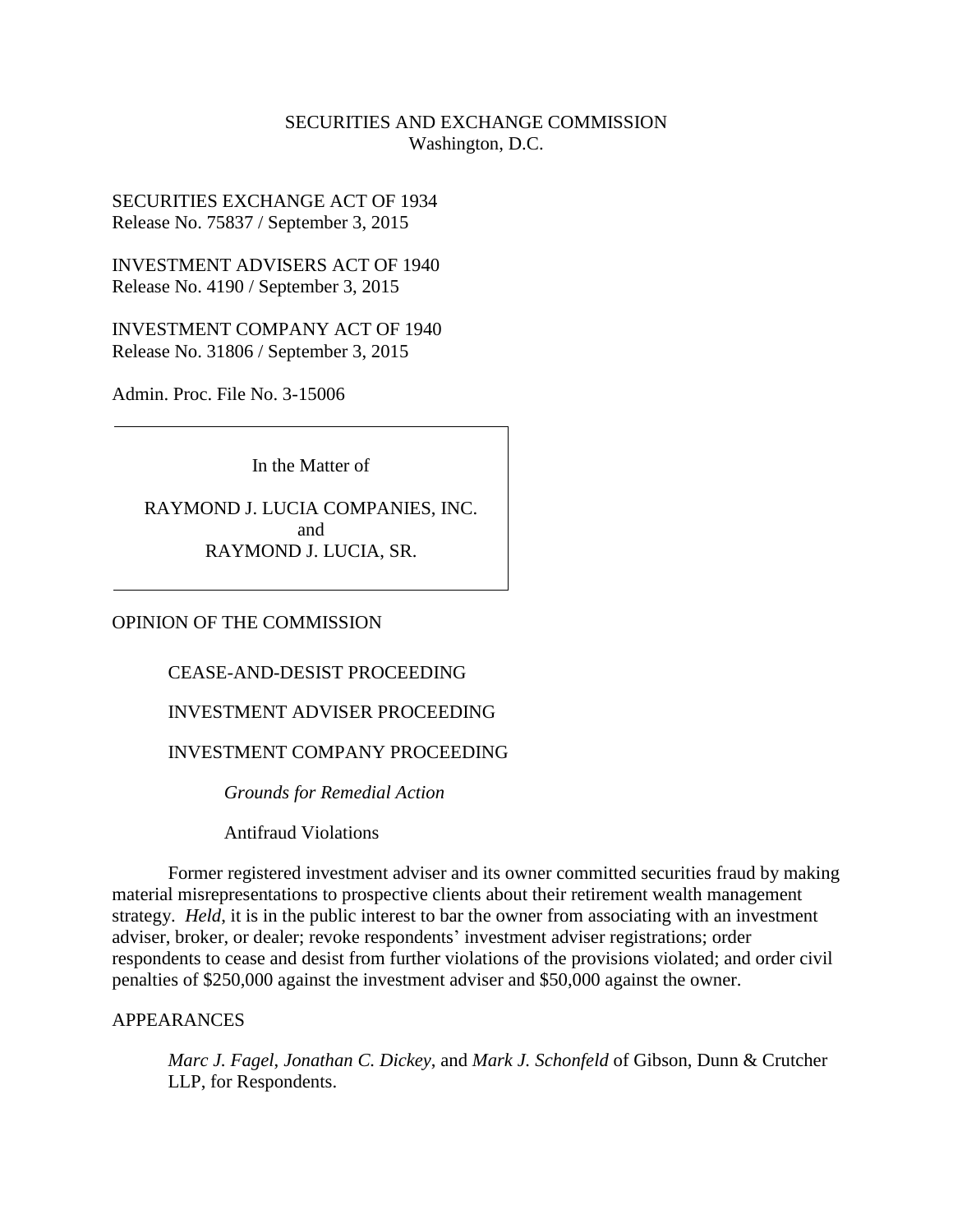*John B. Bulgozdy*, *David J. Van Havermaat*, and *Peter Del Greco*, for the Division of Enforcement.

| Appeal filed:        | December 27, 2013 |
|----------------------|-------------------|
| Last brief received: | July 13, 2015     |
| Oral Argument:       | July 31, 2015     |

#### **I. Introduction**

Respondents have appealed, and the Division of Enforcement has cross-appealed, an initial decision finding that Raymond J. Lucia Companies, Inc. ("RJLC"), violated Sections 206(1), 206(2), and 206(4) of the Investment Advisers Act of 1940 by misleading prospective clients about its Buckets of Money ("BOM") retirement wealth management strategy, and that Raymond J. Lucia, Sr. ("Lucia" and, with RJLC, "Respondents"), aided and abetted and caused RJLC's violations.<sup>1</sup> In particular, the Administrative Law Judge ("ALJ") found that, at seminars Respondents conducted to pitch their BOM strategy to prospective clients, Respondents misrepresented that they had performed two backtests (one from 1966 to 2003 and another from 1973 to 1994) proving that a model portfolio following the BOM strategy during difficult historical market periods would substantially increase in value while also providing annual retirement income. Respondents' statements about the backtests were misleading, the ALJ found, because Respondents did not inform prospective clients that the backtests (i) used assumed inflation and Real Estate Investment Trust ("REIT") rates that did not reflect historical rates, (ii) did not deduct advisory fees, and (iii) did not actually follow the BOM strategy by "rebucketizing" (*i.e.*, reallocating assets between "buckets" of portfolio assets). The ALJ found that Respondents did not inform prospective clients that actual backtests would have shown their model portfolio exhausting its assets before the end of the backtest periods rather than substantially increasing in value.

For these violations, the ALJ barred Lucia from associating with an investment adviser, broker, or dealer; revoked RJLC's and Lucia's investment adviser registrations; ordered RJLC and Lucia to cease and desist from further violations of the Advisers Act; and imposed civil penalties of \$250,000 on RJLC and \$50,000 on Lucia.

The ALJ also found that RJLC did not violate, and Lucia did not aid and abet and cause a violation of, Advisers Act Rule 206(4)-1(a)(5) concerning fraudulent advertisements by investment advisers because he found that Respondents' live slideshow presentation did not qualify as an "advertisement" under that rule. The ALJ further found that RJLC did not violate

<sup>|&</sup>lt;br>| *Raymond J. Lucia Cos., Inc.*, Initial Decision Release No. 540, 2013 WL 6384274 (Dec. 6, 2013). Lucia owned RJLC, which was registered with the Commission as an investment adviser from September 2002 through December 2011. Lucia, who was also a registered investment adviser, sold RJLC's assets in 2010 to his son, Raymond J. Lucia, Jr. RJLC is now defunct.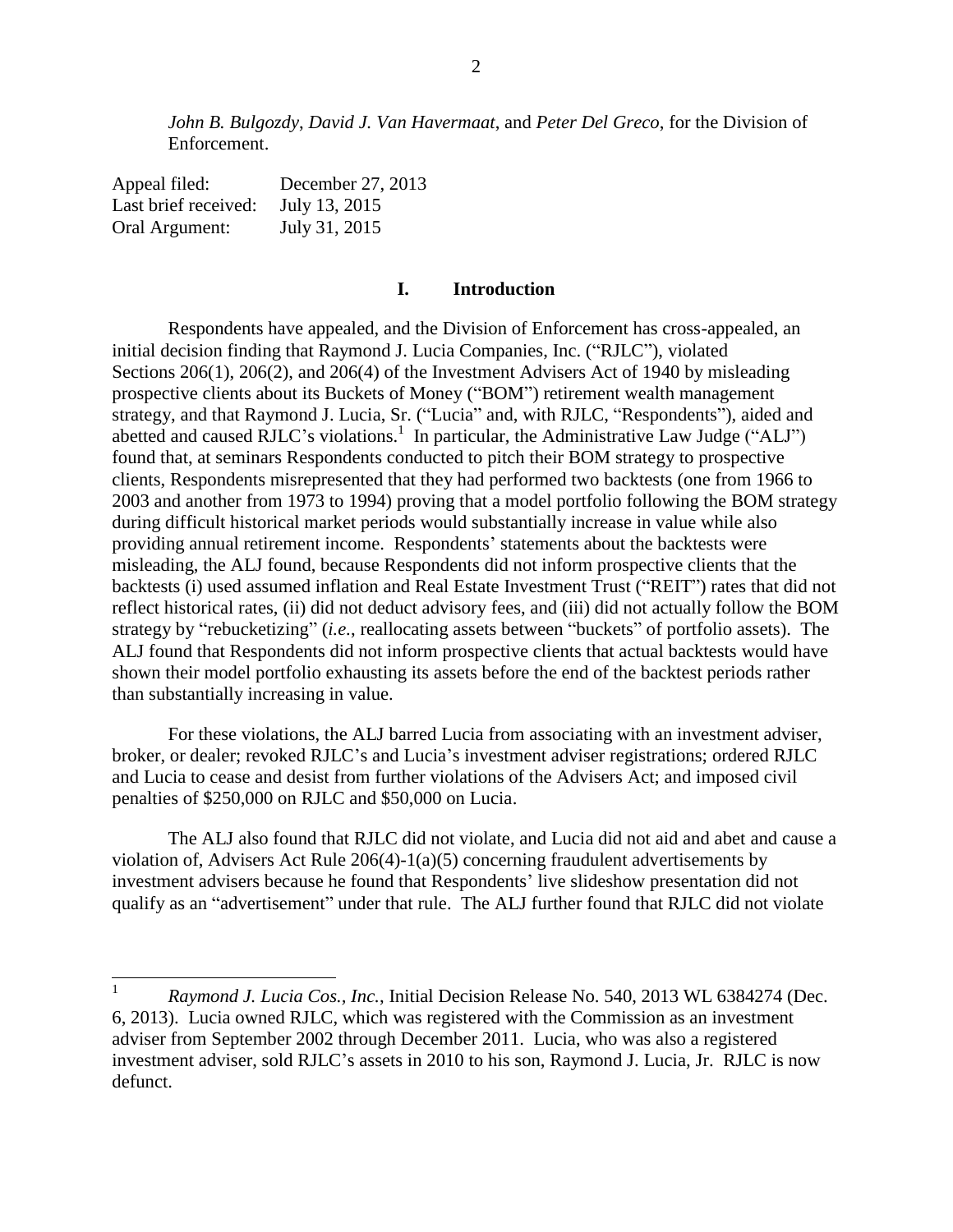Advisers Act Section 204 concerning the maintenance of records by investment advisers.<sup>2</sup> The Division cross-appealed only the Rule  $206(4)$ -1(a)(5) findings.

We find that RJLC violated, and Lucia aided and abetted and caused RJLC's violations of, Advisers Act Sections 206(1), 206(2), and 206(4), and Rule 206(4)-1(a)(5). For these violations, we impose the same sanctions as the ALJ imposed. We base our findings on an independent review of the record, except with respect to those findings not challenged on appeal.

Finally, we reject Respondents' contention that the administrative hearing was an unconstitutional procedure because the Commission ALJ who presided over this matter was not appointed in accordance with the Appointments Clause of the U.S. Constitution.<sup>3</sup> As we explain below, a Commission ALJ is a "mere employee"—not an "officer"—and thus the appointment of a Commission ALJ is not covered by the Clause.

#### **II. Facts**

At the center of this proceeding is a slideshow presentation<sup>4</sup> that Respondents projected onto a screen at seminars to pitch their BOM strategy to prospective clients; in particular, the proceeding focuses on the slideshow's discussion of two "backtests" to prove the efficacy of Respondents' BOM strategy during difficult historical market periods. At issue is, (i) whether Respondents led prospective clients to believe that they had performed backtests, as the Division claims, or hypothetical illustrations, as Respondents claim; (ii) if the former, whether Respondents had actually performed backtests; and (iii) if Respondents had not actually performed backtests but nevertheless led prospective clients to believe that they had done so, whether there is a difference between Respondents' purported backtest results and the results that actual backtests would have shown.

We begin by summarizing the undisputed facts surrounding the slideshow presentation and Respondents' calculations in support thereof. We then present the conflicting evidence regarding Respondents' assertions during that presentation, including the meaning of the term "backtest" and the parties' expert evidence on the effect that using historical inflation and REIT rates, including advisory fees, and rebucketizing would have had on Respondents' "backtest" calculations.

#### **A. The BOM seminar presentation**

The BOM strategy, which Lucia developed, generally advocates using safe portfolio assets for retirement income before depleting riskier assets, thereby giving riskier assets time to

<sup>2</sup> The ALJ found that Section 204 did not apply to Respondents' backtests because they did not concern the performance of specific managed accounts or specific securities recommendations.

<sup>3</sup> *See* U.S. Const. art. II, § 2, cl. 2.

<sup>4</sup> Lucia has been presenting a variation of the slideshow since around 2000. Lucia used the version of the slideshow discussed herein from around 2009 to 2010.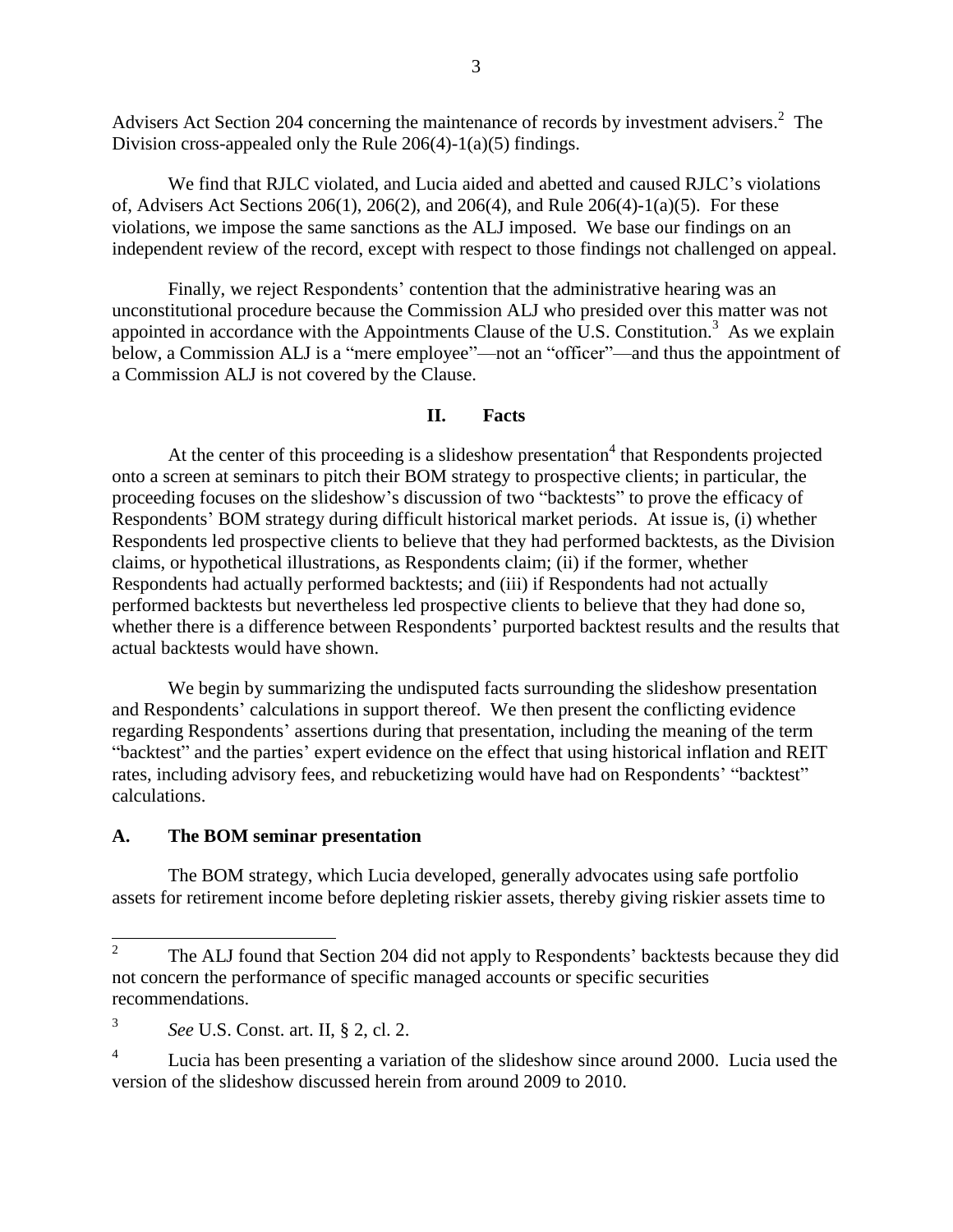grow.<sup>5</sup> From approximately 2000 through 2011, Lucia pitched the BOM strategy to prospective RJLC clients at seminars across the United States.<sup>6</sup> As noted, Lucia used a slideshow that he projected onto a screen during his seminar presentations.<sup>7</sup> The slideshow consisted of four parts:<sup>8</sup> (i) a general discussion of investment risks and strategies; (ii) a description of various hypothetical couples following strategies purportedly inferior to BOM; (iii) a description of the BOM strategy and how it would work for a hypothetical couple dubbed the "Bold Bucketeers"; and (iv) the 1966 and 1973 backtests at issue in this proceeding.<sup>9</sup>

# **1. The three hypothetical couples**

After beginning the presentation with a lengthy discussion of various investment risks and strategies, Lucia described three hypothetical couples to illustrate problems caused by following strategies purportedly inferior to BOM. For the illustrations, each couple was assumed to have a \$1 million nest egg to invest with the goals of leaving \$1 million to their children and producing \$60,000 in annual retirement income.<sup>10</sup>

# **a. Conservative Campbells**

The slideshow stated that one couple, dubbed the "Conservative Campbells," invested their \$1 million nest egg in conservative investments such as CDs, bond funds, and individual

6 Lucia estimates that he presented the BOM strategy at about forty seminars per year, and to over 50,000 total seminar attendees, the purpose of which was to generate leads for RJLC. To that end, Respondents gave prospective clients response cards to complete at the seminars to indicate their interest in a complimentary financial planning consultation with an RJLC advisor. Lucia also promoted the BOM strategy on his nationally syndicated radio show, *The Ray Lucia Show*, and in three books on investing for retirement that he authored: *Buckets of Money: How to Retire in Comfort and Safety* (2004); *Ready . . . Set . . . Retire!* (2007); and *The Buckets of Money Retirement Solution: The Ultimate Guide to Income for Life* (2010).

7 Lucia also used a similar version of the slideshow in pitching the BOM strategy in a video posted on RJLC's website on February 16, 2009 (the "Webinar"). The OIP does not mention the Webinar, but Respondents introduced it as evidence of what Lucia told prospective clients at the seminars.

8 It is undisputed that Lucia was responsible for, and approved the content of, the slideshow.

<sup>9</sup> As noted, Respondents contend that they did not lead prospective clients to believe that they had performed backtests. But because Respondents used the word "backtest" in their seminars to describe their analysis of how the BOM strategy would have fared for a model portfolio from 1966 to 2003 and 1973 to 1994, we also use that word to describe their analysis. That word is also appropriate because, as discussed below, we find that Respondents led prospective clients to believe that they had performed backtests.

<sup>10</sup> Most slides for this portion of the presentation included disclaimers that "[t]his is a hypothetical illustration and is not representative of an actual investment."

 5 The Division has not argued that the BOM strategy itself violates the securities laws.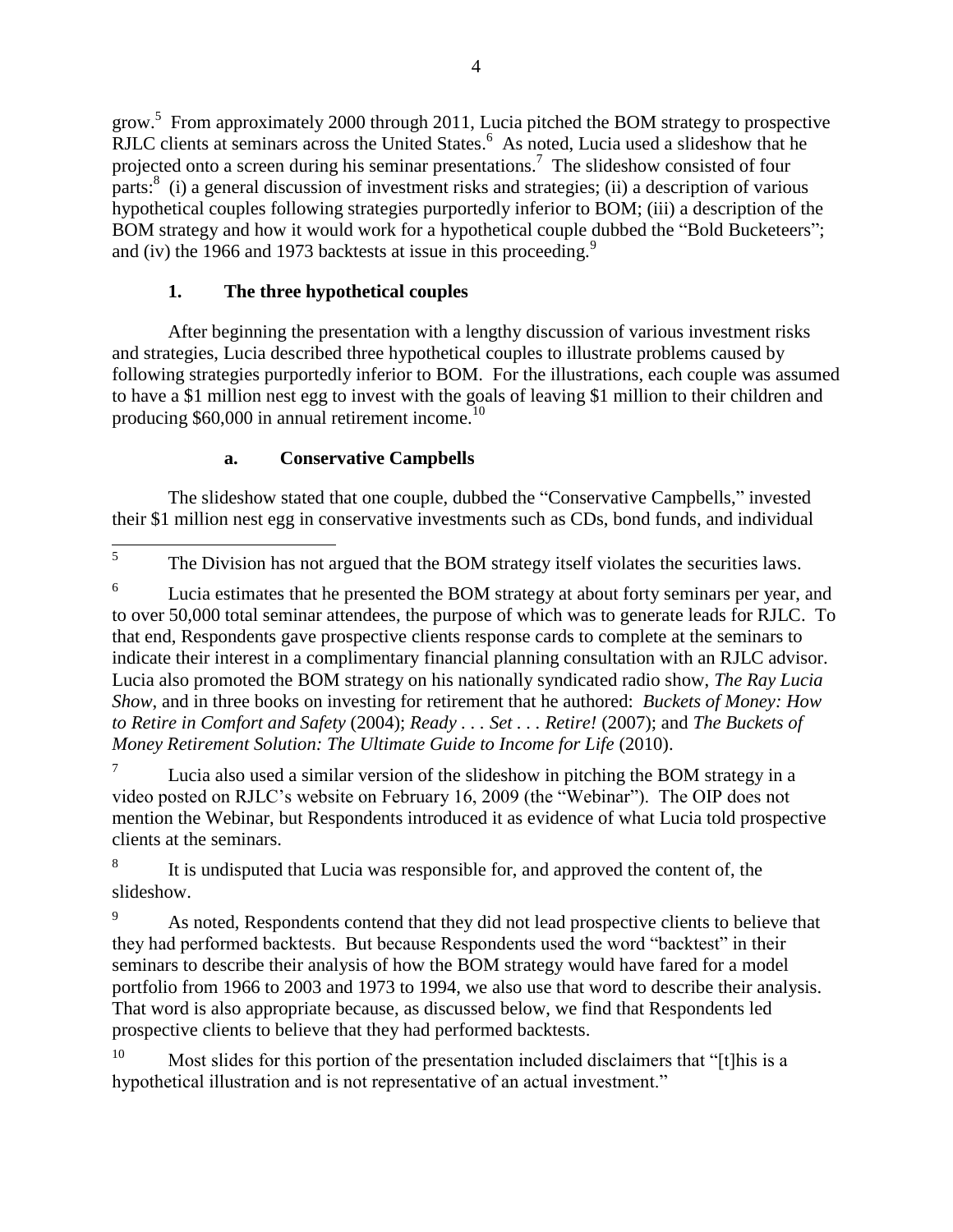bonds. Their portfolio produced a hypothetical 6% annual return but the Campbells also withdrew \$60,000 per year for income (*i.e.*, 6% of the portfolio). The slideshow stated that the problem with this strategy is that, assuming 3% annual inflation, the purchasing power of the Campbells' \$60,000 annual income would diminish to \$44,644 in ten years, \$33,221 in twenty years, and \$24,719 in thirty years. As a result, if the Campbells died after thirty years, their children would inherit \$1 million but with the equivalent purchasing power of \$411,987 from the initial retirement date. And if the Campbells indexed their \$60,000 annual income to 3% assumed inflation every six years, they would run through their nest egg within twenty-seven years. 11

## **b. High Rolling Hendersons**

The slideshow stated that a second couple, dubbed the "High Rolling Hendersons," invested their \$1 million nest egg in stocks because they believed that, since stocks average 10% in annual return, in thirty years their portfolio would be worth \$4,203,320 after withdrawing \$60,000 for annual inflation indexed income. But the Hendersons would have problems if they retired at the beginning of a big bear market. For example, the slideshow stated that if the Hendersons had retired on January 1, 1973, the beginning of a two-year period when the market declined by 41.13%, they would have exhausted their portfolio in seventeen years based on the performance of the S&P 500 for that period assuming that they had withdrawn \$60,000 in annual income indexed by 3% annual inflation.<sup>12</sup>

## **c. Balanced Buttafuccos**

The slideshow stated that a third couple, dubbed the "Balanced Buttafuccos," invested their \$1 million nest egg 40% in bonds and 60% in stocks. The slides stated that the Buttafuccos have a "better more 'balanced' approach" than the Campbells and Hendersons. But when their strategy is "backtested" with a retirement date starting on January 1, 1973, the Buttafuccos are shown to have exhausted their retirement portfolio in twenty-one years. The slides stated that the "backtest" was based on the performance of the S&P 500, an assumed 6% constant bond return, and the Buttafuccos having withdrawn \$60,000 annual income for the first six years, \$71,500 annual income for the next six years, and  $$85,500$  annual income for another six years.<sup>13</sup>

<sup>11</sup> <sup>11</sup> For indexing, the slideshow clarified that the couple would increase the amount they withdrew for annual income every six years assuming 3% inflation for each of the six years. Thus, the Conservative Campbells would withdraw \$60,000 each year for six years, and then \$71,500 each year for another six years, and so on.

 $12$  Like the Campbells, the Hendersons were assumed to have increased the amount they withdrew for income every six years assuming 3% inflation for each of the six years.

 $13$  Although not stated explicitly in the Buttafucco slides, the annual income for each six year period in Respondents' "backtest" increased assuming 3% inflation for each of the six years (*i.e.*, \$60,000 with 3% annual inflation after six years equals about \$71,500).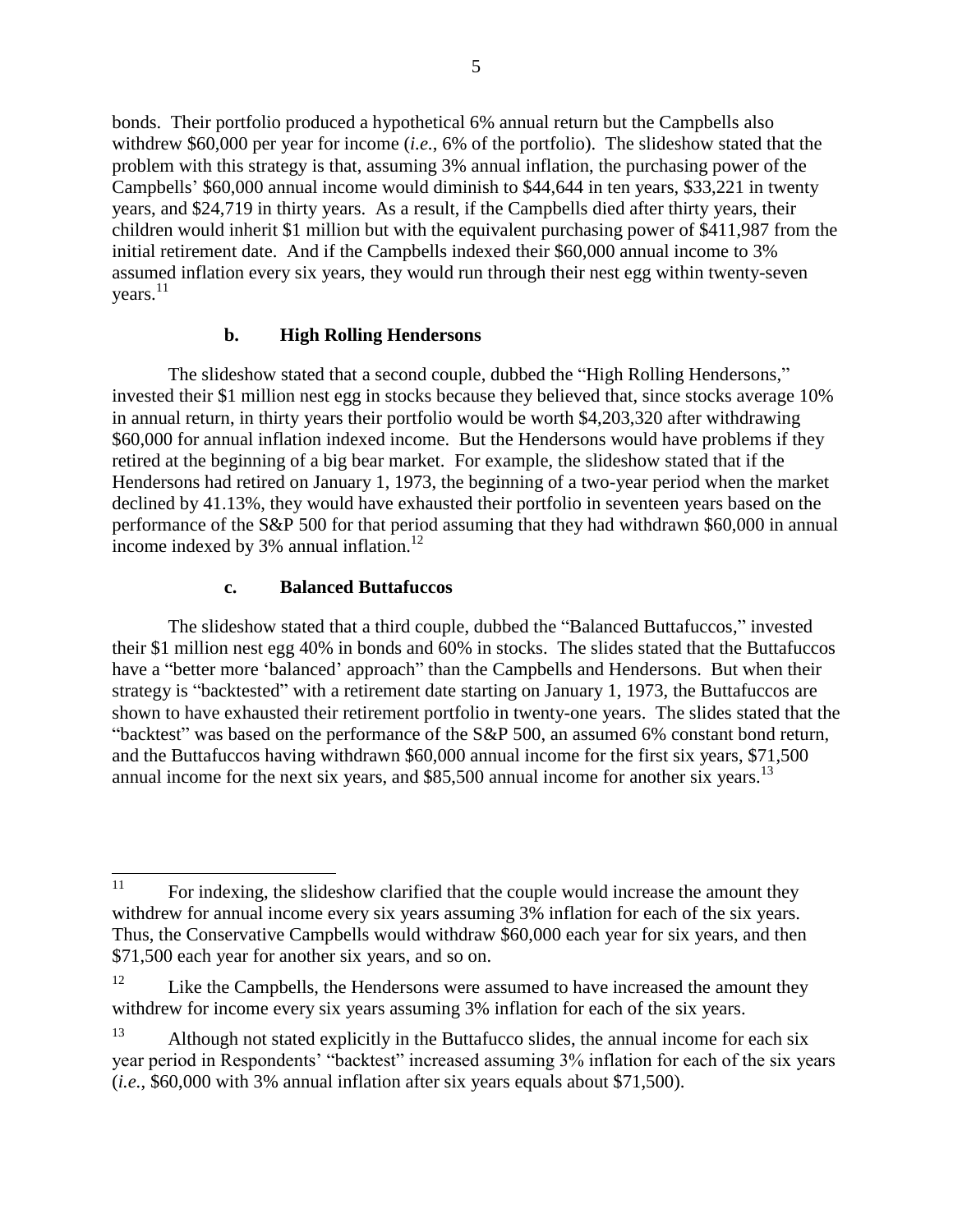## **2. Description of the BOM strategy**

The slideshow then described how the BOM strategy would work for a fourth hypothetical couple, dubbed the "Bold Bucketeers," who also had a \$1 million nest egg.<sup>14</sup> In following the BOM strategy, the Bold Bucketeers divided their portfolio into three "buckets" of assets: Bucket #1 held "[s]afe money in a self-depleting bucket aimed at providing income to live on for" six years (*e.g.*, CDs, T-bills, bonds); Bucket #2 held "[s]afe, or moderately safe, money aimed at replacing Bucket #1 with inflation indexed income for the next period (6 years)" (*e.g.*, bonds, fixed annuities); and Bucket #3 held "[h]igher risk money invested for long term growth potential" (*e.g.*, stocks and REITs).<sup>15</sup>

In illustrating the BOM strategy, the slideshow stated that Bucket #1 was assumed to have a 4% return, Bucket #2 a 5.5% return, and Bucket #3 a 10% stock return and 7.75% REIT dividend return, and that \$60,000 income was indexed by an "[a]ssumed 3% inflation" every six years.<sup>16</sup> At the end of the initial six year period, Bucket #1 had been fully depleted for income, at which point the assets from Bucket #2 were used for income for the next six years. After twelve years, Bucket #2 had also been fully depleted for income. But the long term assets in Bucket #3 had grown to a value of \$1.4 million which, the slideshow stated, was then "[r]e-[b]ucketize[d] for another 12 years."<sup>17</sup>

# **3. Backtest slides**

Finally, Lucia discussed the backtests at issue here, beginning with the backtest from 1973 to 1994, and concluding with the backtest from 1966 to 2003.

## **a. 1973 backtest slides**

The slideshow introduced the 1973 backtest by asking, "But Can Buckets Stand Up To The Test Of The '73/'74 Grizzly Bear?" The next slide, titled "Back Tested Buckets," set forth the assumptions for the backtest, including that (i) the Bold Bucketeers invested their \$1 million portfolio beginning on January 1, 1973; (ii) the portfolio was 20% invested in REITs; (iii) "actual treasury rates of return" were used "to calculate fixed income/bond returns"; (iv) "actual S&P 500 returns" were used "to calculate growth returns"; and (v) the Bold Bucketeers withdrew annual income of \$60,000 from 1973 to 1978, \$71,500 from 1979 to 1984,

 $14$ Most slides for this portion of the slideshow included disclaimers that "[r]ates of return are hypothetical in nature and are for illustrative purposes only."

<sup>&</sup>lt;sup>15</sup> REITs issue equity and/or debt securities to raise capital to purchase and manage incomeproducing real estate, such as apartment complexes, shopping centers, and office buildings.

<sup>16</sup> The slideshow disclaimed, inter alia, that "[i]nvesting in real estate and [REITs] involve special risk, such as: limited liquidity and demand for real property . . . ."

<sup>&</sup>lt;sup>17</sup> "Rebucketization" meant that portions of the assets in Bucket #3 would be reallocated to Buckets #1 and #2 after their assets had been fully depleted for income.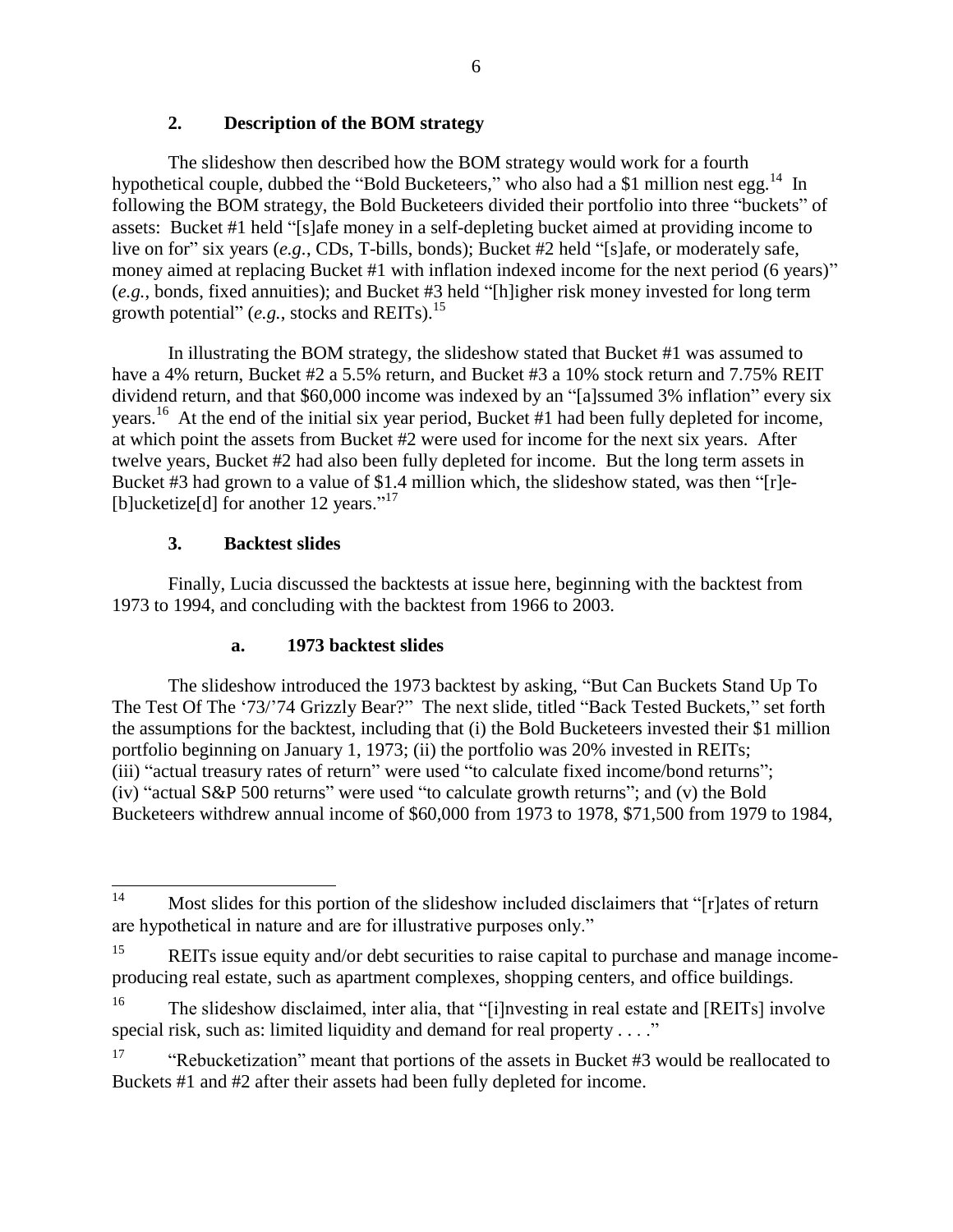\$85,500 from 1985 to 1990, and \$96,000 from 1991 to 1994.<sup>18</sup> The slideshow concluded that the Bold Bucketeers' portfolio would have been worth \$1,544,789 by 1994, the same point in time when the Balanced Buttafuccos' portfolio would have been worth \$0.<sup>19</sup>

## **b. 1966 backtest slides**

The slideshow introduced the 1966 backtest by asking, "What would have happened if you retired in 1966"?<sup>20</sup> The slideshow then compared 1966 backtests that Respondents calculated for three different portfolios: (i) a version of the Balanced Buttafuccos' portfolio;<sup>21</sup> (ii) a version of the Bold Bucketeers' portfolio without REITs; and (iii) a version of the Bold Bucketeers' portfolio with REITs. The slideshow stated that, for the 1966 backtests: (i) the "examples are based on actual market returns for the period(s) listed"; (ii) "[b]ond returns are based on US Treasury returns"; (iii) "[s]tock returns are based on S&P 500 returns"; (iv) "REIT returns are based on a 7% annual return"; and (v) "[i]nflation is based at 3% annual."<sup>22</sup>

For the version of the Balanced Buttafuccos' portfolio, the slideshow stated that the \$1 million beginning balance was invested 60% in stocks and 40% in bonds, from which \$50,000 annual income was withdrawn on a pro rata basis. The slides concluded that, by 2003, the portfolio would have been worth \$30,000 with \$0 remaining for annual income.

The slideshow then stated that when the BOM strategy was applied to the same \$1 million portfolio invested 60% in stocks and 40% in bonds (*i.e.*, Bold Bucketeers without REITs), the \$50,000 annual income was withdrawn from bonds first rather than pro rata. As a

<sup>20</sup> In the Webinar, Lucia introduced the slides by stating that he "did a backtest" for his "friend," Ben Stein, who had asked him this question concerning how the BOM strategy would have fared during the market stagnation of 1966 to 1982, a period when the Dow Jones Industrial Average began and ended at around 1,000 points. Stein is an actor, writer, and economic commentator, who spoke at some of Respondents' seminars.

<sup>21</sup> The slides for the 1966 backtests did not mention the Balanced Buttafuccos, but the first portfolio backtested used the same balanced portfolio approach (60% stocks, 40% bonds).

 $22$  The slides did not state whether advisory fees were factored into the backtests. Also, unlike earlier slides, the 1966 backtest slides did not include disclaimers. But in the Webinar, Lucia stated: "[L]et's pretend that from that point forward [*i.e.*, 1966], inflation was three percent. We know it was more. But we wouldn't have known that at the time." Lucia testified that he presented the backtest assumptions the same way in the seminars and Webinar.

<sup>18</sup> The slides did not state the inflation or REIT rates used in the 1973 backtest or whether advisory fees, such as those charged by RJLC, were factored into the 1973 backtest. Lucia testified that annual income was indexed by 3% inflation every six years for the period of 1973 to 1990, but that Respondents made an error in calculating 3% inflation indexed income for the final period of 1991 to 1994. Respondents' expert, John Hekman, calculated that 3% inflation indexed income for that period would have been \$102,092, not \$96,000.

<sup>&</sup>lt;sup>19</sup> The slides for the 1973 backtest included a disclaimer that "[r] ates of return are hypothetical in nature and are for illustrative purposes only."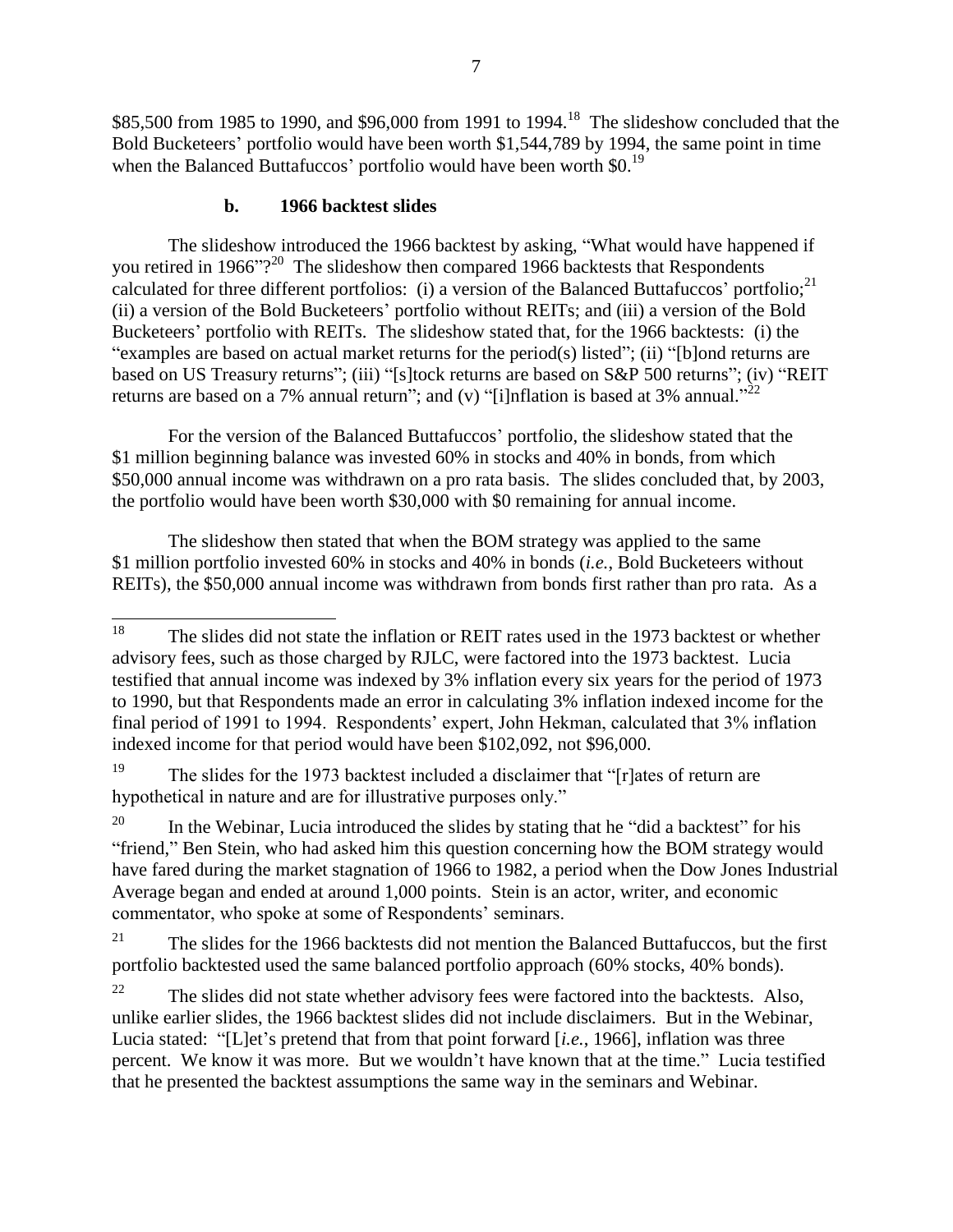result, by 2003, the portfolio would have been worth \$1.2 million with \$150,000 for annual income.

Finally, the slideshow stated that when REITs were added, the \$1 million portfolio following the BOM strategy became split 40% in stocks, 40% in bonds, and 20% in REITs (*i.e.*, Bold Bucketeers with REITs), and the \$50,000 annual income was withdrawn from bonds and REITs first.<sup>23</sup> The slideshow concluded that, by 2003, the portfolio would have been worth \$4.7 million with \$150,000 for annual income.

## **B. Respondents' actual backtest calculations**

# **1. 1973 backtest calculations**

Before the hearing, Respondents produced two spreadsheets that they claimed to have used in calculating the 1966 and 1973 backtests. But during the hearing, Respondents admitted that they did not actually use the spreadsheet they produced for the 1973 backtest to perform that backtest and that the spreadsheet included some assumptions that differed from their backtest. Respondents also admitted that they have no other documentary support for the 1973 backtest.

During the hearing, Lucia also asserted that the slideshow misstated the assumptions used for the 1973 backtest.<sup>24</sup> Lucia testified that rather than using actual S&P 500 returns and treasury returns for the entire twenty-one year period of the 1973 backtest (as presented in the slideshow), Respondents used those returns for only the first two years and then used a flat 10% stock return and 6% bond return for the remaining years. Lucia testified that he neglected to correct the error during his seminar presentations.<sup>25</sup>

But using assumptions similar to those that Lucia testified Respondents actually used in performing the 1973 backtest, Respondents' expert, John Hekman, was unable to replicate the 1973 backtest result presented in the slideshow.<sup>26</sup> Hekman calculated that, by 1994, the Bold

<sup>23</sup> <sup>23</sup> Lucia clarified in the Webinar that income is initially drained from the REIT "dividend yield" and bonds, and that the REIT itself is liquidated at a later point for income. Lucia referred in the Webinar to the REIT investment for the 1966 backtest as "direct ownership in real estate."

<sup>&</sup>lt;sup>24</sup> Lucia testified that he personally "did some of the work early on" for the 1973 backtest but that it was completed by an RJLC employee.

<sup>&</sup>lt;sup>25</sup> Respondents also concede that the 1973 backtest did not include advisory fees or rebucketize the stock investments after bonds and REITs were drained for income. As noted above, this information was not included in the slides for the 1973 backtest.

<sup>&</sup>lt;sup>26</sup> Hekman, who holds a Ph.D. in economics, is a managing director at FTI Consulting, a firm that provides consulting and expert testimony regarding financial matters. Hekman assumed a 6% bond rate, actual S&P 500 returns for the first two years, 10% stock returns for the remaining years, a 5% annual increase in REIT principal, and a REIT dividend rate ranging between approximately 6.6% and 7.76% per year. Hekman also adjusted the Bold Bucketeers' initial \$60,000 annual income by 3% annual inflation every six years (*e.g.*, \$60,000 for the first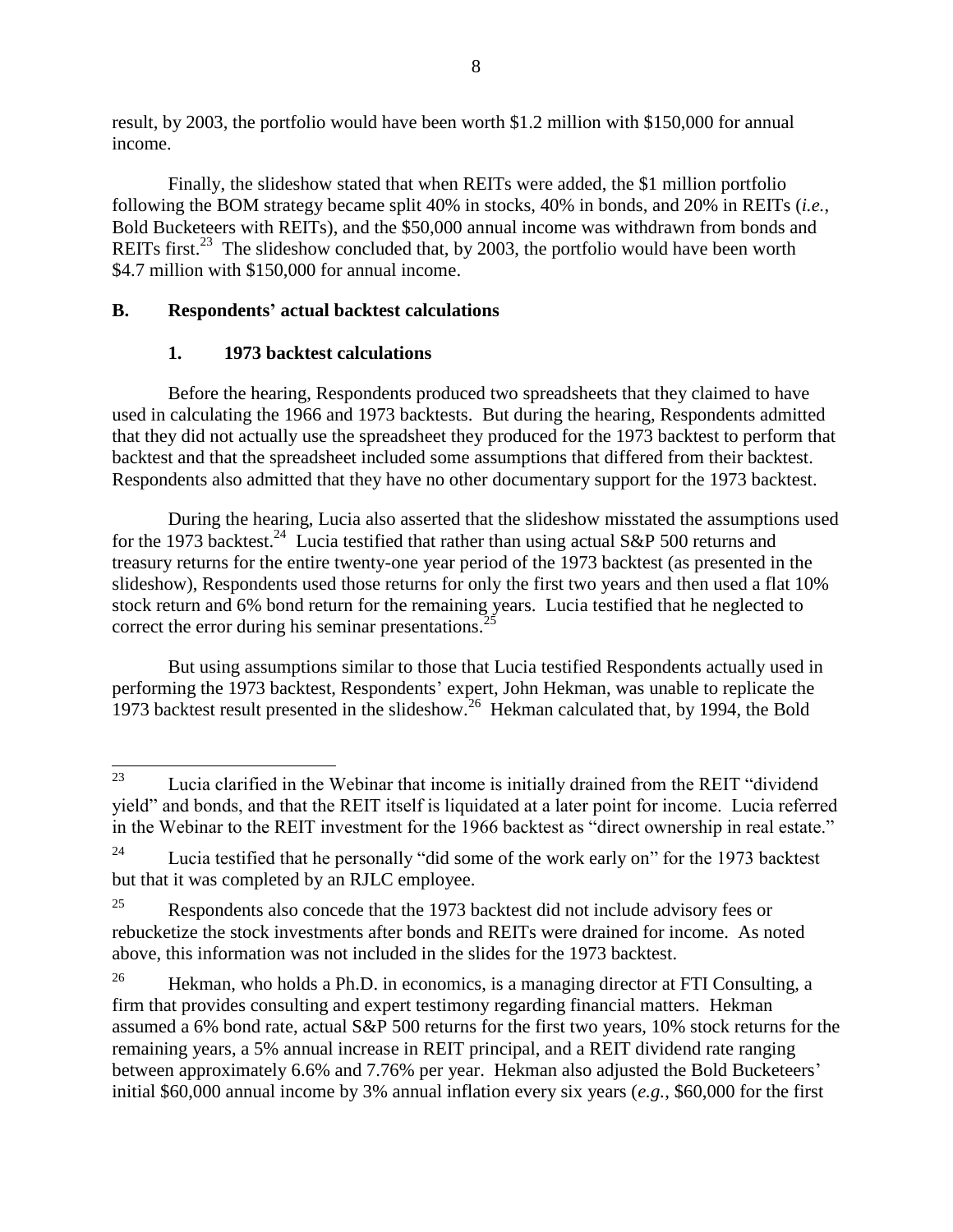Bucketeers' portfolio would have been worth \$507,194, an amount substantially lower than the \$1,544,789 claimed in the slideshow. Respondents offered no evidence related to this discrepancy or otherwise explained it. It is therefore unclear how Respondents arrived at \$1,544,789.

# **2. 1966 backtest calculations**

 $\overline{a}$ 

As noted, Respondents also produced a spreadsheet that they claimed to have used in calculating the 1966 backtest. Respondents specifically used that spreadsheet in calculating the 1966 backtest of the version of the Bold Bucketeers' portfolio with REITs.<sup>27</sup> Respondents did not produce any documentary support for the other two 1966 backtests.<sup>28</sup>

The spreadsheet shows that the backtest to which it was applicable used the following factors: (i) a \$1 million investment beginning on January 1, 1966, split 40% in stocks, 40% in bonds, and 20% in REITs; (ii) \$50,000 income withdrawn in 1966, adjusted each subsequent year by 3% inflation; (iii) actual annual S&P 500 returns as a proxy for stock returns; (iv) actual annual treasury returns as a proxy for bond returns; (v) a flat REIT principal of \$200,000; and (vi) a flat 7% REIT dividend yield. During the first eleven years of the backtest, income was withdrawn from the \$14,000 annual REIT dividend yield (7% on \$200,000) with the remaining amount withdrawn from T-bills. At the end of the eleventh year, the \$200,000 REIT principal was liquidated and reinvested in T-bills, and then from years twelve through fifteen the remainder of the T-bill investment was drained for income. Thereafter, from 1981 through 2003, the entire Bold Bucketeers' portfolio remained in stocks rather than being rebucketized. No advisory fees were factored into the backtest.<sup>29</sup>

# **C. The parties' experts agree that Respondents did not perform actual backtests.**

Respondents' expert, Hekman, and the Division's expert, Steven Grenadier,<sup>30</sup> agreed that a backtest uses data from a specific historical period to evaluate how an investment strategy

<sup>29</sup> The spreadsheet Respondents produced as empirical evidence of the 1973 backtest used the same assumptions as the 1966 backtest spreadsheet, except that it began on January 1, 1973, rather than January 1, 1966, and assumed that an initial \$60,000 rather than \$50,000 was needed for annual income, with that amount adjusted each subsequent year by 3% inflation.

<sup>30</sup> Grenadier is a Professor of financial economics at Stanford University.

six years, \$71,500 for the next six years, etc.), and did not deduct advisory fees or rebucketize the portfolio.

<sup>&</sup>lt;sup>27</sup> RJLC's Director of Financial Planning, Richard Plum, testified that he performed the 1966 backtest calculations in 2004 at Lucia's request. Lucia testified that he designed the 1966 backtest.

<sup>&</sup>lt;sup>28</sup> Plum testified that he created spreadsheets for the 1966 backtests of the Balanced Buttafuccos' portfolio and the Bold Bucketeers' portfolio without REITs, but Respondents did not produce these spreadsheets to the Division.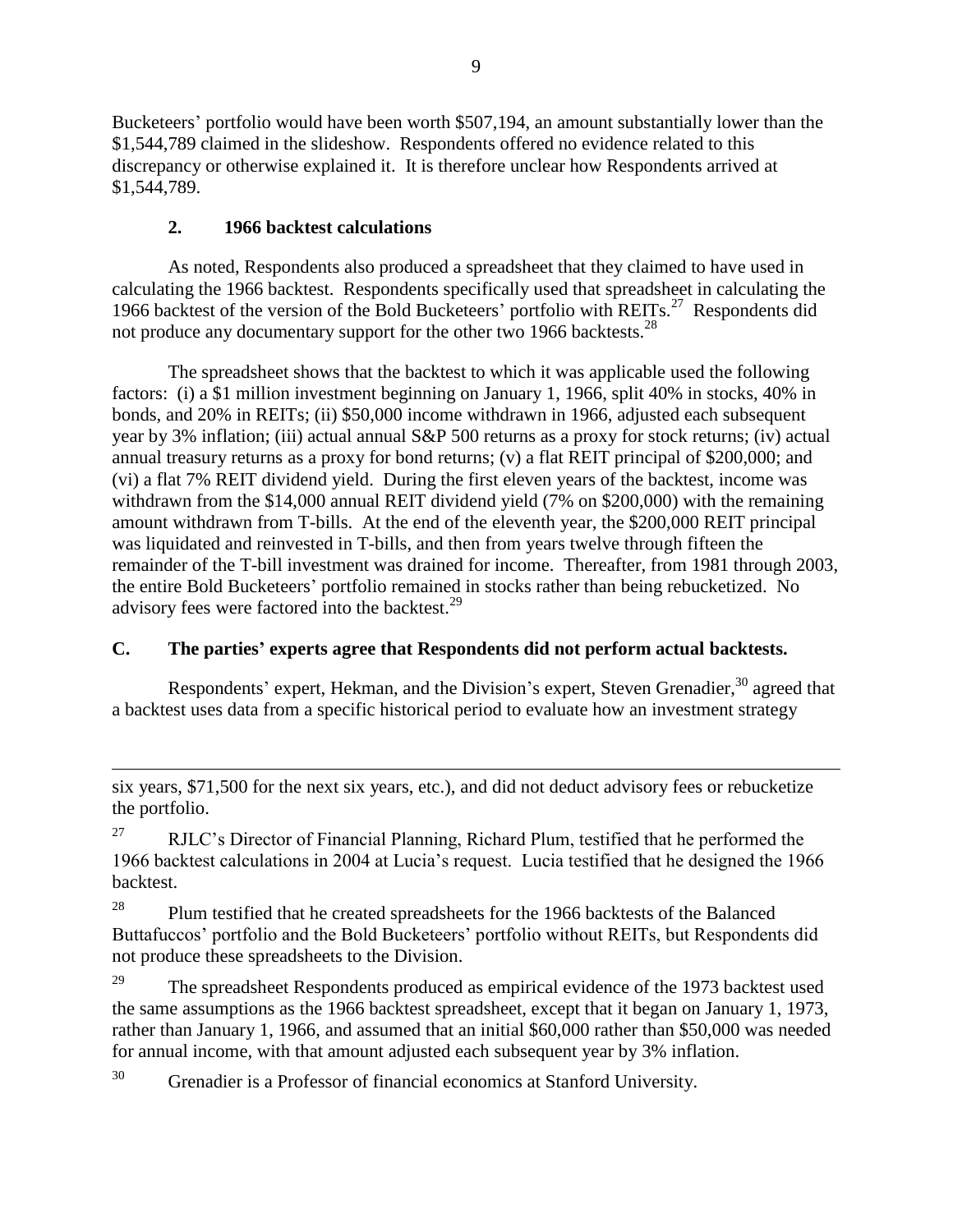would have actually performed during that period.<sup>31</sup> Both experts also agreed that, based on their understanding of the term, the slideshow did not present the results of actual backtests.<sup>32</sup> Grenadier opined that Respondents did not conduct backtests because they used assumed rather than historical inflation and REIT rates, and did not include transaction costs for implementing the BOM strategy.<sup>33</sup> Grenadier also concluded that, by not rebucketizing, Respondents' backtest spreadsheets "concentrate[d] assets in a manner inconsistent with the [BOM] portfolio allocation strategy as outlined in the presentation."

Nonetheless, Respondents disputed that there is an established definition of "backtest" and introduced evidence that, they claimed, showed that it is standard in the financial planning industry to use assumed rates in backtests. Lucia testified that, in the financial planning industry, backtests routinely use "not only averages, for example, inflation, but also . . . hypothetical other investment returns . . . .<sup>34</sup> As an example, Respondents introduced a brochure issued by American Funds (a large mutual fund house), which used a 4% assumed inflation rate for a backtest from 1961 to 2010. Lucia testified that in addition to American Funds, "there are dozens of variable annuity companies and software companies that do the same thing."

But other than the American Funds' brochure and Lucia's testimony, Respondents did not introduce any evidence of companies using assumed rather than historical data in backtests. To the contrary, Respondents introduced into evidence brochures from Fidelity Investments and Financial Engines Income+ reporting the results of backtests that appear to have used historical stock, bond, and inflation rates.

Respondents also claimed that the American Funds brochure was an example of an industry practice not to include fees in backtests. But it is unclear from the brochure if the two backtests discussed therein included fees. The brochure does not mention fees for the first backtest but it implies that the second backtest included fees by stating that the results "are at net asset value."<sup>35</sup> Also, although not mentioned by Respondents as an example of industry practice concerning fees, the backtest in the Financial Engines Income+ brochure discussed above

<sup>31</sup> Respondents' chief compliance officer, Theresa Ochs, also testified that a backtest needs to use accurate historical data to provide an accurate indication of how a strategy may have performed in the past.

<sup>&</sup>lt;sup>32</sup> Hekman also testified that he understood from reviewing the slideshow that it did not purport to present the results of actual backtests.

<sup>33</sup> Respondents' other expert, Kevin T. Gannon, also testified that he would not "use a hypothetical rate of return in a backtest" because he would use actual data in a backtest. Gannon, a Certified Public Accountant, is a managing director and president of Stanger & Co., a real estate investment banking firm.

 $34$  Plum similarly testified that the financial planning industry has always used a mixture of "historical return rates" and "hypothetical assumed annual inflation rate[s]" in backtests.

<sup>&</sup>quot;Net asset value" is "[t]he market value of a share in a mutual fund, computed by deducting any liabilities of the fund from its total assets and dividing the difference by the number of outstanding fund shares." Black's Law Dictionary 1061 (7th ed. 1999).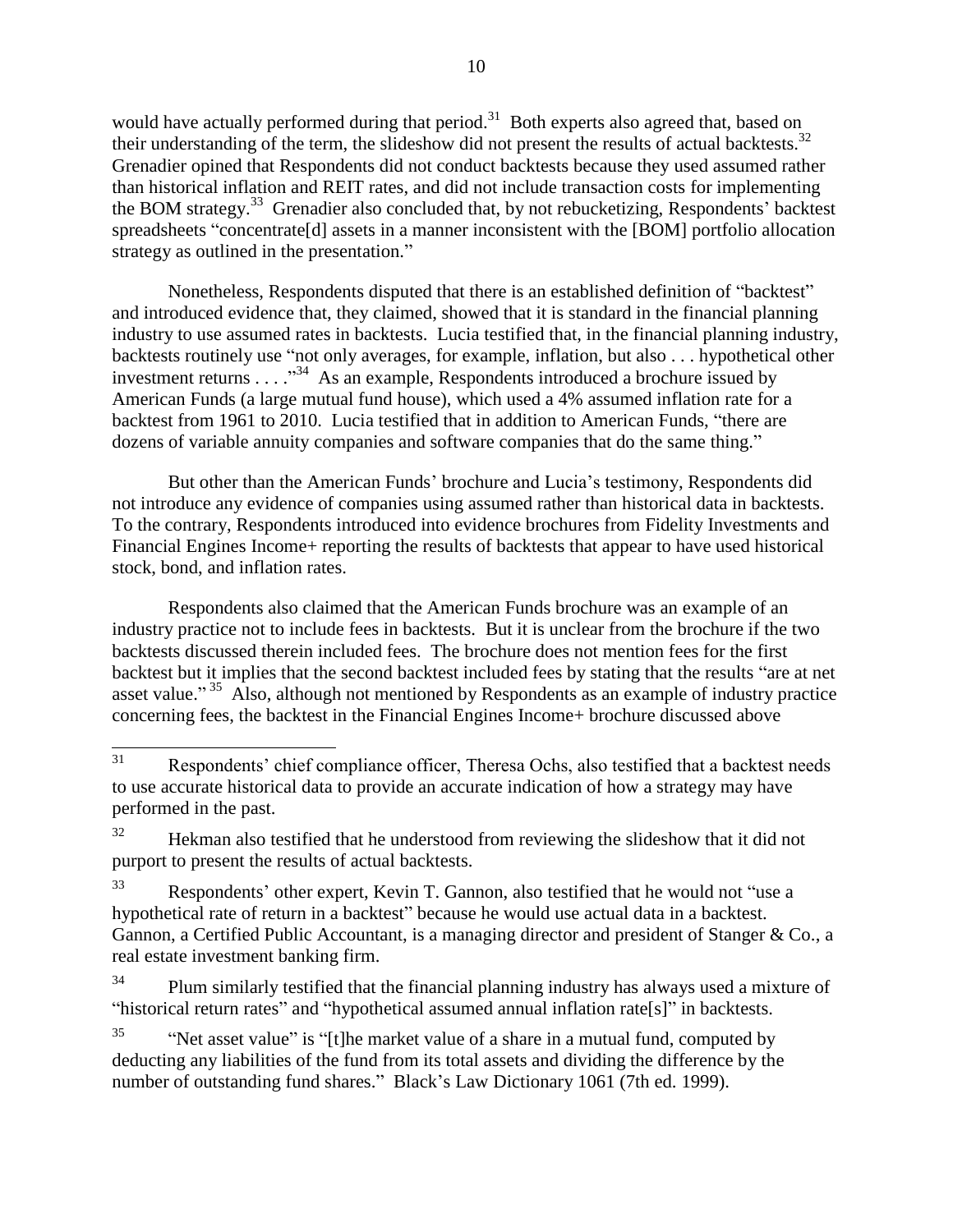included fees, and the Fidelity brochure discussed above disclosed that fees were not included in its backtest.

## **D. The difference between Respondents' purported backtest results and what actual backtests would have shown**

The Division's expert, Grenadier, analyzed the two spreadsheets Respondents produced as empirical evidence of the 1966 and 1973 backtests.<sup>36</sup> He concluded that the spreadsheets "use[d] important and inaccurate assumptions about inflation, investment returns and liquidity, and implementation costs that significantly affect the results and produce misleading information." Grenadier reran the calculations in the spreadsheets "[s]ubstituting actual, historical data," and produced the results discussed below showing "relatively lower ending portfolio balances than what is reflected in the presentation and spreadsheets, or portfolios that are entirely depleted resulting in substantial unmet income needs." Respondents introduced evidence, including testimony from their expert witnesses, challenging some but not all of Grenadier's findings.<sup>37</sup>

# **1. The effect from using historical inflation rates**

Grenadier found that the backtest spreadsheets were significantly impacted by using a fixed and assumed 3% inflation rate rather than historical inflation for each of the years considered because many high inflation years occurred early in the backtest periods. Grenadier found that relatively higher inflation as measured by the Consumer Price Index ("CPI"),<sup>38</sup> such as the double-digit inflation of the late 1970s to early 1980s, would have caused the Bold Bucketeers' portfolios to deplete their assets faster in the early years "to have withdrawals that ke[pt] up with inflation," and as a result they would have had "less portfolio later to accumulate returns to consume on."<sup>39</sup>

 $36$ While, as noted above, Respondents admitted that they mistakenly produced the 1973 backtest spreadsheet, Grenadier's analysis of it is still relevant because it contains assumptions similar to those Respondents claimed to have used in the 1973 backtest. It differs only in that it used actual S&P 500 returns and treasury returns for the length of the backtest rather than 10% stock and 6% bond returns after the first two years, and that it adjusted the amount withdrawn for income by 3% inflation each year rather than by six year increments (*i.e.*, \$60,000 for the first six years, \$71,500 for the next six years, etc.).

<sup>&</sup>lt;sup>37</sup> Respondents also introduced evidence to show that their assumed 3% inflation and 7% REIT dividend rates were reasonable to use in hypothetical illustrations. But this evidence is irrelevant because, as we find below, Respondents led prospective clients to believe that they performed backtests and not hypothetical illustrations, and backtests use historical and not assumed data.

<sup>&</sup>lt;sup>38</sup> CPI measures inflation and is maintained by the Bureau of Labor Statistics. Grenadier specifically used CPI-U, which is a category of CPI measuring inflation for urban consumers.

<sup>39</sup> CPI-U was 11.3% in 1979, 13.5% in 1980, and 10.3% in 1981. Lucia agreed that investors would have experienced double digit inflation during this period.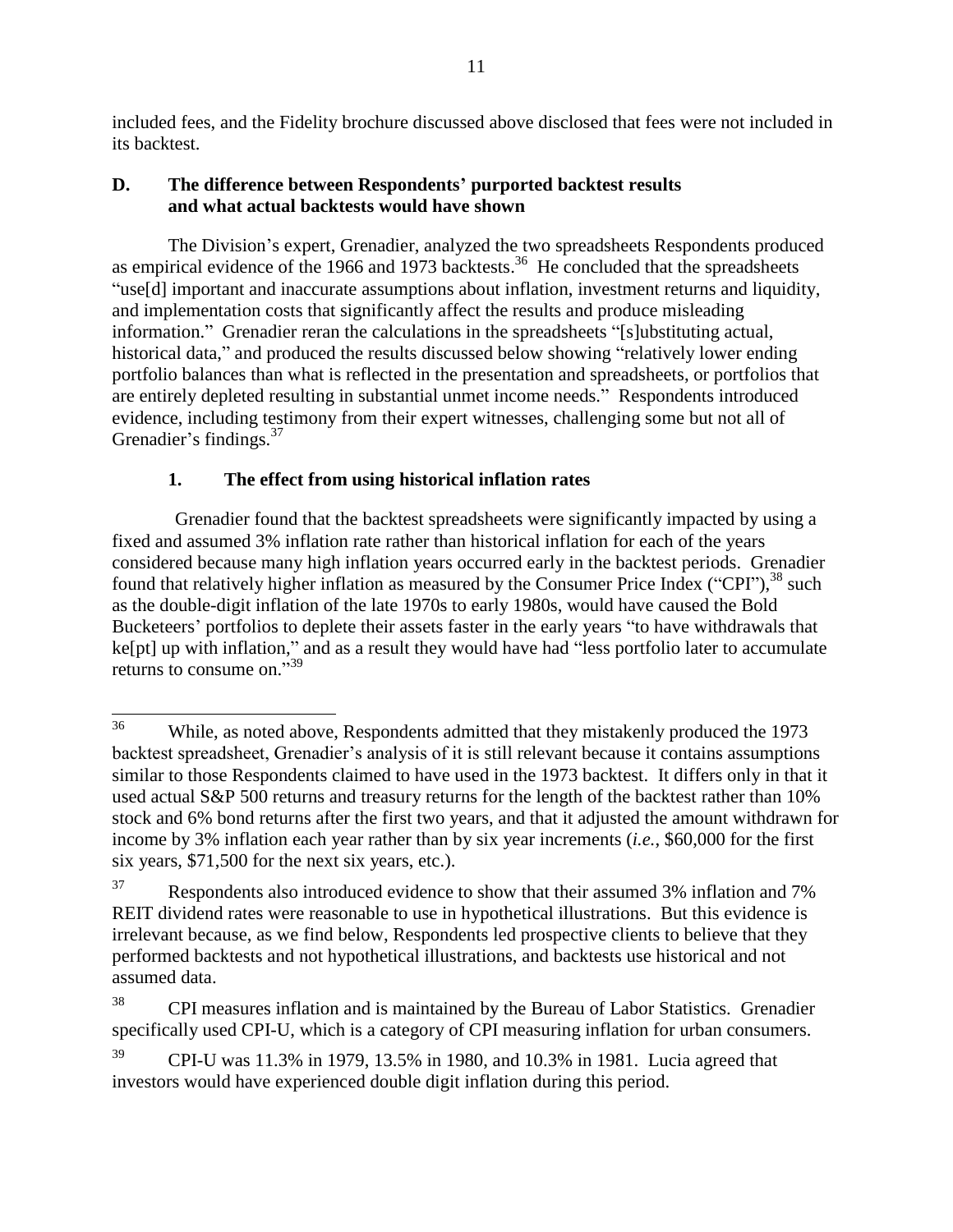Grenadier found that by substituting annual historical inflation rates as measured by CPI-U for Respondents' fixed 3% rate, the revised 1966 backtest spreadsheet shows the BOM portfolio being "fully depleted by 1986" and the revised 1973 backtest spreadsheet shows the BOM portfolio being "fully depleted by 1989."<sup>40</sup>

Respondents' expert, Hekman, countered that CPI-U overstated inflation for two reasons. First, Hekman stated that a 1996 report issued by a commission appointed by the Senate Finance Committee (the "Boskin Commission"), and a subsequent paper issued ten years later by a former commission member (Robert Gordon), found that CPI-U had been overstating increases in the annual cost of living. Hekman stated that, based on those findings, CPI-U is "too high by an average of 1.2% per year through 1996 and 1.0% thereafter." Second, Hekman stated that "the most realistic inflation rate for retirees is one that accounts for [their] declining pattern of spending," and concluded that an additional 2% should be deducted from annual CPI-U on top of the corrections suggested by the Boskin Commission and Gordon.

Based on those downward adjustments to CPI-U, Hekman ran two recalculations of the 1966 backtest spreadsheet. In the first, Hekman found that by substituting annual CPI-U adjusted by the Boskin Commission corrections (*i.e.*, annual CPI-U minus 1.2% through 1996 and 1.0% thereafter) for Respondents' fixed 3% rate, the 1966 backtest spreadsheet shows the BOM portfolio running out of money in 1994. In the second, Hekman found that by reducing annual CPI-U by an additional 2% on top of the Boskin Commission corrections to account for reduced retiree spending and substituting that data for Respondents' 3% rate, the 1966 backtest spreadsheet shows the BOM portfolio increasing to a value of over \$6.6 million by 2003.

While Grenadier agreed that retirees over sixty-five tend to spend less money than nonretirees, he testified that "has nothing whatsoever to do with inflation." Grenadier testified that to account for any decrease in spending in the 1966 backtest spreadsheet, the assumed \$50,000 per year income—and not inflation—should be decreased.

# **2. The effect from using historical REIT rates of return**

Respondents acknowledge that, from 1966 to 1971, REITs were not readily available to investors. For this reason, Grenadier was unable to factor historical REIT returns into the 1966 backtest spreadsheet for that period. For the period after 1971, Grenadier also found it significant in analyzing both the 1966 and 1973 backtest spreadsheets, that Respondents' slideshow did not make clear whether Respondents were using assumed returns from publicly traded REITs, public non-traded REITs, or private REITs.<sup>41</sup>

<sup>40</sup> Lucia testified that he does not dispute that, if historical inflation as measured by CPI-U had been used in the 1966 or 1973 backtest spreadsheets, it would have resulted in the model BOM portfolios being fully depleted before the end of the backtest periods.

<sup>&</sup>lt;sup>41</sup> Publicly traded REITs file with the Commission and have their shares traded on an exchange, public non-traded REITs file with the Commission but do not trade their shares on an exchange, and private REITs neither file with the Commission nor trade their shares on an exchange.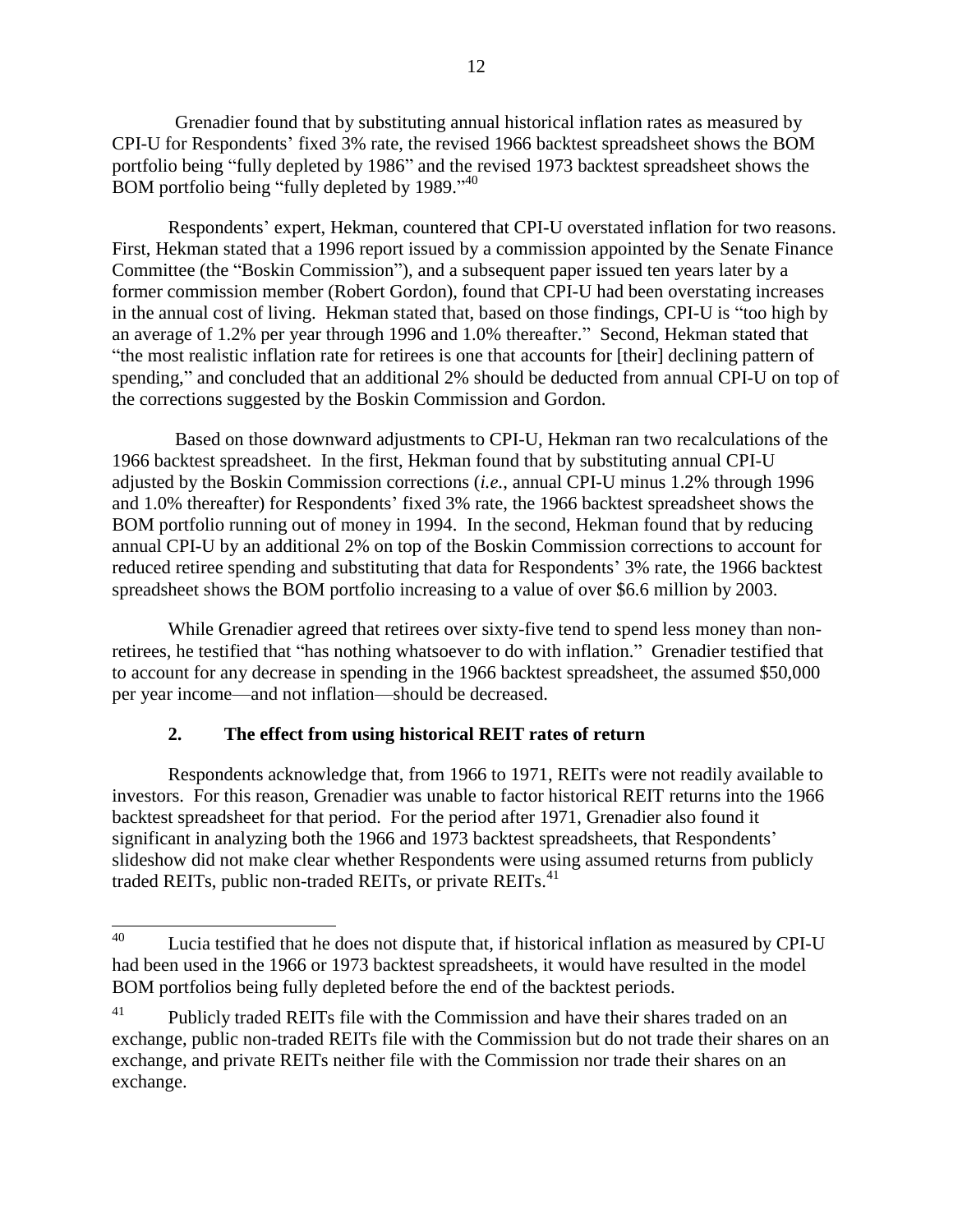For the first category, Grenadier found that substituting annual historical returns for publicly traded REITs as measured by the National Association of Real Estate Investment Trusts ("NAREIT") All REIT Index<sup>42</sup> back through 1972 into the 1966 backtest spreadsheet (leaving all other data unchanged) resulted "in a total investment in REITs of only \$85,646 at the time the REIT investment [was] liquidated, as compared to \$200,000 in the original spreadsheet, and total assets of only \$1.3 million at the end of 2003, as compared to \$4.7 million in the original spreadsheet."<sup>43</sup> Grenadier also found that substituting such data into the 1973 backtest spreadsheet (leaving all other data unchanged) resulted "in a total investment in REITs of only \$134,031 at the time the REIT investment [was] liquidated, as compared to \$200,000 in the original spreadsheet, and total assets of only \$2.8 million at the end of 2003, as compared to \$4.1 million in the original spreadsheet."<sup>44</sup>

For the last two categories, Grenadier found that, to the extent Respondents were using public non-traded or private REITs, the backtest spreadsheets should have considered "the ability and potential cost to liquidate the REIT investment."<sup>45</sup> As noted, Respondents' 1966 backtest spreadsheet liquidated the \$200,000 REIT principal at the end of the eleventh year after T-bills had been drained down to a level at which they could no longer cover income.<sup>46</sup> In doing so, Grenadier found that the spreadsheets "ignore that redemption of private and/or public nontraded REITs may be difficult and costly."

Gannon did not offer expert testimony concerning the effect on the backtests from using annual historical REIT returns.<sup>47</sup>

 $42$ NAREIT began maintaining indices of annual returns for publicly traded REITs in 1972.

<sup>43</sup> Gannon testified that a more reasonable index to use for historical publicly traded REIT returns is the NAREIT Equity REIT Trust Index ("NAREIT Equity Index"), which includes REITs invested only in real estate equity, because equity REITs were the subject of Respondents' backtests. Grenadier testified that he used the NAREIT All REIT Index because it was unclear whether the REIT investment in the backtests was limited to only equity or mortgage REITs. In any event, Gannon did not analyze, and it is unclear from the record, what effect substituting data from the NAREIT Equity Index into the spreadsheets would have had on the spreadsheet results.

<sup>44</sup> The 1973 backtest in the slideshow ended in 1994, but the 1973 backtest spreadsheet was calculated through 2003.

<sup>45</sup> While publicly traded REITs are highly liquid, non-traded REITs are substantially less liquid because they generally have a minimum required holding period after which redemption characteristics vary by REIT. Some non-traded REITs may allow investors to redeem shares once a quarter, subject to certain requirements; others link redemption to a required liquidity event after a fixed amount of time.

<sup>46</sup> The 1973 backtest spreadsheet liquidated the \$200,000 REIT principal at the end of the ninth year.

<sup>47</sup> Respondents retained Gannon to opine on the use of a hypothetical 7% REIT rate of return in hypothetical illustrations.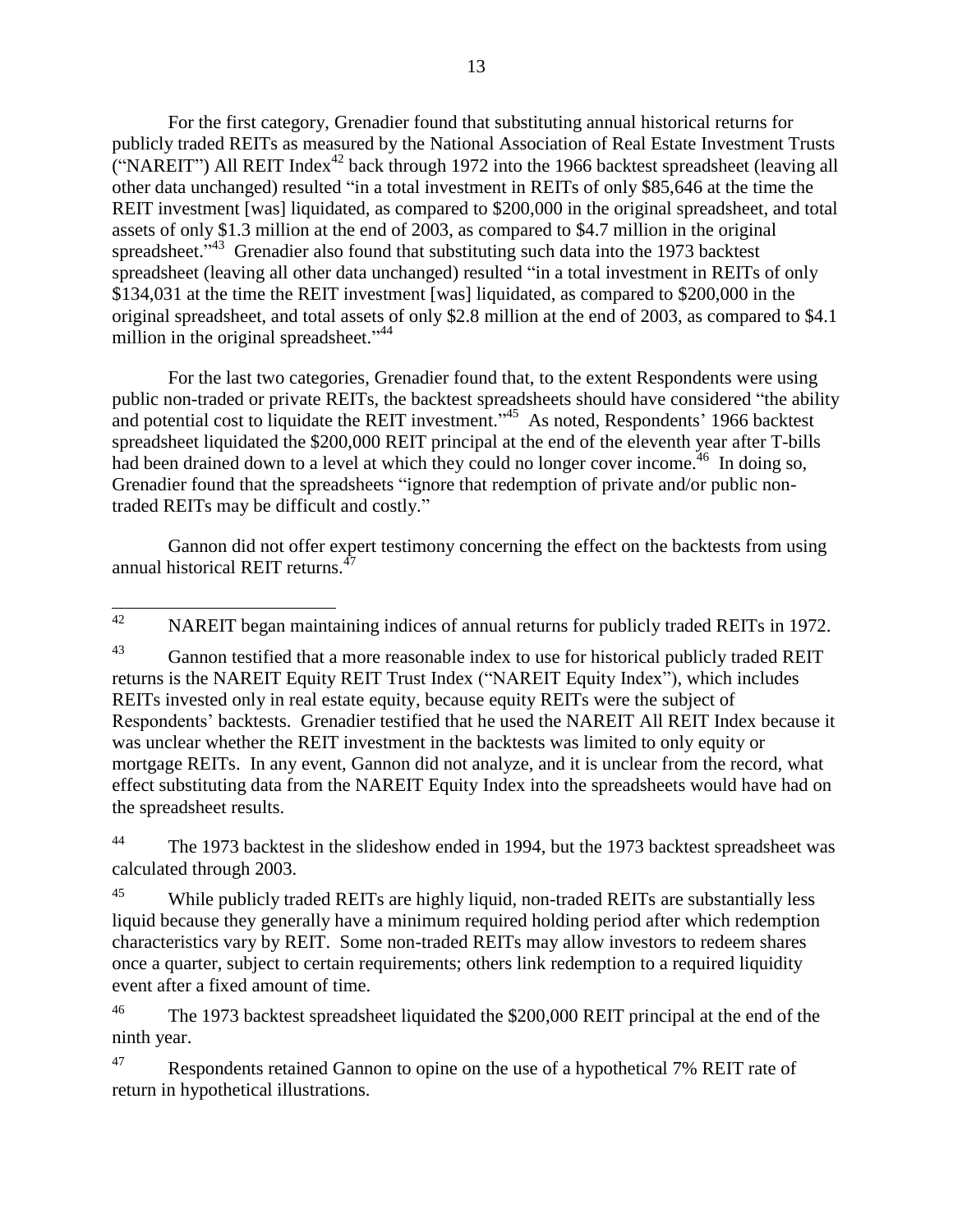## **3. The effect from deducting advisory fees**

Grenadier found that if a strategy has implementation costs, like BOM, it is important when backtesting the strategy to include such costs because they "may reduce, and at times eliminate, the benefits of [the] strategy." Grenadier found that, by assuming zero implementation costs, Respondents' backtest spreadsheets overstated "the ending portfolio balances." In particular, Grenadier found that the backtest spreadsheets should have included "cost[s] associated with an investment in the S&P 500 Index," T-bills, and REITs. By incorporating representative mutual fund fees on the stock portfolio into the spreadsheets (leaving all other data unchanged), Grenadier found that the value of the model portfolio dropped in the (i) 1966 backtest spreadsheet to \$2.5 million from \$4.7 million by 2003; and (ii) 1973 backtest spreadsheet to \$3.1 million from \$4.1 million by 2003.<sup>48</sup>

Respondents offered no expert testimony on the issue of costs. And Lucia testified that he knew fees can significantly reduce a portfolio's returns over time.

## **4. The effect from rebucketizing**

Grenadier concluded that the 1966 and 1973 backtest spreadsheets were inconsistent with the BOM strategy presented in the seminars because they did not rebucketize after T-bills and REITs had been exhausted for income and instead left all assets in stocks. Grenadier noted that for both spreadsheets, "the average S&P 500 return over the time period in which the portfolios [were] entirely invested in stocks [was] higher than the average for the time period in which the portfolios [were] also invested in other assets besides stocks." In addition, although not directly addressed by Grenadier, from the record evidence it appears that, for the period in the 1966 backtest spreadsheet that the model portfolio was entirely invested in stocks (1981 to 2003), the average S&P 500 return was substantially higher than T-bill returns and about equivalent to publicly traded REIT returns as measured by the NAREIT Equity Index. And from 1986 to 2003, when the BOM portfolio in the 1973 backtest spreadsheet was entirely invested in stocks, the average S&P 500 return was substantially higher than T-bill returns and slightly higher than publicly traded REIT returns as measured by the NAREIT Equity Index.

Respondents conceded that they did not rebucketize the 1966 or 1973 backtests and offered no expert testimony to support their approach. Lucia also admitted at the hearing that the BOM strategy does not advocate that investors leave their assets in stocks after draining other assets for income,<sup>49</sup> and stated in the Webinar that investors (i) should not "put a hundred percent of [their] money into the stock market" and (ii) should "never drain that stock portfolio for

<sup>48</sup> <sup>48</sup> Grenadier used the average equity mutual fund fee of 0.8% for 1966 to 1970 and 1% for 1971 to 1977. Thereafter he used 0.05% to match the fee charged by the least expensive mutual fund (Vanguard 500 Fund) for that period.

<sup>&</sup>lt;sup>49</sup> Plum similarly testified that "[p]utting a hundred percent into stocks" is "not a Buckets of Money strategy," and that RJLC did not believe investors "should be a hundred percent in stock."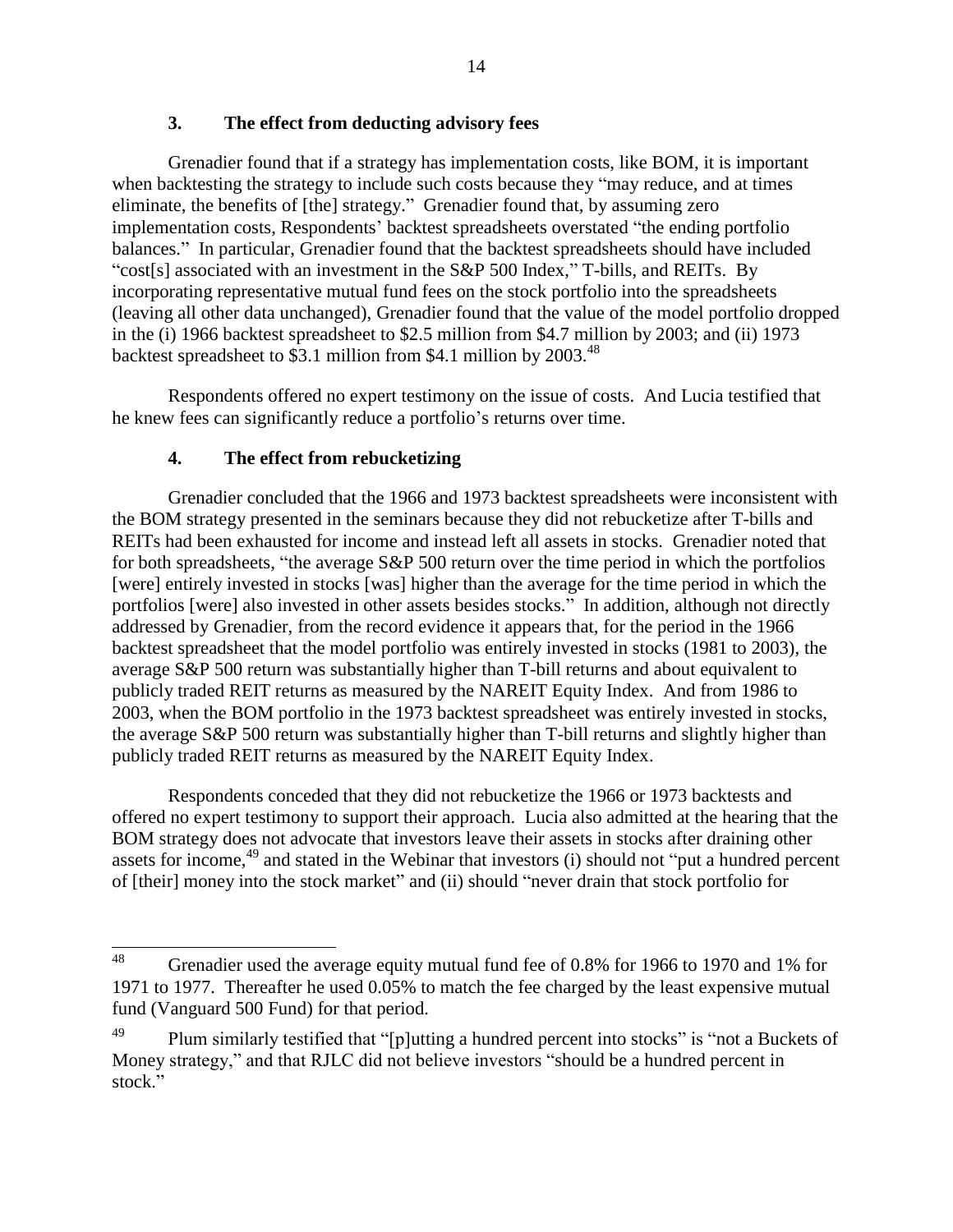income."<sup>50</sup> Lucia also testified that he was aware that if the 1966 backtest spreadsheet had been rebucketized, the model portfolio would have ended up with significantly less money.

Lucia testified, however, that seminar attendees would have known that the backtests were not rebucketized. While Lucia acknowledged that the slideshow made no explicit disclosure that the backtests did not rebucketize, he testified that seminar attendees would nonetheless have known that the backtests were not rebucketized because he explained to them that rebalancing is not always necessary. Lucia testified that, during the seminars, he drew out a bucket strategy by hand to show that the stock bucket does not have to be rebalanced and mentioned an academic article by Sandeep Singh, Ph.D., CFA, and John Spitzer, Ph.D., finding that retirees "could live off of the dividends and the income stream from the equity portfolio and an annuity contract" without rebalancing.

No evidence corroborates Lucia's testimony on this point. To the contrary, the Webinar shows that Lucia diagramed the bucket strategy and mentioned the Singh/Spitzer article to criticize the "rebalancing method," which involves withdrawing income from a retirement portfolio on a pro rata basis and rebalancing the entire portfolio annually. Lucia stated in the Webinar that the Singh/Spitzer article found that the "rebalancing method" is inferior to the BOM strategy. Lucia did not state in the Webinar that rebalancing was unnecessary in following the BOM strategy after Buckets #1 and #2 had been depleted.

#### **E. Investor testimony**

Two RJLC clients who had attended Respondents' seminars, Richard R. DeSipio and Dennis Wayne Chisholm, testified at the hearing.<sup>51</sup> DeSipio testified that, for the period of market stagnation starting in 1966, he understood that the BOM strategy was "backtested or checked out and that it held up relatively well compared to the other three investment programs," and that the 1966 backtest used "actual performance data" and "average inflation" that accurately reflected inflation during that historical era. DeSipio testified that he thought the 1966 backtest showed "that over a longer projected period of time, certainly for '66 going forward, that [the BOM strategy] held up under the various market conditions that occurred over the years."

DeSipio testified that if he knew the inflation rate used in the 1966 backtest was not the historical rate he would have "come to question" the backtest's results, and that it would have been an important factor for him to know that the model BOM portfolio would have been reduced to \$0 in twenty years if Respondents had used historical inflation rates and deducted advisory fees in the backtest. DeSipio also testified that he does not recall Lucia disclosing that the 1966 backtest did not rebucketize the model BOM portfolio. DeSipio testified that he would not want his entire retirement portfolio to be invested in stocks, as was done here in backtesting the BOM strategy without rebucketizing.

<sup>50</sup> Lucia also wrote in a letter to RJLC clients dated October 9, 2008, that he "would never – NEVER – advocate being 100% invested in stocks."

<sup>51</sup> DeSipio attended a seminar in Philadelphia, Pennsylvania in 2007, and Chisholm attended a seminar in Portland, Oregon in 2007.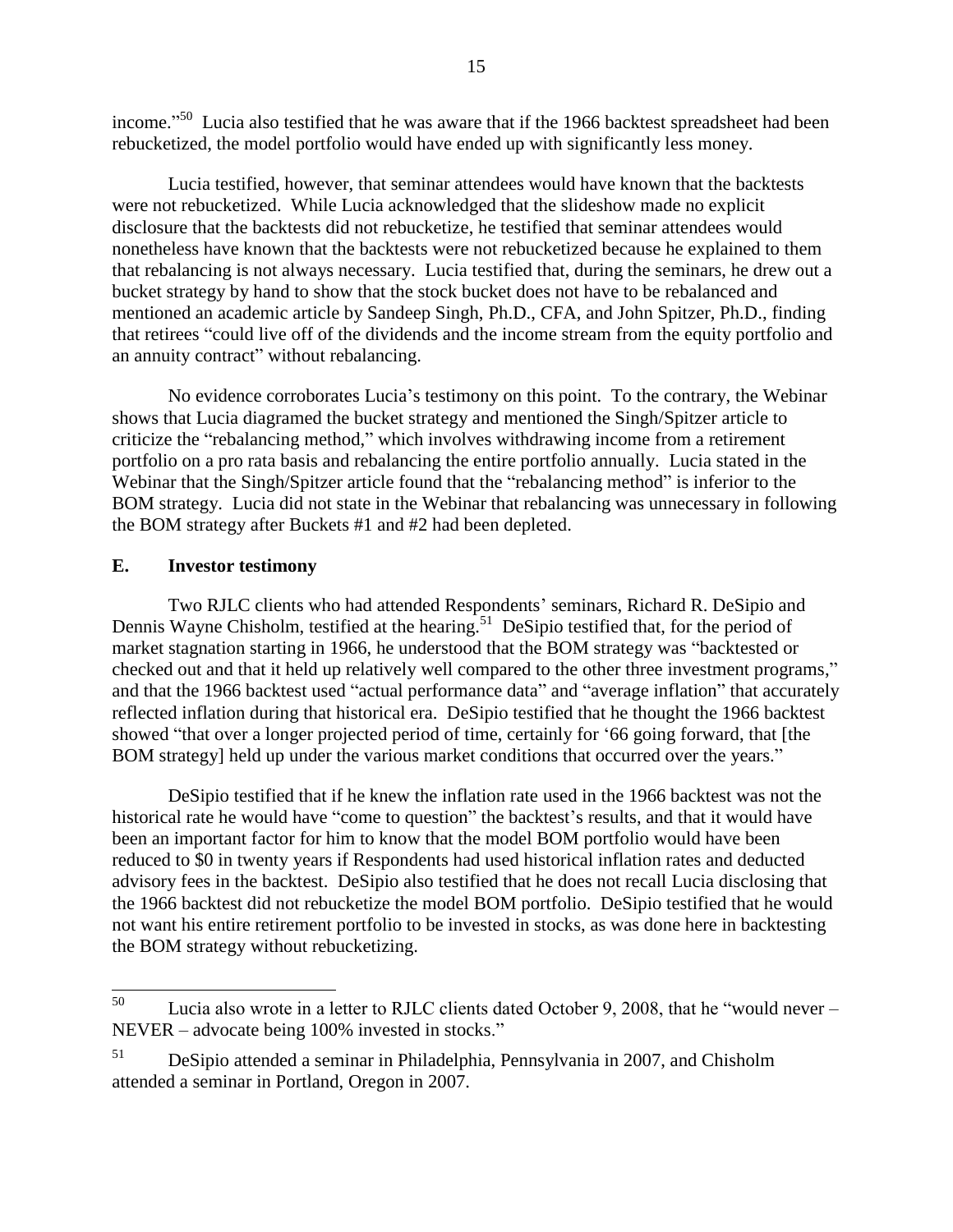Chisholm testified that he understood from the seminar that a bear market "would not be an issue" for the model BOM portfolio "because [the strategy] was a proven method of investing, that it had been backtested," and "would do well over good times as well as bad times." Chisholm testified that in deciding whether to become an RJLC client, it would have been important to him to know that the model BOM portfolio would have been exhausted in sixteen years if the 1973 backtest had used historical inflation. Chisholm testified that "it would have lessened his confidence in" the backtests if he had known that 3% inflation was not the historical rate.

Chisholm testified that Lucia did not say anything at the seminar about the availability of REITs in 1966 and that he would have wanted to know if REITs were not readily available in evaluating the value of the 1966 backtest. Chisholm testified that Lucia emphasized during the seminar that portfolio assets be rebucketized but did not disclose that the 1966 and 1973 backtests did not rebucketize. Chisholm testified that he assumed that the backtests rebucketized and that he would have liked to have known that they did not rebucketize. Like DeSipio, Chisholm testified that he would not want his entire retirement portfolio invested in stocks.

#### **III. Discussion**

#### **A. RJLC willfully violated Advisers Act Sections 206(1), (2), and (4).**

#### **1. Legal Standard**

Advisers Act Sections 206(1), (2), and (4) make it unlawful for an investment adviser, by jurisdictional means,<sup>52</sup> "directly or indirectly: (1) to employ any device, scheme, or artifice to defraud any client or prospective client; (2) to engage in any transaction, practice, or course of business which operates as a fraud or deceit upon any client or prospective client; ... or  $(4)$  to engage in any act, practice, or course of business which is fraudulent, deceptive, or manipulative.<sup>53</sup> There is significant overlap among Sections 206(1), (2), and (4),<sup>54</sup> the

<sup>52</sup> Respondents do not dispute that RJLC was an investment adviser or that the Commission has jurisdiction by virtue of their actions in interstate commerce. Respondents also do not dispute that they acted willfully, which is shown where a person intends to commit an act that constitutes a violation; it does not require that the actor "also be aware that he is violating one of the Rules or Acts." *Wonsover v. SEC*, 205 F.3d 408, 414 (D.C. Cir. 2000) (internal quotation marks and citation omitted).

<sup>&</sup>lt;sup>53</sup> 15 U.S.C. § 80b-6(1), (2), & (4). Section 206(4) further provides that "[t]he Commission shall, for the purposes of this paragraph (4) by rules and regulations define . . . such acts, practices, and courses of business as are fraudulent, deceptive, or manipulative." *Id.* § 80b-6(4). But to violate Section 206(4), there is no precondition that one of its underlying rules, such as Rule 206(4)-1, have been violated. *See Warwick Capital Mgmt., Inc.*, Advisers Act Release No. 2694, 2008 WL 149127, at \*8-9 (Jan. 16, 2008) (finding a violation of Section 206(4) without an associated rule violation).

<sup>54</sup> *Cf. John P. Flannery*, Advisers Act Release No. 3981, 2014 WL 7145625, at \*14 (Dec. 15, 2014) (finding the subsections of Exchange Act Rule 10b-5 "to overlap," with each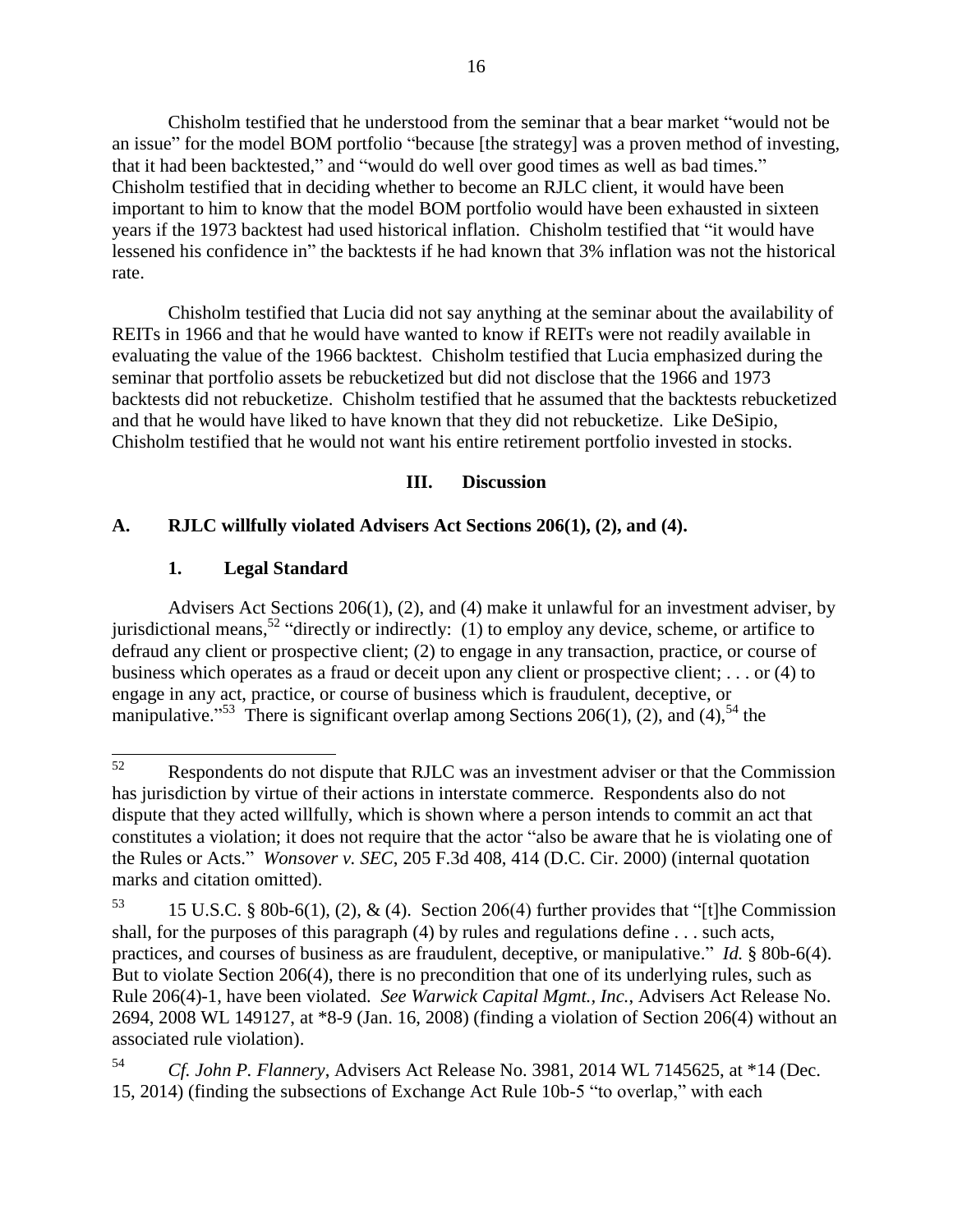boundaries of which do not need to be delineated here. For purposes of this proceeding, it is sufficient to note that all three sections encompass the making of fraudulent misstatements of material fact and omissions of material fact necessary to make statements made not misleading.<sup>55</sup>

Scienter, which can be established through recklessness, is necessary to violate Section 206(1).<sup>56</sup> Negligence is sufficient to violate Sections 206(2) and (4).<sup>57</sup> Lucia's conduct and his scienter or negligence are imputed to RJLC.<sup>58</sup>

## **2. Respondents made fraudulent statements and omissions in the backtest slides.**

Respondents' backtest slides were misleading because: (1) they falsely stated that Respondents had backtested a model BOM portfolio; (2) they stated that backtesting proved that such a portfolio would have withstood two difficult historical market periods when actual backtesting would have shown the opposite; and (3) even using Respondents' flawed assumptions, they overstated the 1973 backtest result by over \$1 million.

First, Respondents conveyed to prospective clients that they had performed actual backtests of a model portfolio following the BOM strategy. In addition to using the word "backtest" to describe their analysis, Respondents' slideshow introduced the 1966 backtest by asking, "What would have happened if you retired in 1966[?]," and introduced the 1973 backtest by asking, "Can Buckets Stand Up To The Test Of The '73/'74 Grizzly Bear?" Because of such statements, the two seminar attendees who testified at the hearing, DeSipio and Chisholm, justifiably believed that Respondents had performed backtests.

But Respondents had not actually performed backtests. The parties' experts agreed that backtests use historical data. And instead of using historical data, Respondents' backtests used

<sup>55</sup> *Warwick Capital Mgmt.*, 2008 WL 149127, at \*8-9 (finding that an investment adviser violated Sections 206(1), (2), and (4) by making false and misleading statements about its assets and performance).

<sup>56</sup> *Vernazza v. SEC*, 327 F.3d 851, 860 (9th Cir. 2003); *SEC v. Steadman*, 967 F.2d 636, 641 (D.C. Cir. 1992).

<sup>57</sup> *Steadman*, 967 F.2d at 643 n.5, 647.

 $\overline{a}$ 

<sup>58</sup> *A.J. White & Co. v. SEC*, 556 F.2d 619, 624 (1st Cir. 1977) (holding that a firm "can act only through its agents, and is accountable for the actions of its responsible officers"); *Warwick Capital Mgmt.*, 2008 WL 149127, at \*9 n.33 ("A company's scienter is imputed from that of the individuals controlling it.").

encompassing, among other things, making fraudulent misstatements of material fact), *appeal docketed*, No. 15-1080 (1st Cir. Jan. 16, 2015); *see also SEC v. Capital Gains Research Bureau, Inc.*, 375 U.S. 180, 195 (1963) ("Congress intended the Investment Advisers Act of 1940 to be construed like other securities legislation enacted for the purpose of avoiding frauds, not technically and restrictively, but flexibly to effectuate its remedial purposes." (internal quotation omitted)).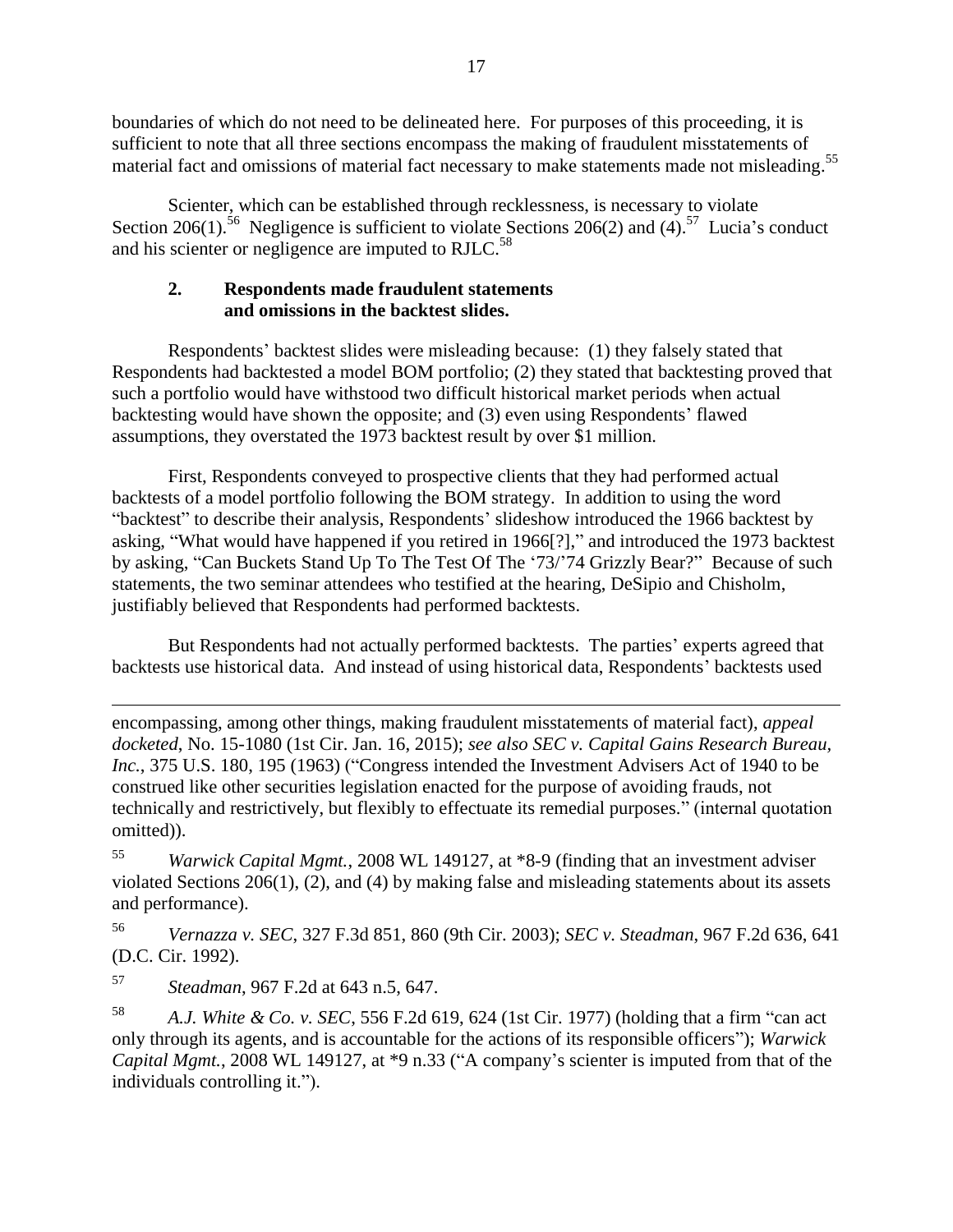assumed inflation and REIT rates. Also, it was blatantly untrue for Respondents to claim that their backtests followed the BOM strategy when they did not rebucketize the model portfolio and instead left all of its assets in stocks after safer assets had been drained for income. The BOM strategy included rebucketization and forbade investing all portfolio assets in stocks.<sup>59</sup>

Second, the purported results of Respondents' backtests were misleading. Had Respondents performed actual backtests beginning in 1966 and 1973 by using historical inflation and REIT rates and rebucketizing, their model portfolio would have been shown to have exhausted its assets rather than having grown in value to \$4.7 million and \$1,544,789, respectively, by the end of the backtest periods.

In particular, Respondents' use of a flat 3% inflation rate made the backtest results misleading because historical inflation as measured by CPI-U was substantially higher during the backtest periods. Because annual CPI-U reached double digits in the late 1970s and early 1980s, inflation adjusted annual income would have substantially increased early in the backtest periods, thereby substantially decreasing principal and ultimately causing the model portfolio to be exhausted before the backtests ended. As discussed above, this result would not change for the 1966 backtest even using Hekman's downward adjustment to CPI-U based on the Boskin Commission corrections.<sup>60</sup>

In addition, Respondents' use of a flat 7% REIT dividend rate on a constant \$200,000 REIT principal made the backtest results misleading because it was higher than historical REIT rates of return. As Grenadier demonstrated without contradiction, substituting data from the NAREIT All REIT Index back through 1972 resulted in REIT principal dropping to \$85,646 in Respondents' 1966 backtest spreadsheet and \$134,031 in Respondents' 1973 backtest spreadsheet, and lower valued portfolios as a consequence.<sup>61</sup> The 1966 backtest was further inflated by Respondents' use of entirely fictitious REIT rates for 1966 to 1971, a period when REITs were generally unavailable to investors.

Also, Respondents' failure to rebucketize the backtests inflated their results because, during the period when the model BOM portfolio was fully invested in stocks, S&P 500 returns were substantially higher than T-bill returns and about equivalent to publicly traded REIT

<sup>59</sup> As noted above, the ALJ also found that Respondents' statements about the backtests were misleading because Respondents did not inform prospective clients that the backtests did not deduct advisory fees. Given our other findings, which amply support liability and the sanctions imposed, we have determined not to reach this additional basis for liability.

 $^{60}$  Hekman recalculated only the 1966 backtest using the Boskin Commission corrections; he did not also recalculate the 1973 backtest. In addition, Respondents' contention, supported by Hekman's conclusion, that CPI-U should be further reduced to account for reduced retiree spending is not persuasive because, as Grenadier observed, it unjustifiably conflates spending levels with inflation.

<sup>&</sup>lt;sup>61</sup> Respondents did not demonstrate that Grenadier's calculations would be materially different using the NAREIT Equity Index instead of the NAREIT All REIT Index.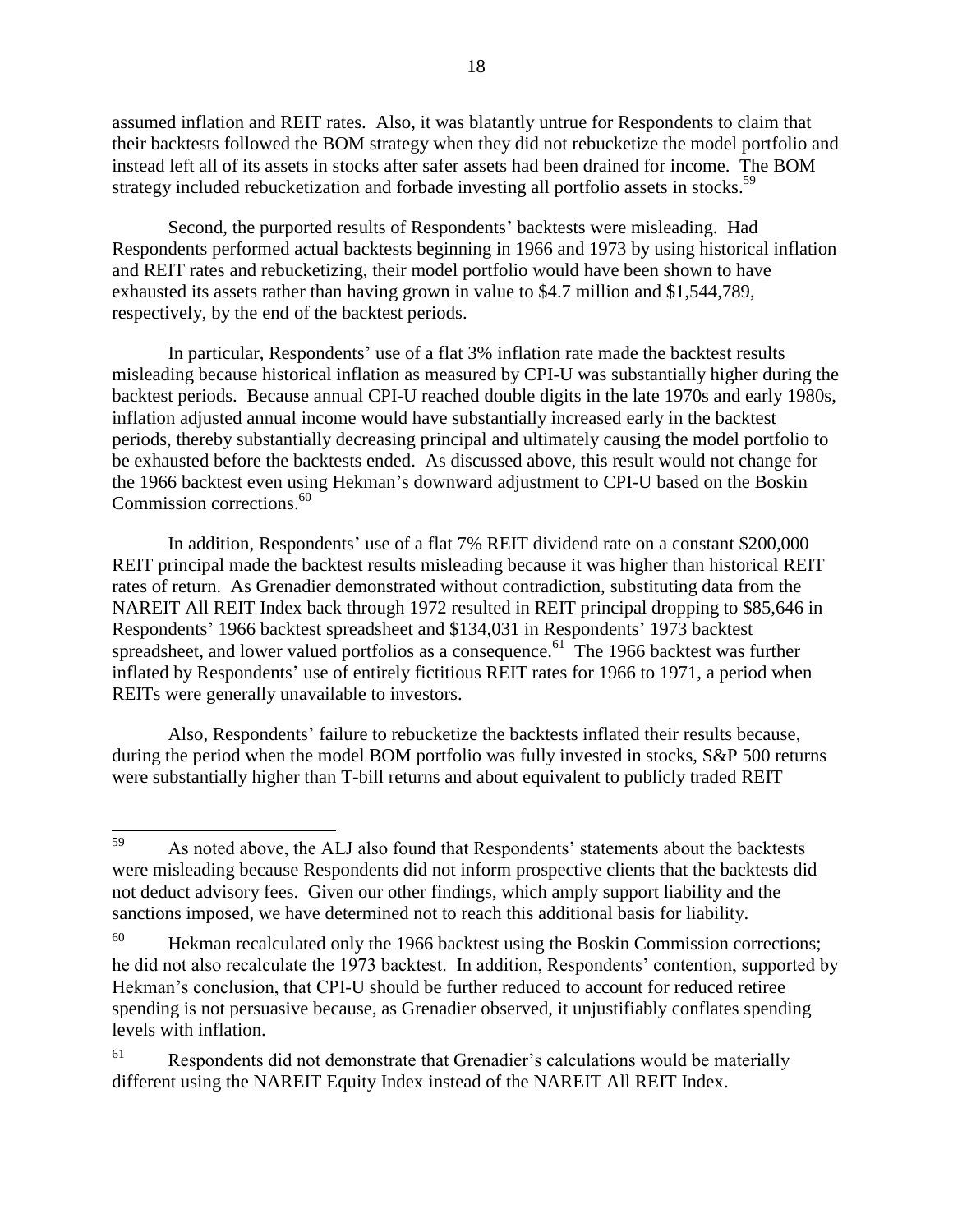returns. A rebucketized model BOM portfolio would have been invested in all three assets, not just stocks. 62

Third, Respondents overstated the 1973 backtest result by over \$1 million even using their assumptions. Respondents concede that they have no documentary support for the \$1,544,789 result they presented to seminar attendees, and their expert, using assumptions similar to those Respondents claim to have used, concluded that the model BOM portfolio would have been worth only \$507,194 at the end of the 1973 backtest. Thus, Respondents either fabricated the 1973 backtest result or presented it to seminar attendees without ensuring its accuracy.

# **3. Respondents' fraudulent statements and omissions were material.**

For a misleading statement to be material, "there must be a substantial likelihood that the disclosure of the omitted fact would have been viewed by the reasonable investor as having significantly altered the 'total mix' of information made available."<sup>63</sup> It would have been significant to a reasonable investor in considering whether to become an RJLC client or implement the BOM strategy to know that: (i) Respondents' purported backtests did not use historical inflation or REIT rates or even follow the BOM strategy by rebucketizing; (ii) actual backtests beginning in 1966 and 1973 would have shown the model portfolio to have been exhausted by the 1980s rather than providing decades of payouts with an increase in residual principal; and (iii) Respondents presented a result for the 1973 backtest that was over \$1 million higher than even their flawed assumptions would have shown.

Our conclusion is supported by testimony from prospective clients who attended Respondents' seminars. DeSipio and Chisholm testified that they would have found it important to know that Respondents' backtests did not use historical inflation and that actual backtests using historical data would have shown the model portfolio to have exhausted its assets. Chisholm also testified that he would have wanted to know that the backtests did not rebucketize and that REITs were not readily available in 1966. And DeSipio testified that that he would not want his entire portfolio to be invested in stocks, as was done here by not rebucketizing the backtests.

# **4. Respondents made the fraudulent misstatements and omissions with scienter.**

Respondents acted at least recklessly.<sup>64</sup> Lucia designed the backtests and was responsible for the backtest slides. In approving and using the backtest slides, it was Lucia's decision to tell

<sup>62</sup> Lucia also admitted in testimony that not rebucketizing caused the backtests to show higher portfolio returns.

<sup>63</sup> *Basic Inc. v. Levinson*, 485 U.S. 224, 231-32 (1988).

<sup>&</sup>lt;sup>64</sup> The recklessness required to violate Section 206(1) "is not merely a heightened form of ordinary negligence; it is an 'extreme departure from the standards of ordinary care, . . . which presents a danger of misleading buyers or sellers that is either known to the [respondent] or is so obvious that the actor must have been aware of it.'" *Steadman*, 967 F.2d at 641-2 (quoting *Sundstrand Corp. v. Sun Chem. Corp.*, 553 F.2d 1033, 1045 (7th Cir. 1977)).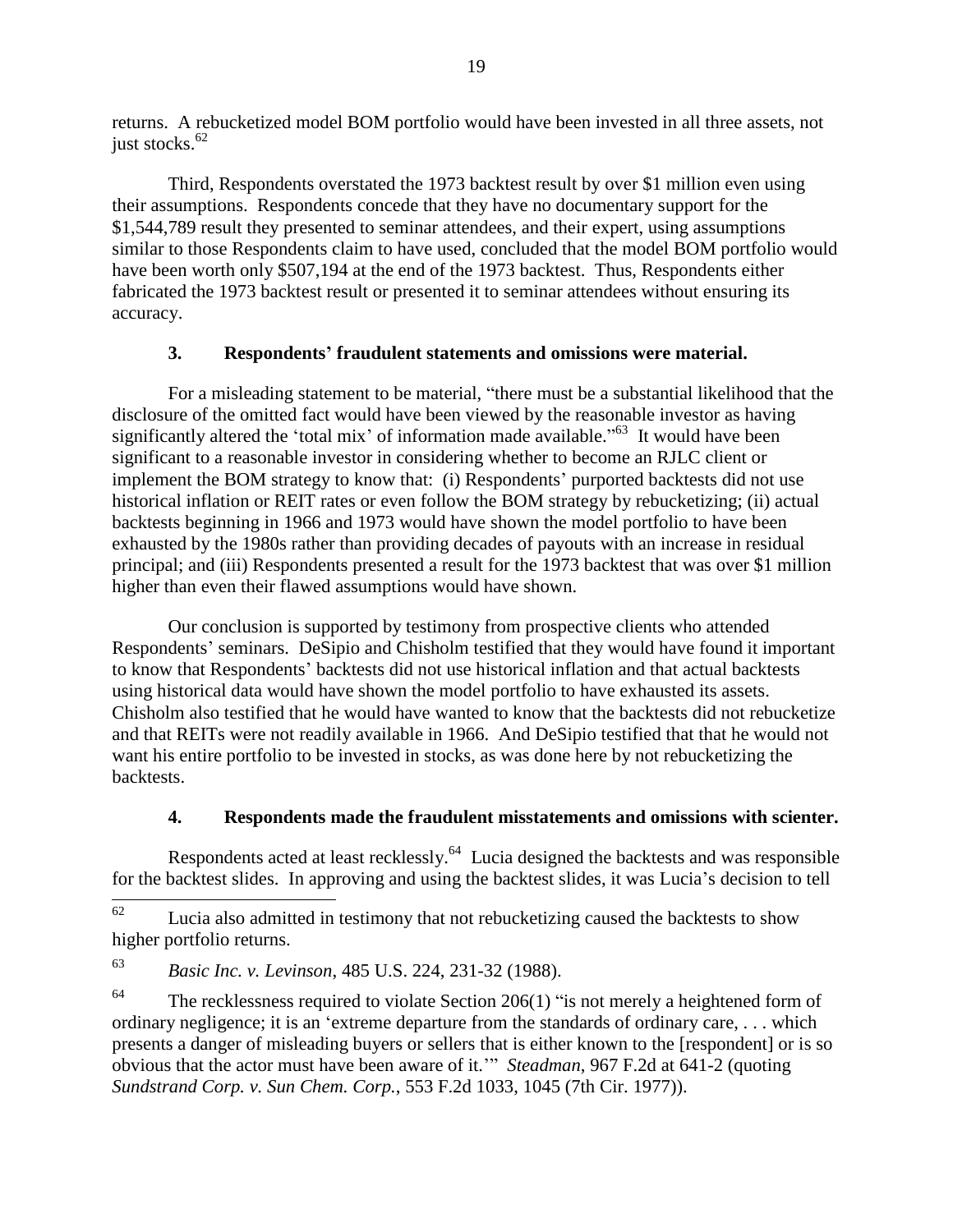seminar attendees that he had backtested the BOM strategy to show how a portfolio implementing it in the past would have performed over historical time periods with specific negative market performance. But Lucia knew that the backtests were not based on historical data and did not rebucketize, and therefore knew or must have known of the risk of misleading prospective clients to believe that Respondents had performed actual backtests of a model BOM portfolio. Indeed, because Lucia admitted that the BOM strategy does not advocate keeping all portfolio assets in stocks, he knew or must have known that it was untrue to claim that the backtests followed the BOM strategy.

Also, Lucia knew or must have known that the backtest results he presented were misleading. Lucia knew that: (i) actual inflation was higher than 3% early in the backtests and fluctuated annually; (ii) REITs did not produce flat 7% dividend rates on flat principal; and (iii) not rebucketizing caused the backtests to show higher portfolio returns.

Finally, Lucia acted recklessly, at the very least, in presenting the 1973 backtest results without ensuring their accuracy. As discussed above, Respondents provided no support for their 1973 backtest and Hekman was unable to replicate its results. Lucia also admitted in testimony that the 1973 backtest slides misstated the methodology Respondents purportedly used for the backtest.

#### **B. Lucia willfully aided and abetted and caused RJLC's violations of Advisers Act Sections 206(1), 206(2), and 206(4).**

To establish aiding and abetting liability, the Commission must find: (i) a primary violation of the securities laws by RJLC; (ii) that Lucia substantially assisted RJLC's primary violation; and (iii) that Lucia provided such assistance with the requisite scienter.<sup>65</sup> The scienter requirement may be satisfied by evidence that Lucia knew of or recklessly disregarded the wrongdoing and his role in furthering it.<sup>66</sup>

Because the primary violations of Advisers Act Sections 206(1), 206(2), and 206(4) are premised on the imputation of Lucia's conduct and scienter to RJLC for the reasons discussed above, we find that Lucia satisfies the elements for aiding and abetting liability. Lucia substantially assisted RJLC's primary violations because he designed the backtests, was responsible for the backtest slides, and made the material misstatements about the backtests to seminar attendees. Lucia provided such assistance with scienter because he knew or must have known that the statements he made about the backtests to seminar attendees were misleading. Because we find that Lucia aided and abetted RJLC's primary violations, "he necessarily was a cause of the violations."<sup>67</sup>

 $\overline{a}$ 

<sup>65</sup> *Howard v. SEC*, 376 F.3d 1136, 1143 (D.C. Cir. 2004); *Eric J. Brown*, Advisers Act Release No. 3376, 2012 WL 625874, at \*11 (Feb. 27, 2012).

<sup>66</sup> *Brown*, 2012 WL 625874, at \*11.

<sup>67</sup> *Zion Capital Mgmt. LLC*, Advisers Act Release No. 2200, 2003 WL 22926822, at \*7 (Dec. 11, 2003).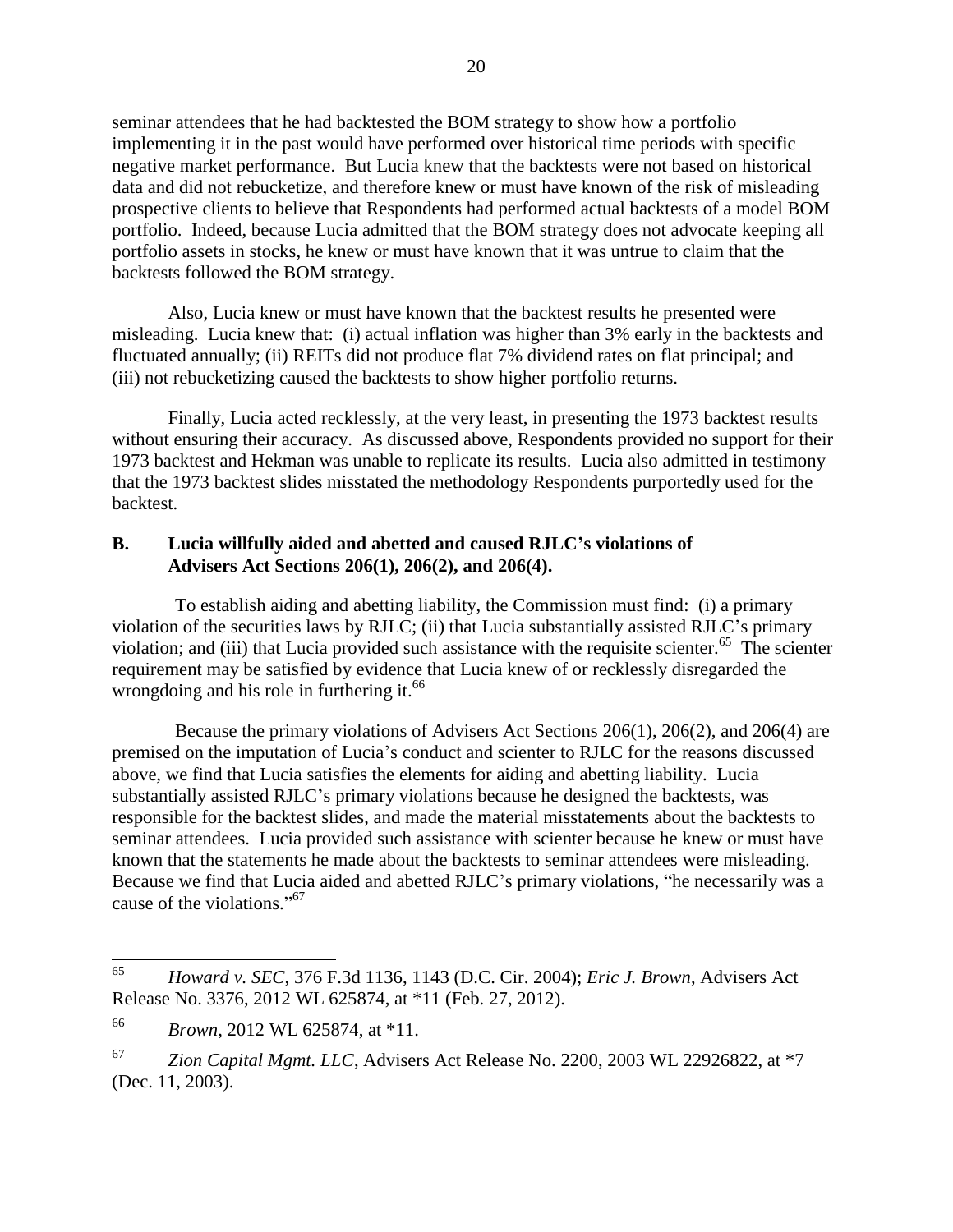## **C. RJLC willfully violated, and Lucia willfully aided and abetted and caused RJLC's violation of, Advisers Act Section 206(4) and Rule 206(4)-1(a)(5) thereunder.**

Advisers Act Rule 206(4)-1(a)(5) provides that it constitutes a fraudulent act, practice, or course of business within the meaning of Section 206(4) for an investment adviser "directly or indirectly, to publish, circulate, or distribute any advertisement . . . which contains any untrue statement of a material fact, or which is otherwise false or misleading."<sup>68</sup> The Rule defines "advertisement" to include "any notice, circular, letter *or other written communication* addressed to more than one person . . . which offers . . . investment advisory service[s] with regard to securities."<sup>69</sup> As the Ninth Circuit found, "[t]he term 'advertisement' is broadly defined in Rule 206(4)-1(b)" and includes "[i]nvestment advisory material which promotes advisory services for the purpose of inducing potential clients to subscribe to those services."<sup>70</sup>

Respondents urge us to apply the same reading of Rule 206(4)-1 as did the ALJ, who found that their slideshow presentation was not an "advertisement" because it did not qualify as a "written communication" under Rule  $206(4)$ -1(b).<sup>71</sup> The ALJ based his finding on precedent that he understood to hold that a "written communication" includes "only traditional media, including books, newsletters, and newspaper and magazine advertisements."<sup>72</sup> And because "[t]here is no evidence that slideshow printouts or synopses thereof were handed out to seminar participants or otherwise published in printed or handwritten form at the seminars," the ALJ found that the slideshow presentation was not a "'written communication' as that term has been interpreted."<sup>73</sup>

But none of the cases cited by the ALJ, nor any other case, has held that only traditional media qualifies as a "written communication" under Rule 206(4)-1(b). To the contrary, the cases cited by the ALJ merely found that a "written communication" *includes* newsletters, newspaper advertisements, and books.<sup>74</sup> They did not exclusively define those words.

The plain language of Rule 206(4)-1(b) also does not limit a "written communication" to traditional media or require that a "written communication" be in hard-copy rather than

<sup>72</sup> *Id.* at \*51. The ALJ cited the following cases as precedent: *SEC v. Suter*, No. 81-3865, 1983 WL 1287, at \*11-12 (N.D. Ill. Feb. 11, 1983), *aff'd*, 732 F.2d 1294 (7th Cir. 1984); *SEC v. Lindsey-Holman Co.*, No. 78-54-MAC, 1978 WL 1129, at \*2-3 (M.D. Ga. Aug. 6, 1978); *C.R. Richmond & Co.*, 565 F.2d at 1104.

<sup>73</sup> *Raymond J. Lucia Cos.*, 2013 WL 6384274, at \*51.

<sup>74</sup> *Suter*, 1983 WL 1287, at \*11-12; *Lindsey-Holman Co.*, 1978 WL 1129, at \*2-3; *C.R. Richmond & Co.*, 565 F.2d at 1104.

<sup>68</sup> <sup>68</sup> 17 C.F.R. § 275.206(4)-1(a)(5).

 $^{69}$  17 C.F.R. § 275.206(4)-1(b) (emphasis added).

<sup>70</sup> *C.R. Richmond & Co.*, 565 F.2d at 1104.

<sup>71</sup> *Raymond J. Lucia Cos.*, 2013 WL 6384274, at \*50-51.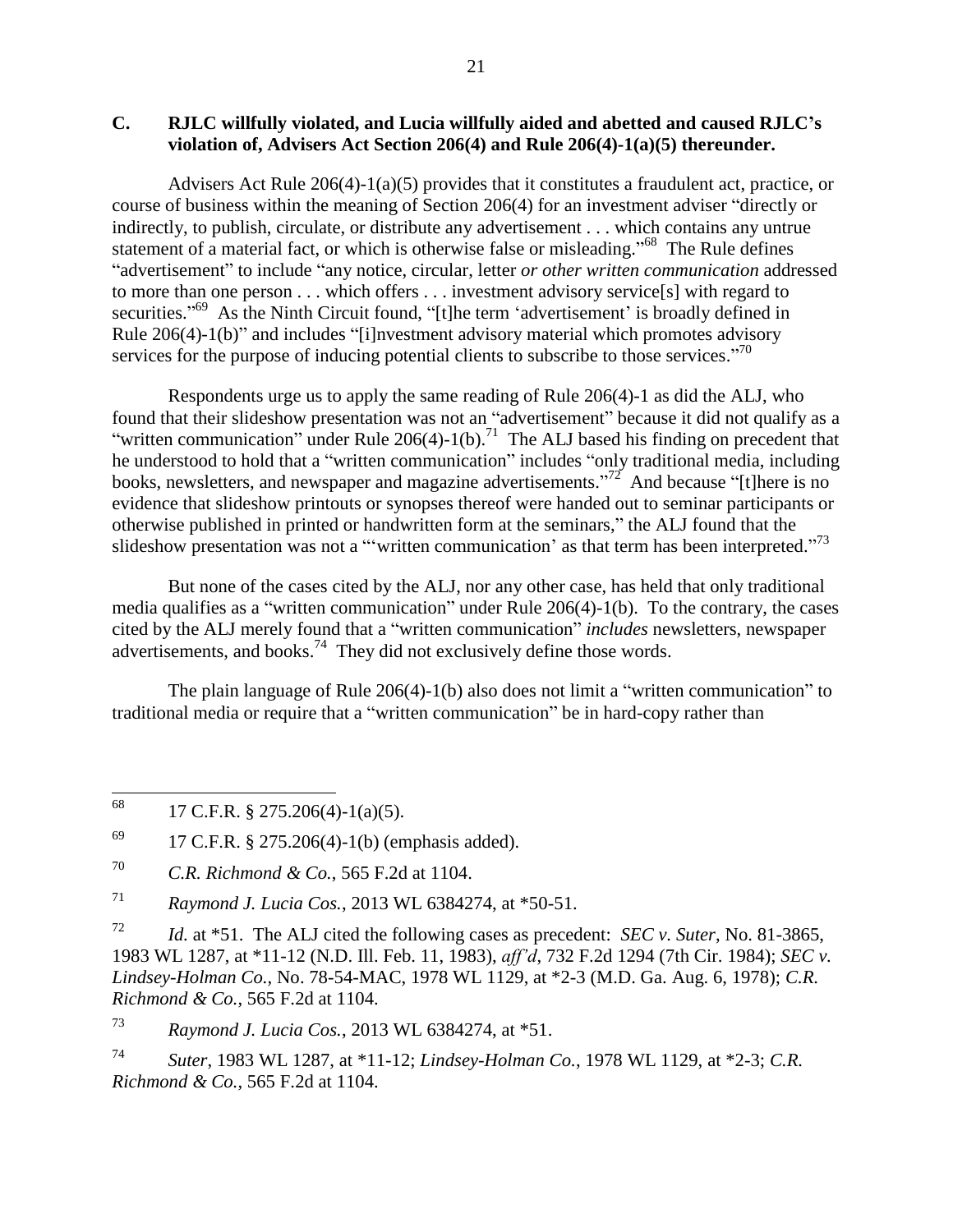electronic or projected form.<sup>75</sup> The Rule's only limitations on what qualifies as a "written" communication" are that it be "written"<sup>76</sup> and a "communication."<sup>77</sup> Both of those limitations are met here. There is no question that the slideshow was written. And its projection onto a screen along with Lucia's presentation of its contents was a communication to seminar attendees. Thus, the slideshow was a "written communication" within the meaning of Rule 206(4)-1(b).

The slideshow also meets the two additional requirements of the Rule's broad definition of "advertisement." First, the slideshow was addressed to more than one person—typically to an audience of one hundred to five hundred people. Second, the slideshow offered RJLC's investment advisory services with regard to securities. Indeed, Respondents used the slideshow presentation to generate leads for RJLC. To that end, Respondents handed out response cards for seminar attendees to complete if they wanted to meet with an RJLC advisor. Lucia also repeatedly offered RJLC's services throughout the Webinar presentation of the slideshow. And Respondents treated the slideshow as marketing and advertising material requiring review by RJLC's broker-dealers.

The remaining elements of Rule 206(4)-1 have also been satisfied. By projecting the slideshow onto a screen and presenting its contents during the seminars, Lucia published, circulated, and distributed it.<sup>78</sup> And as set forth above, the slideshow contained untrue statements of material fact and was misleading.

<sup>76</sup> At the time we adopted Rule 206(4)-1 in 1961, Webster's Third New International Dictionary defined "written" as the past participle of "write," which it in turn defined as, *inter alia*, (i) "to set forth in written language . . . reveal, describe, treat of, or depict by means of words"; and (ii) "to form or produce letters, words, or sentences with a pen, pencil, or machine." Webster's Third New Int'l Dictionary 2640-41 (1961).

<sup>75</sup> Although not specifically interpreting the phrase, "written communication," we have previously advised that, under Rule 206(4)-1, "electronically disseminated advertisements are subject to the same prohibitions against misleading disclosure as advertisements in paper." *Use of Electronic Media by Broker-Dealers, Transfer Agents, and Investment Advisers*, Advisers Act Release No. 1562, 1996 WL 242059, at \*6 (May 9, 1996); *see also id.* at \*2 n.4 ("[T]he antifraud provisions of . . . section 206 of the Advisers Act and the rules thereunder, apply to information delivered and communications transmitted electronically, to the same extent as they apply to information delivered in paper form.").

<sup>77</sup> Webster's Third New International Dictionary defined "communication" as, *inter alia*, (i) "the act or action of imparting or transmitting"; (ii) "facts or information communicated"; and (iii) "interchange of thoughts or opinions." *Id.* at 460.

<sup>78</sup> Webster's Third New International Dictionary defined "publish" as, *inter alia*: (i) "to declare publicly"; (ii) "to impart or acknowledge to one or more persons"; and (iii) "to place before the public (as through a mass medium)." Webster's at 1837. It defined "circulate" as, *inter alia*, (i) "to spread widely"; and (ii) "to cause to pass from person to person and [usually] to become widely known." *Id.* at 409. And it defined "distribute" as, *inter alia*, "to give out or deliver esp. to the members of a group." *Id.* at 660.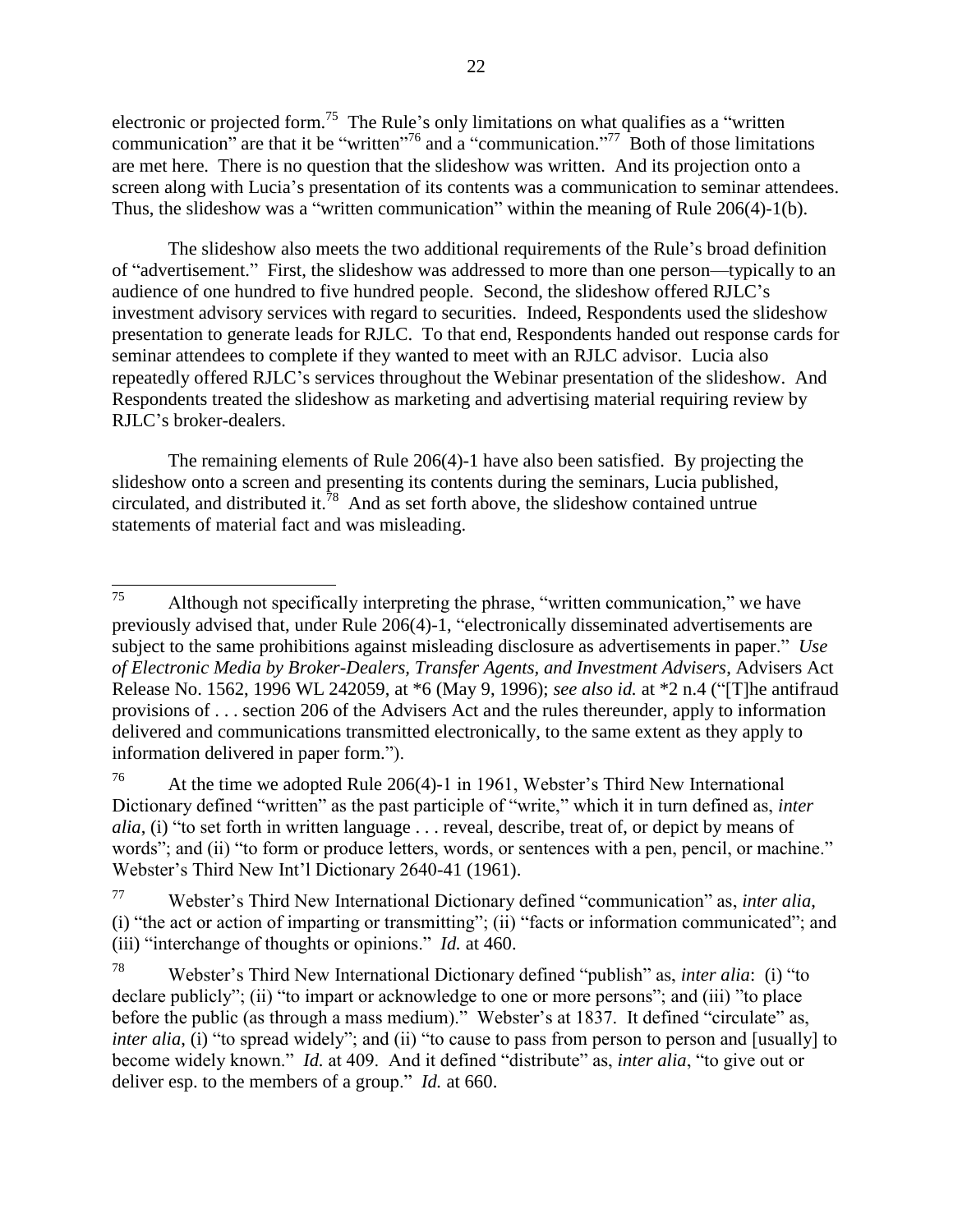Accordingly, we find that RJLC willfully violated Section 206(4) on the additional ground that its conduct constitutes a fraudulent act, practice, or course of business as defined in Rule  $206(4)-1(a)(5)$ . And because that primary violation is premised on the imputation of Lucia's conduct and scienter to RJLC as discussed above, we find that Lucia willfully aided and abetted and caused RJLC's violation of Section 206(4) and Rule 206(4)-1(a)(5).

## **D. Respondents' arguments against liability lack merit.**

# **1. Respondents contend that they did not mislead prospective clients.**

Respondents claim that they explicitly told seminar attendees, through both the slides and the actual words spoken by Lucia, that they were presenting hypothetical illustrations using hypothetical assumptions. Respondents claim that the slides themselves "specifically and repeatedly explained that '[r]ates of return are hypothetical in nature and are for illustrative purposes only'" and that "[t]his is a hypothetical illustration and is not representative of an actual investment." And Respondents claim that Lucia, in presenting the slides, "expressly informed seminar attendees that he was using *hypothetical, pretend, assumed* rates of return."<sup>79</sup>

We find that such statements did not change the overall impression that Respondents had performed backtests showing how the BOM strategy would have performed during the two historical periods.<sup>80</sup> In addition to using the word "backtest," Respondents' slideshow introduced the 1966 backtest by asking, "What would have happened if you retired in 1966[?]," and introduced the 1973 backtest by asking, "Can Buckets Stand Up To The Test Of The '73/'74 Grizzly Bear?" And the two seminar attendees who testified understood from Lucia's

<sup>79</sup> Respondents also contend that seminar attendees would have understood that the inflation and REIT rates used were hypothetical because: (i) the attendees were "comprised primarily of retirees and near-retirees who had lived through periods of high inflation, [and no reasonable attendee] would have understood the 3% annual inflation rate . . . to be based on actual historical inflation"; and (ii) "a reasonable investor understands that in reality return rates fluctuate, and respondents' illustrations, rather than being based on real-life data, incorporated an assumed constant rate of return." But DeSipio and Chisholm did not make such assumptions. To the contrary, they justifiably understood from Respondents' presentation that Respondents had used historical rates in their backtests.

<sup>80</sup> *Cf. C.R. Richmond & Co.*, 565 F.2d at 1106-07 (finding that advertisements were "deceptive and misleading in their overall effect," in violation of Advisers Act Section 206(4) and Rule 206(4)-1, "even though [it might be argued that] when narrowly and literally read, no single statement of a material fact was false" (quoting *Spear & Staff, Inc.*, Advisers Act Release No. 188, 1965 WL 88746, at \*3 (1965))); *see also id.* at 1105 ("[C]onduct with respect to [Rule 206(4)-1] is to be measured from the viewpoint of a person unskilled and unsophisticated in investment matters, . . . and the terms 'fraud' and 'deceit' are used in a flexible and nontechnical sense to effectuate the [Advisers] Act's remedial purposes.").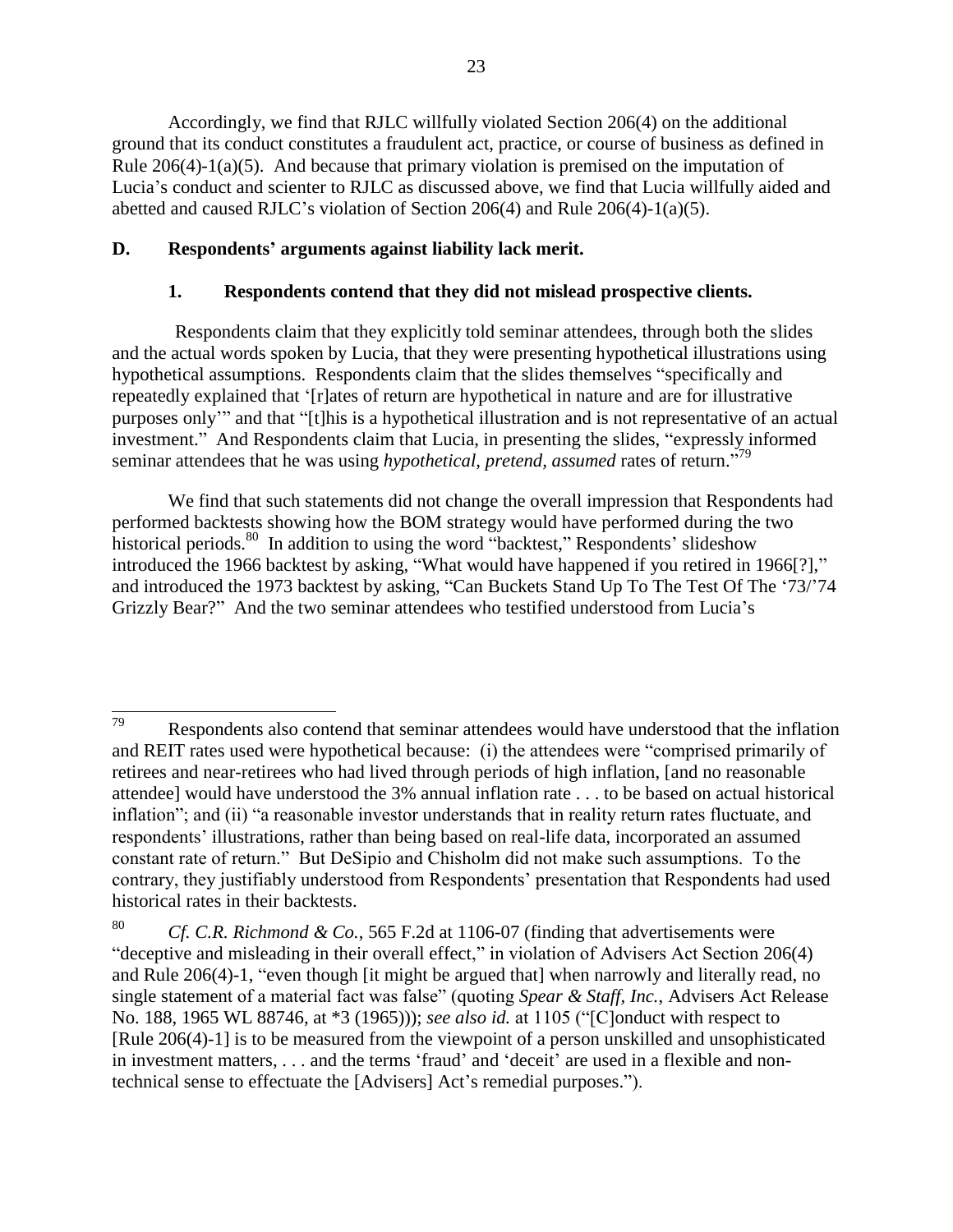presentation that Respondents had performed backtests showing that the BOM strategy could increase a portfolio's value during the two historical periods.<sup>81</sup>

Moreover, regardless of Respondents' disclaimers about hypothetical rates, Respondents misled seminar attendees by not rebucketizing the 1966 and 1973 backtests. In other words, it would have been just as misleading for Respondents not to rebucketize if they had in fact stated that they were presenting a hypothetical illustration that purportedly followed the BOM strategy as it was for them not to rebucketize what was described as a backtest. Rebucketizing was a key aspect of the BOM strategy, and keeping all assets in stocks—the result of not rebucketizing contravened the strategy (and substantially inflated the resulting returns). Thus, not rebucketizing made it untrue for Respondents to claim that their model portfolio, whether presented as a "hypothetical illustration" or a backtest, followed the BOM strategy.

Respondents' 1973 backtest results were also false regardless of disclaimers about hypothetical rates. As noted, Respondents' expert did not come within \$1 million of the 1973 backtest results using Respondents' own hypothetical inflation rate and other assumptions similar to those that Respondents claim to have used. Consequently, even if Respondents were presenting hypothetical illustrations and not backtests, it was misleading for them to present such grossly inaccurate results.

Respondents contend that the only purpose of the seminar presentation was to compare BOM to three other strategies, and that the Division failed to show that, had Respondents "used historical data rather than hypothetical assumptions . . . [the BOM] strategy would have failed to outperform the other investment strategies illustrated."<sup>82</sup> For example, Respondents assert that they used the same 3% inflation rate for each of the strategies illustrated and there was no showing that, "under a higher inflation rate, Lucia's strategy would not have nonetheless outperformed the alternatives he illustrated."

We reject this argument because the purpose of the backtest slides was not only to compare strategies but also to show the efficacy of the BOM strategy during difficult historical market periods. Respondents misled seminar attendees to believe that, as Chisholm testified, BOM "was a proven method of investing, that it had been backtested," and "would do well over good times as well as bad times." But actual backtests would have shown that the BOM strategy would not have done well over the two historical "bad times" chosen. And again, regardless of

<sup>81</sup> Respondents also contend that Lucia referenced "direct ownership in real estate" when discussing the period from 1966 to 1971 in the backtest. But the 1966 backtest slides specifically stated that "*REIT* returns are based on a 7% annual return," and the 1966 backtest spreadsheet referred only to REITs. And Respondents did not clarify during the seminars that REITs were generally unavailable from 1966 to 1971 and that they actually meant "direct ownership in real estate" when discussing that period.

 $82$  Respondents similarly argue that there can be no finding of materiality here because the Division has made no "allegation (much less an evidentiary showing) . . . that, had Mr. Lucia used actual rates of return . . . and 'rebucketized,' his recommended strategy would not have outperformed the alternative approaches illustrated in the seminar."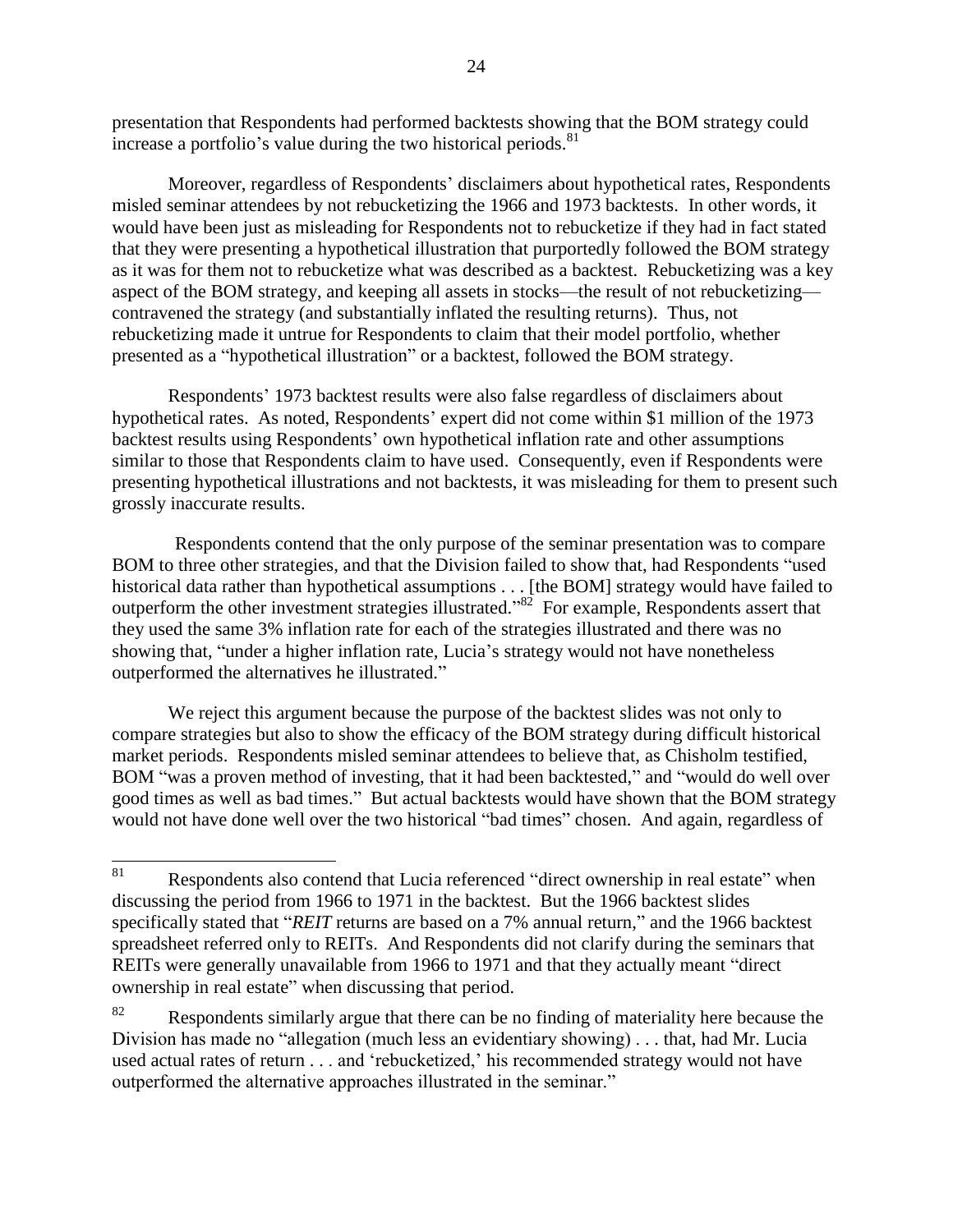this contention, not rebucketizing the backtests and presenting grossly inaccurate 1973 backtest results made Respondents' representations false and misleading.

Respondents also assert four reasons why their assumptions were reasonable and not used to mislead seminar attendees. First, Respondents contend that they submitted "expert testimony supporting the reasonableness of the assumed inflation rates and REIT return rates used in the illustrations." For example, Hekman "testified that the use of a 3% inflation rate for hypothetical retirement planning calculations is universally recognized," and Gannon "testified that a 7% REIT return rate for 1966-2003 . . . was reasonable and supported by available indices." We reject this argument because Hekman and Gannon made clear that their opinions about the reasonableness of Respondents' inflation and REIT rates did not apply to backtests but rather to hypothetical illustrations, and Respondents led seminar attendees to believe that they had performed backtests.

Second, Respondents contend that it was reasonable not to rebucketize the backtests because to do so "would have been highly speculative" and potentially led to accusations of manipulating rebalancing dates because the "strategy illustrated . . . did not represent an actual portfolio with specific investments, but rather a general approach to diversification," and "[d]eciding when and how to shift asset classes would turn entirely on a client's individualized holdings and the market conditions at the time." We reject this contention because, even if Respondents genuinely held these concerns, it was misleading for them not to disclose to seminar attendees that that the backtest results were inflated because they did not rebucketize. Respondents' contention also seems insincere considering that Respondents had no apparent difficulty or reservation in shifting asset classes in the backtest spreadsheets from REITs to Tbills.

Third, Respondents contend that their assumptions were reasonable because there is no established definition of "backtest" precluding the use of assumed rates. Respondents contend that to base liability here on "a firm definition not found in the securities laws," would violate due process by denying Respondents "fair notice of what conduct is required or proscribed," and be an abuse of discretion by imposing "regulatory changes through litigation" rather than rulemaking. Respondents also contend that "[e]ven if one were to posit that Mr. Lucia misused the term 'backtest,' it cannot be denied that he informed visitors of his seminars exactly how he was using it."

We reject these arguments. In finding liability, we need not define "backtest" in all contexts, we just need to assess its use by Respondents here. That use was in conjunction with other statements that misled seminar attendees to believe that Respondents had analyzed how a model portfolio would have performed had it implemented the BOM strategy in the past. Respondents never informed attendees that their assumptions would not actually show, as they claimed, whether the model BOM portfolio could "stand up to" the market challenges starting in 1966 or 1973.<sup>83</sup>

<sup>83</sup> Respondents similarly contend that we would violate due process if we interpreted "written communication" in Rule 206(4)-1 to include their live slideshow presentation, and that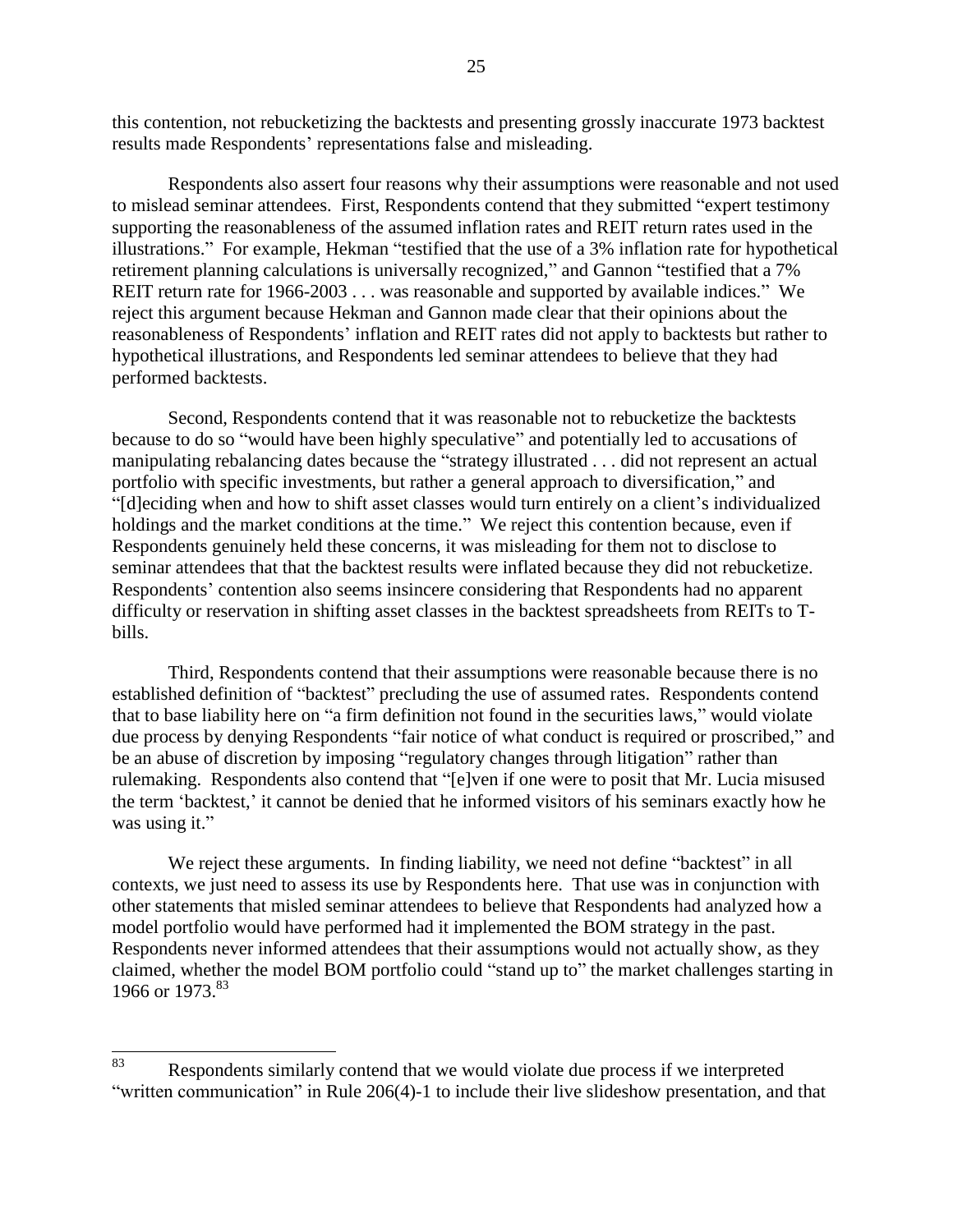Fourth, Respondents contend that their assumptions were reasonable because it was industry practice to use assumed rates in backtests. As an example of that practice, Respondents point to the American Funds brochure "that included multiple illustrations of 'back-testing withdrawal rates,' all using hypothetical (rather than actual) inflation rates over an historical period." But Respondents introduced no expert testimony to establish industry practice, and their own inflation and REIT experts agreed that backtests use historical rates. And while the backtests in the American Funds brochure used an assumed 4% inflation rate, two other brochures in the record, from Fidelity and Financial Engines Income+, reported the results of backtests that appear to have used historical stock, bond, and inflation rates.

## **2. Respondents contend that their statements about the 1966 and 1973 backtests were not material.**

Respondents make various other arguments that do not concern the validity of the backtests, but focus more on materiality. Respondents assert that their presentation cannot have been material because they did not recommend or sell securities at the seminars, and it is undisputed that their disclosures to attendees who eventually became Firm clients were "100% complete and accurate." But liability under Section 206 does not require that the fraudulent conduct be in connection with the offer or sale of securities.<sup>84</sup> To the contrary, Section 206 includes within its scope misrepresentations that are not specific to a client investment decision.<sup>85</sup>

Respondents also contend that they "submitted unrebutted evidence at the hearing showing that after [they] ceased using the illustrations in question once concerns were raised by the SEC examination staff [in 2010], the response rate of seminar attendees who filled out contact cards requesting to meet with an RJLC adviser did not decline." We find that the

l "the appropriate way to bring [the rule] up to date is through rulemaking." We also reject this argument because, as discussed above, Rule 206(4)-1 has discernible parameters that gave Respondents fair notice that their conduct fell within its scope. And even if we were applying a new interpretation of the rule, "[i]t is well settled that an agency 'is not precluded from announcing new principles in an adjudicative proceeding. . . .'" *Cassell v. FCC*, 154 F.3d 478, 486 (D.C. Cir. 1998) (quoting *NLRB v. Bell Aerospace Co.*, 416 U.S. 267, 294 (1974)).

<sup>84</sup> *SEC v. Lauer*, No. 03-80612-CIV, 2008 WL 4372896, at \*24 (S.D. Fla. Sept. 24, 2008), *aff'd*, 478 F. App'x 550 (11th Cir. 2012); *see also Applicability of the Investment Advisers Act*, Advisers Act Release No. 1092, 1987 WL 112702, at \*9 (Oct. 8, 1987) (staff interpretive release stating that the Section 206 provisions "do not refer to dealings in securities but are stated in terms of the effect or potential effect of prohibited conduct on the client").

<sup>85</sup> *See, e.g., SEC v. C.R. Richmond & Co.*, 565 F.2d 1101, 1106 (9th Cir. 1977) (investment adviser violated Section 206 by making misrepresentations in a book and newsletter concerning its investment strategy and the results of a model portfolio); *see also Applicability of the Investment Advisers Act*, 1987 WL 112702, at \*9 (staff interpretive release stating that "the Commission has applied Sections 206(1) and (2) in circumstances in which the fraudulent conduct arose out of the investment advisory relationship between an investment adviser and its clients, even though the conduct does not involve a securities transaction").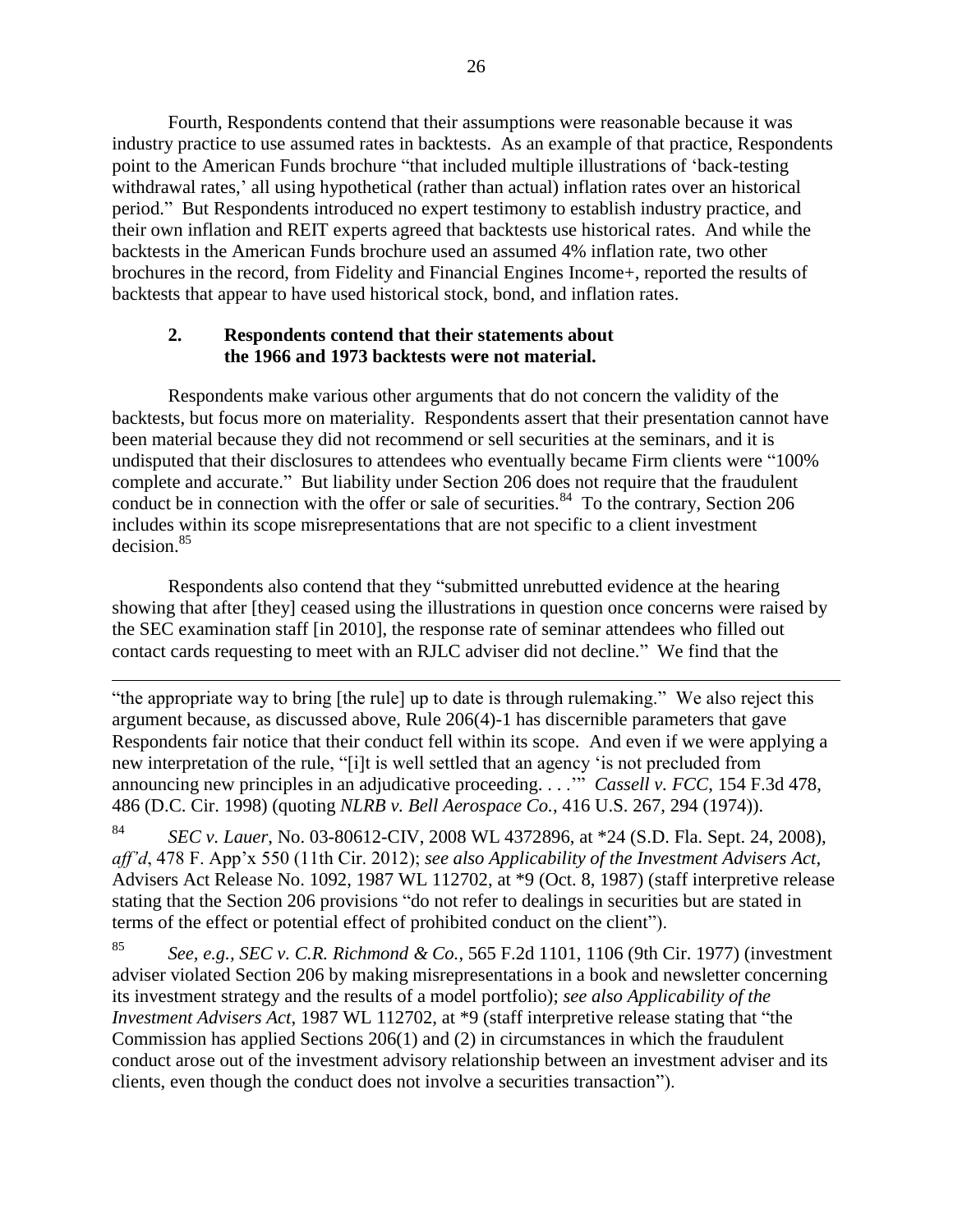response cards are not determinative of materiality because they do not show whether attendees would have expressed interest in the Firm if they had been told that backtests showed the model BOM portfolio exhausting its assets during the two historical periods. This is because Respondents never told the truth about the backtests; they simply stopped using the backtest slides. And even if the response cards were relevant to materiality, Respondents introduced insufficient evidence to establish what the cards showed. Respondents' contention is based solely on vague testimony from Lucia's son that during the periods before and after Respondents stopped using the backtest slides, "basically the same" percentage of seminar attendees who filled out response cards checked a box to meet with a financial advisor.<sup>86</sup>

# **3. Respondents contend that they cannot have acted with scienter.**

Respondents make various arguments that Lucia cannot have acted with scienter, and that he was, at worst, negligent in that his "hypothetical illustrations . . . were inartfully prepared." Respondents contend that Lucia "testified that he subjectively believed his use of the term 'backtest' encompassed the utilization of hypothetical information." We reject this self-serving contention because it is contradicted by Lucia's representations to seminar attendees that the backtest slides showed how a portfolio implementing the BOM strategy in 1966 or 1973 would have performed. In other words, our finding of liability does not hinge on Lucia's use of the word "backtest." Lucia made numerous other statements suggesting that the slides reflected historical results, and he knew or must have known that using hypothetical data in the backtests would not reflect historical results.

Respondents also deny any scienter by pointing to "third party review [of the backtest slides] by both the registered broker-dealers who had supervisory oversight" of the Firm,  $87$  as well as Commission staff in a 2003 examination of the Firm,<sup>88</sup> who never told Respondents "that the slides were in any way misleading." Respondents contend that they therefore were "not aware of red flags suggesting that the slides were misleading." We reject these arguments. First, Respondents were well aware of the facts that rendered the backtest slides misleading for the reasons discussed above, and thus any reliance they placed on third party review would not have been reasonable.<sup>89</sup> Second, there is no evidence that: (i) Respondents brought the backtests to

<sup>88</sup> The examination was conducted by the Division of Investment Management's compliance office, a precursor office to the Commission's Office of Compliance Inspections and Examinations ("OCIE").

<sup>89</sup> *Cf. Flannery*, 2014 WL 7145625, at \*33 (rejecting reliance-on-counsel defense, in part, because respondent "was well aware of the facts that rendered the statements at issue misleading").

<sup>86</sup> Lucia's son testified that based on response card data, from January to June 2010, a period when the slides were used, about 50% of seminar attendees wanted to meet with a financial advisor, and from January to June 2011, when the slides were no longer used, about 47% of seminar attendees wanted to meet with a financial advisor.

<sup>&</sup>lt;sup>87</sup> Respondents' registered broker-dealers, Securities America (from 2002 to 2007) and First Allied (from 2007 to 2011), reviewed RJLC's marketing and advertising material, including the slideshow, before it was distributed publicly.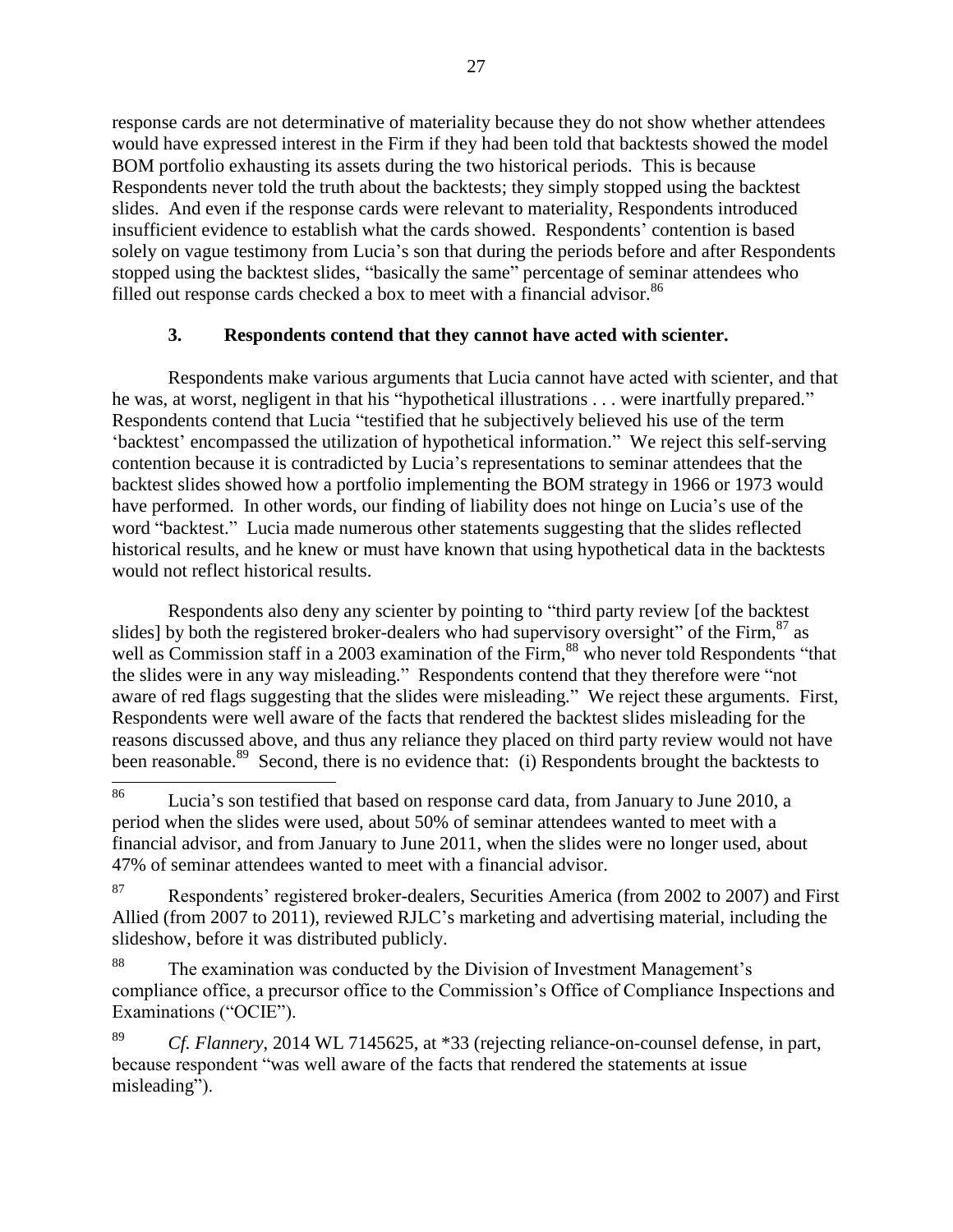the attention of the Commission staff or broker-dealers; (ii) Respondents provided any support for the backtest slides that would have permitted a meaningful review of their content; or (iii) the Commission staff or broker-dealers addressed the backtests with Respondents. Thus, we are not presented with a situation where a third party told Respondents that the backtest slides were not misleading and Respondents relied on that advice. To the contrary, the Commission staff told Respondents in a deficiency letter dated December 12, 2003, that RJLC "should not assume that [its] activities not discussed in this letter are in full compliance with the federal securities laws."

As support for this last contention, Respondents point to *SEC v. Slocum, Gordon, & Co.*, in which the court concluded that the defendant investment adviser could not be found to have intentionally omitted material facts about its account structure (which created a potential conflict of interest by commingling firm and client funds) from its Form ADV in violation of Advisers Act Section 207 and Rule 204-1(c).<sup>90</sup> The court found that it was reasonable for the defendant to believe that its account structure complied with the securities laws because two Commission examinations and annual independent auditor examinations failed to identify issues with it.<sup>91</sup> But *Slocum* is inapposite because the defendant relied on the advice of counsel in structuring its accounts and subsequently brought its account structure to the Commission's attention.  $\overline{5}^2$  Here, there is no evidence that Respondents relied on counsel or brought the backtest slides to the Commission's attention.

## **E. Respondents' Appointments Clause argument lacks merit.**

Respondents argue that the ALJ who presided over this matter and issued the initial decision, ALJ Cameron Elliot, was not appointed in a manner consistent with the Appointments Clause of the Constitution.<sup>93</sup> Respondents further claim that, in light of this purported constitutional violation, the proceedings "are themselves invalid and any resulting orders should be vacated." We find that the appointment of Commission ALJs is not subject to the requirements of the Appointments Clause.<sup>94</sup>

90 <sup>90</sup> 334 F. Supp. 2d 144 (D.R.I. 2004).

 $^{93}$  Congress has empowered "[e]ach agency [to] appoint as many administrative law judges as are necessary," and it has established a comprehensive scheme to govern the details of ALJs' employment in the civil service. 5 U.S.C. §§ 3105, 1101 *et seq*.; *see also* 15 U.S.C. § 78d-1(a) (authorizing the Commission to delegate functions to "an administrative law judge"); Exchange Act Section 4(b), 48 Stat. 885 (original Exchange Act provision authorizing the Commission to appoint "examiners"). The Commission has for many decades relied upon ALJs to prepare initial decisions in its administrative proceedings.

<sup>94</sup> The constitutional claims raised here implicate many "threshold questions" regarding the Commission's rules and practices. *Elgin v. Dep't of Treasury*, 132 S. Ct. 2126, 2140 (2012); *see also Thunder Basin Coal Co. v. Reich*, 510 U.S. 200, 214-15 (1994). In the course of considering the constitutional claims, we address those questions and legal principles. It is important that the Commission have an opportunity to address constitutional issues in the first

<sup>91</sup> *Id.* at 180-82.

<sup>92</sup> *Id.* at 160-61.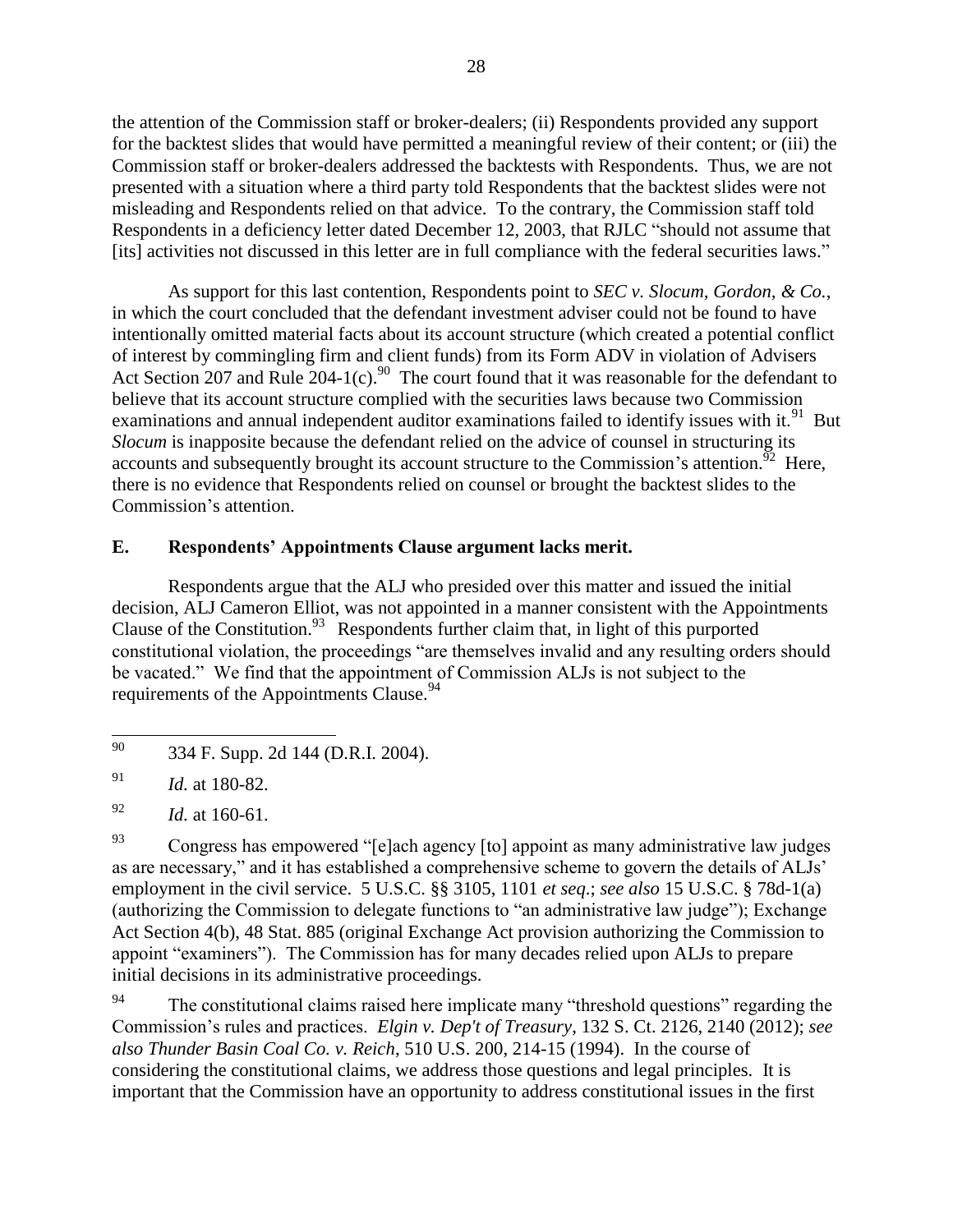Under the Appointments Clause, certain high-level government officials must be appointed in particular ways: "Principal officers" must be appointed by the President (and confirmed by the Senate), while "inferior officers" must be appointed either by the President, the heads of departments, or the courts of law.<sup>95</sup> The great majority of government personnel are neither principal nor inferior officers, but rather "mere employees" whose appointments are not restricted by the Appointments Clause.<sup>96</sup> It is undisputed that ALJ Elliot was not appointed by the President, the head of a department, or a court of law.<sup>97</sup> Respondents therefore contend that his appointment violates the Appointments Clause because, in their view, he should be deemed an inferior officer. The Division counters that he is an employee and thus there was no violation of the Appointments Clause.

Our consideration of this question is guided by the D.C. Circuit's decision in *Landry v. FDIC*, which addressed whether ALJs should be deemed inferior officers or employees.<sup>9</sup> *Landry* held that, for purposes of the Appointments Clause, ALJs at the Federal Deposit Insurance Corporation ("FDIC") who oversee administrative proceedings to remove bank executives are employees rather than inferior officers. *Landry* explained that the touchstone for determining whether adjudicators are inferior officers is the extent to which they have the power to issue "final decisions."<sup>99</sup> Although ALJs at the FDIC take testimony, conduct trial-like hearings, rule on the admissibility of evidence, have the power to enforce compliance with discovery orders, and issue subpoenas, they "can never render the decision of the FDIC."<sup>100</sup> Instead, they issue only "recommended decisions" which the FDIC Board of Directors reviews *de novo*, and "[f]inal decisions are issued only by the FDIC Board."<sup>101</sup> The ALJs thus function as aides who assist the Board in its duties, not officers who exercise significant authority

instance, as it has in the past. *See, e.g*., *Gary M. Kornman*, Exchange Act Release No. 59403, 2009 WL 367635, at \*12 (Feb. 13, 2009) (Double Jeopardy claim); *Vladen Vindman*, Securities Act Release No. 8670, 2006 WL 985308, at \*11 & n.60 (Apr. 14, 2006) (Seventh Amendment claim).

<sup>95</sup> The Clause provides that the President "by and with the advice and consent of the Senate, shall appoint . . . officers of the United States . . . but the Congress may by law vest the appointment of such inferior officers, as they think proper, in the President alone, in the courts of law, or in the heads of departments." U.S. Const. art. II, §2, cl. 2.

<sup>96</sup> *Landry v. FDIC*, 204 F.3d 1125, 1134 (D.C. Cir. 2000) (quoting *Freytag v. Commissioner*, 501 U.S. 868, 882 (1991)); *Buckley v. Valeo*, 424 U.S. 1, 126 (1976).

The Commission constitutes the "head of a department" for purposes of the Appointments Clause when its commissioners act collectively. *See Free Enter. Fund v. Public Co. Accounting Oversight Bd*., 561 U.S. 477, 512-13 (2010).

<sup>101</sup> *Id*.

 $\overline{a}$ 

<sup>98</sup> *Landry*, 204 F.3d at 1130-34.

<sup>99</sup> *Id.* at 1133-34.

<sup>100</sup> *Id*. at 1133.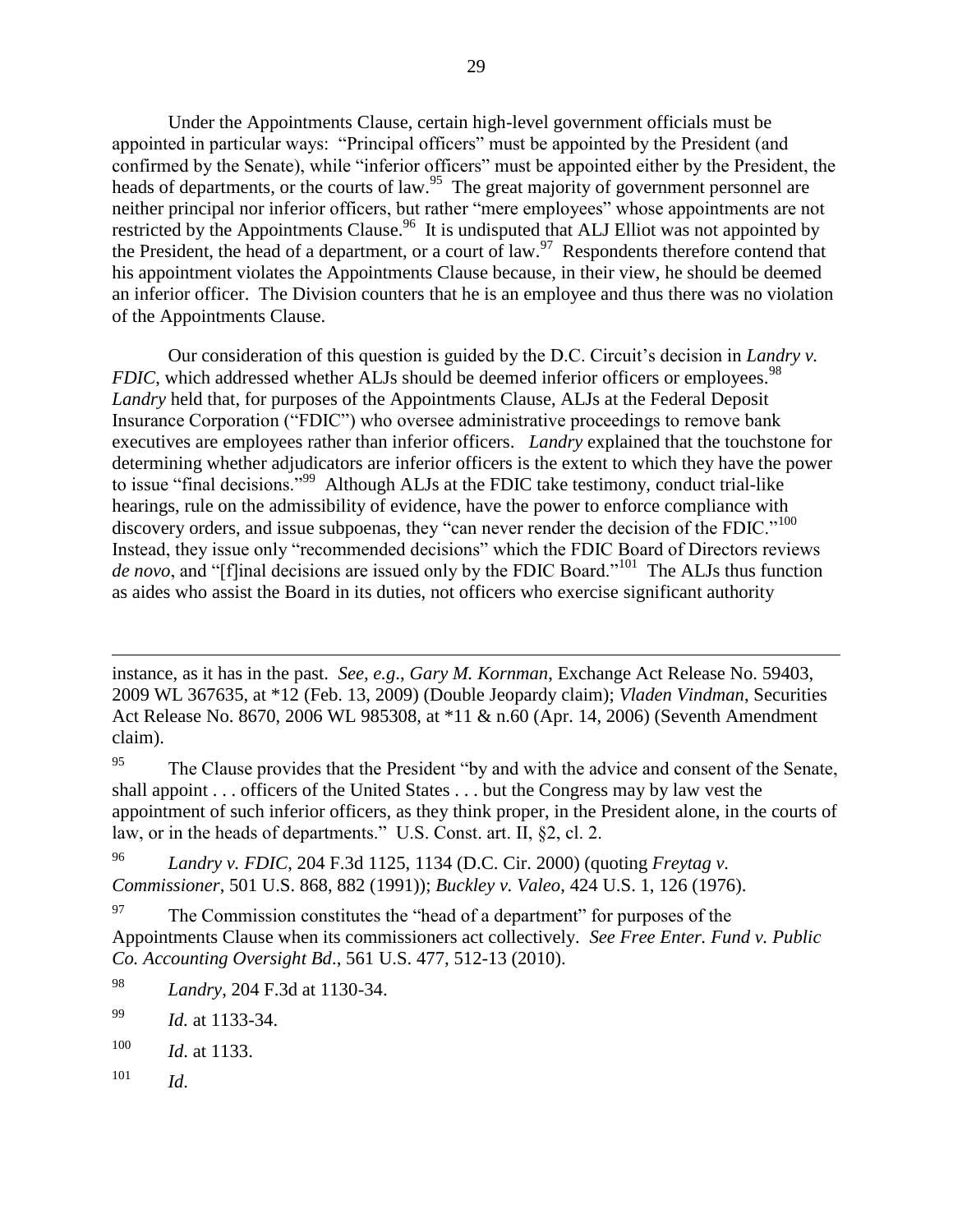independent of the Board's supervision. Because ALJs at the FDIC "have no such powers" of "final decision," the D.C. Circuit "conclude [d] that they are not inferior officers."<sup>102</sup>

The mix of duties and powers of the Commission's ALJs are very similar to those of the ALJs at the FDIC. Like the FDIC's ALJs, the Commission's ALJs conduct hearings, take testimony, rule on admissibility of evidence, and issue subpoenas. And like the FDIC's ALJs, the Commission's ALJs do not issue the final decisions that result from such proceedings. Just as the FDIC's ALJs issue only "recommended decisions" that are not final, the Commission's ALJs issue "initial decisions" that are likewise not final.<sup>103</sup> Respondents may petition us for review of an ALJ's initial decision,<sup>104</sup> and it is our "longstanding practice [to] grant[] virtually all petitions for review."<sup>105</sup> Indeed, we are unaware of any cases which the Commission has not granted a timely petition for review. Absent a petition, we may also choose to review a decision on our own initiative,  $106$  a course we have followed on a number of occasions.  $107$  In either case, our rules expressly provide that "the initial decision [of an ALJ] shall not become final."<sup>108</sup> Even where an aggrieved person fails to file a timely petition for review of an initial decision and we do not order review on our own initiative, our rules provide that "*the Commission* will issue an

<sup>103</sup> *See* 17 C.F.R. § 201.360(a)(1) & (d). We note that the FDIC Board has discretion to "limit the issues to be reviewed to those findings and conclusions to which opposing arguments or exceptions have been filed by the parties." 12 C.F.R.  $\S 308.40(c)(1)$ .

 $104$  17 C.F.R. § 201.411(b).

<sup>105</sup> Rules of Practice, Exchange Act Release No. 35833, 1995 WL 368865, at \*80-81 (June 9, 1995); *see also* Rules of Practice, Exchange Act Release No. 33163, 1993 WL 468594, at \*59 (Nov. 5, 1993) (explaining that we are "unaware of any case in which the Commission has declined to grant a petition for review"). We reiterated this policy in the context of amendments to our Rules of Practice in 2004 that eliminated the filing of oppositions to petitions for review. We deemed such oppositions pointless, "given that the Commission has long had a policy of granting petitions for review, believing that there is a benefit to Commission review when a party takes exception to a decision." Proposed Amendments to the Rules of Practice and Related Provisions, Exchange Act Release No. 48832, 2003 WL 22827684, at \*13 (Nov. 23, 2003).

<sup>106</sup> 17 C.F.R. § 201.411(c); *see also* 15 U.S.C. § 78d-1(b) (providing that "the Commission shall retain a discretionary right to review the action of any ... administrative law judge ... upon its own initiative or upon petition").

<sup>107</sup> *See, e.g.*, *Dian Min Ma*, Exchange Act Release No. 74887, 2015 WL 2088438, at \*1 (May 6, 2015) ("determin[ing] to review the [ALJ's] decision on [our] own initiative," setting aside the initial decision in part, and providing that "as modified," the initial decision "has become the final decision of the Commission"); *Michael Lee Mendenhall*, Exchange Act Release No. 74532, 2015 WL 1247374, at \*1 (Mar. 19, 2015) ("determin[ing] *sua sponte* to vacate the [ALJ's] initial decision"); *George C. Kern, Jr.*, Exchange Act Release No. 29356, 1991 WL 284804, at \*1 (June 21, 1991) ("On its own initiative, the Commission ordered review of the [ALJ's] initial decision . . . .").

 $108$  17 C.F.R. § 201.360(d)(1).

<sup>102</sup> *Id.* at 1134.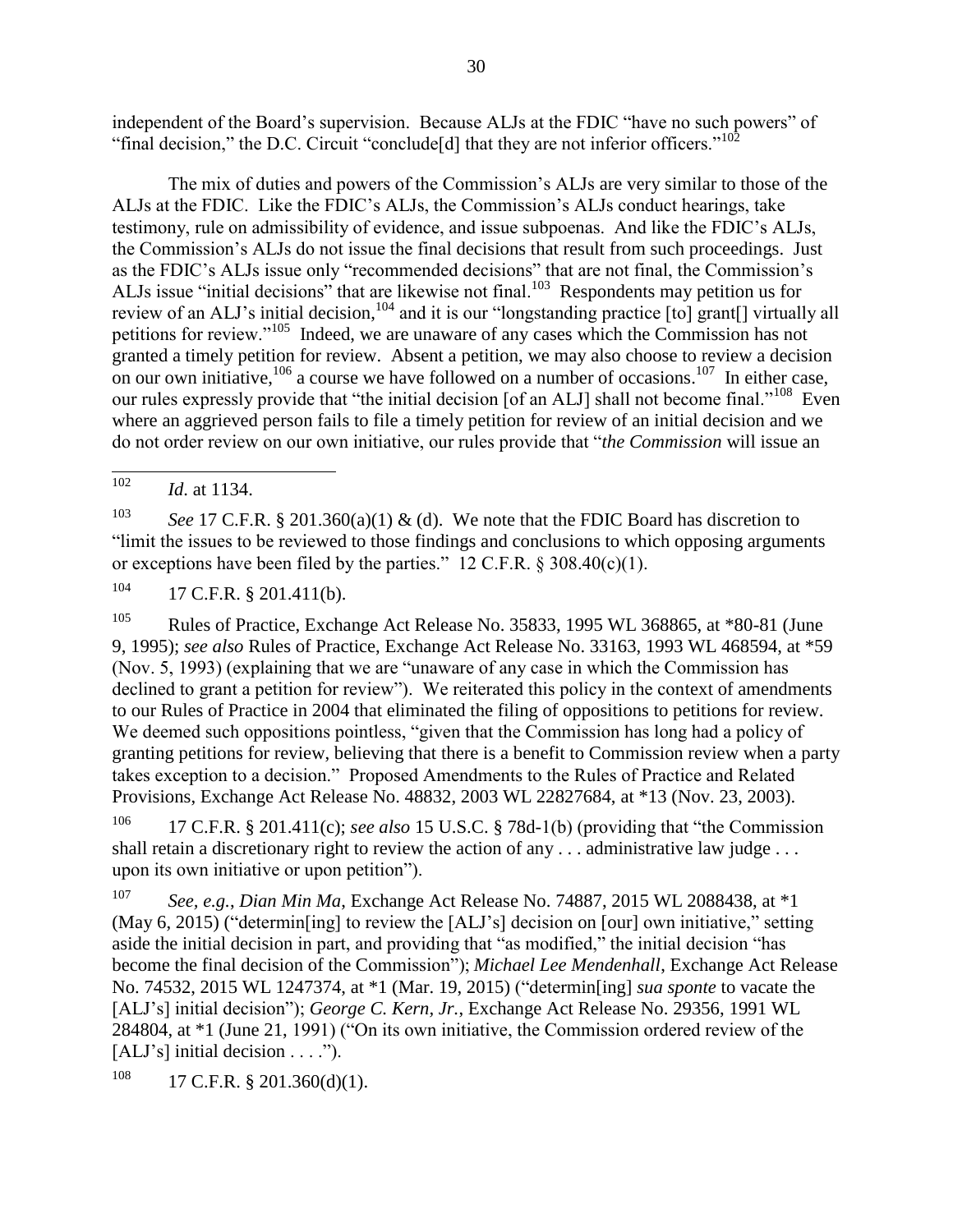order that the decision has become final," and it "becomes final" only "upon issuance of the order" by the Commission.<sup>109</sup> Under our rules, no initial decision becomes final simply "on the lapse of time" by operation of law; instead, it is "the Commission's issuance of a finality order" that makes any such decision effective and final.<sup>110</sup> Moreover, as does the FDIC, the Commission reviews its ALJs' decisions *de novo*. Upon review, we "may affirm, reverse, modify, set aside or remand for further proceedings, in whole or in part," any initial decision.<sup>111</sup> And "any procedural errors" made by an ALJ in conducting the hearing "are cured" by our "thorough, de novo review of the record."<sup>112</sup> We may also "hear additional evidence" ourselves, and may "make any findings or conclusions that in [our] judgment are proper and on the basis of the record."<sup>113</sup> For this reason, although ALJs may play a significant role in helping to shape the administrative record initially, it is the Commission that ultimately controls the record for review and decides what is in the record. As we have explained before, we have "plenary authority over the course of [our] administrative proceedings and the rulings of [our] law judges—before and after the issuance of the initial decision and irrespective of whether any party has sought relief $\cdot$ <sup>114</sup>

<sup>110</sup> Exchange Act Release No. 49412, 2004 WL 503739, \*12 (Mar. 12, 2004); *see also* 17 CFR  $\S 201.360(d)(2)$  (providing that the Commission's "order of finality shall state the date on which sanctions . . . take effect").

<sup>111</sup> 17 C.F.R. § 201.411(a); *see also* 5 U.S.C. § 557(b) ("On appeal from or review of the initial decision, the agency has all the powers which it would have in making the initial decision  $\ldots$ .").

<sup>112</sup> *Heath v. SEC*, 586 F.3d 122, 142 (2d Cir. 2009); *see also, e.g*., *In the Matter of Anthony Fields*, Exchange Act Release No. 74344, 2015 WL 728005, \*20 (Feb. 20, 2015) ("[O]ur de novo review cures any evidentiary error that the law judge may have made.").

113 17 C.F.R. §§ 201.411(a), 201.452.

<sup>114</sup> *Michael Lee Mendenhall*, 2015 WL 1247374, at \*1. This includes authority over all evidentiary and discovery-related rulings. And the fact that our ALJs may rule on evidentiary matters and discovery issues (subject to our *de novo* review) does not distinguish them from the

<sup>109</sup> 17 C.F.R.  $\S 201.360(d)(2)$  (emphasis added). The effect of this rule, which was enacted pursuant to our general rulemaking authority under the securities laws, is that our ALJs' initial decisions (like the FDIC's ALJs' recommended decisions) do not become the final and effective decision of the agency without affirmative action on our part—specifically, our issuance of a finality order. *See, e.g.*, *Goolu, Inc.*, Exchange Act Release No. 71788, 2014 WL 1213742 (Mar. 25, 2014); *L. Rex Andersen, CPA*, Exchange Act Release No. 63209, 2010 WL 4256161 (Oct. 28, 2010); *David A. Zwick*, Exchange Act Release No. 56826, 2007 WL 4145827 (Nov. 20, 2007). It is not until the issuance of such an order that the Commission's "right to exercise such review [*i.e.*, review of an initial decision on our own initiative] is declined." *See* 15 U.S.C. § 78d-1(c). In short, under our rules, an ALJ's initial decision does not "become[] the decision of the agency without further proceedings," and any theoretical distinction between the potential legal effect of an initial decision as opposed to a recommended decision is immaterial. C*f.* 5 U.S.C. § 557(b).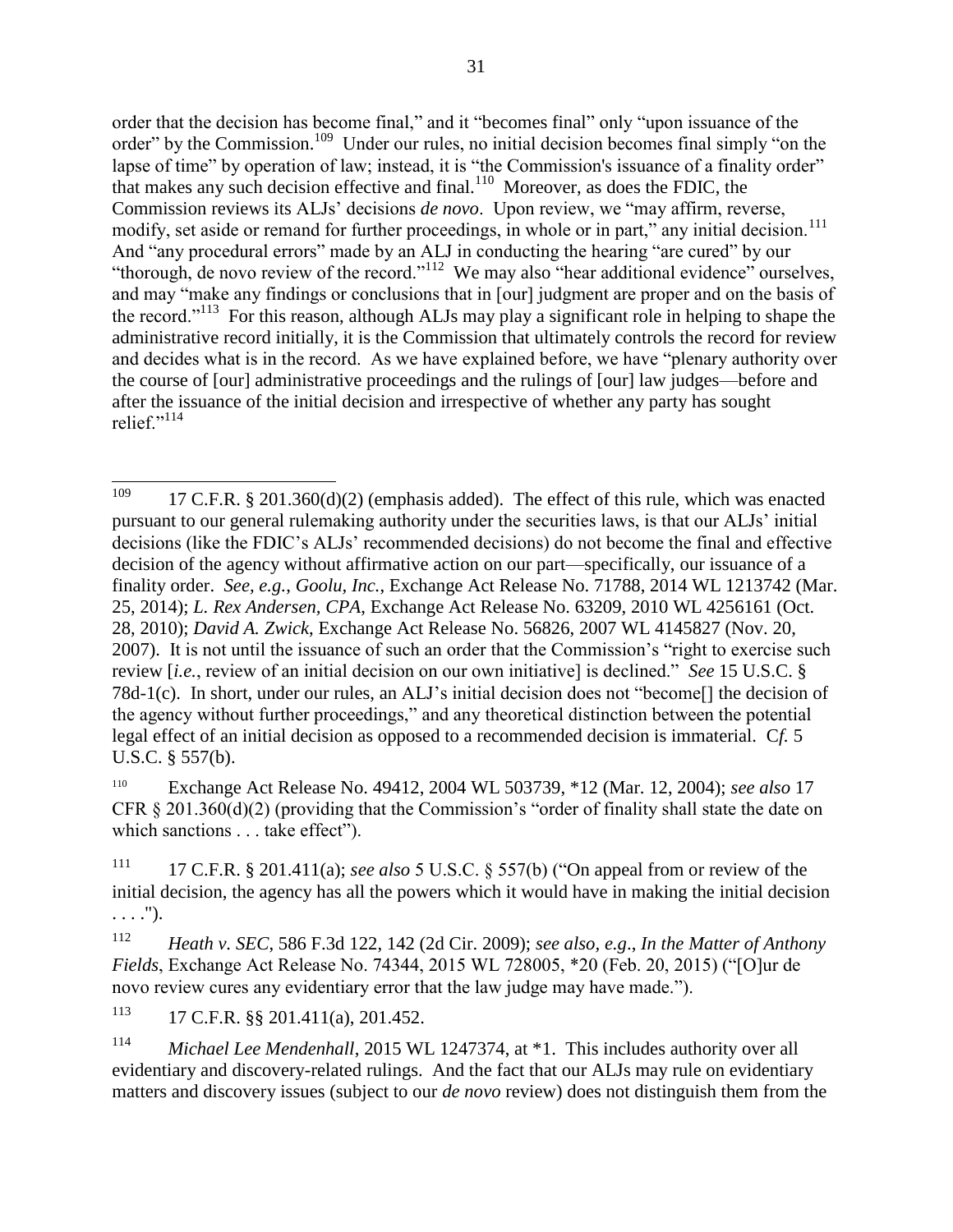Notwithstanding the direct relevance of *Landry*, Respondents claim that the decision should not control here because, in their view, it "was wrongly decided." They claim that *Landry* "is inconsistent with" *Freytag v. Commissioner*, in which the Supreme Court deemed a Tax Court "special trial judge" to be an inferior officer. 115 But, as *Landry* recognized, ALJs are different from those special trial judges.<sup>116</sup> The far greater role and powers of the special trial judges relative to Commission ALJs, in our view, makes *Freytag* inapposite here.

*First*, unlike the ALJs whose decisions are reviewed *de novo*, the special trial judges made factual findings to which the Tax Court was required to defer, unless clearly erroneous.<sup>117</sup> *Second*, the special trial judges were authorized by statute to "render the [final] decisions of the

FDIC's ALJs in *Landry*. *See* 204 F.3d at 1134 (observing that the FDIC's ALJs make rulings on the "admissibility of evidence" and "discovery order[s]").

 $\overline{a}$ 

<sup>115</sup> *Freytag*, 501 U.S. at 880-82. Respondents insist that Judge Randolph's concurring opinion in *Landry* had the better reading of *Freytag*. For the reasons given in text, we reject this argument. And in any event, Respondents would not be entitled to relief even under the reasoning of the *Landry* concurrence. Our review of ALJ's decisions—like that performed by the FDIC—is *de novo*; thus, given our "*de novo* review" and our "thorough rejection of [Respondents'] various claims of error" on the merits, Respondents "suffered no prejudice" from the manner of appointment of our ALJs. *Landry*, 204 F.3d at 1144 (Randolph, J., concurring).

<sup>116</sup> *Landry*, 204 F.3d at 1133 (explaining that the special trial judges at issue in *Freytag*  exercised "authority . . . not matched by the ALJs. . . .").

<sup>117</sup> *See Landry*, 204 F.3d at 1133. Respondents argue that Commission ALJs exercise significant authority because the Commission accords "considerable weight" to those ALJ credibility findings that are based on witness demeanor. *Kenneth R. Ward*, Exchange Act Release No. 47535, 2003 WL 1447865, at \*10 (Mar. 19, 2003), *aff'd*, 75 F. App'x 320 (5th Cir. 2003). We do not view the fact that we accord Commission ALJs deference in the context of demeanor-based credibility determinations to afford our ALJs with the type of authority that would qualify them as inferior officers. *First*, as we have repeatedly made clear, we do not accept such findings "blindly," and we will "disregard explicit determinations of credibility" when our *de novo* review of the record as a whole convinces us that a witness's testimony is credible (or not) or that the weight of the evidence warrants a different finding as to the ultimate facts at issue. *Ward*, 2003 WL 1447865, at \*10; *accord Francis V. Lorenzo*, Exchange Act Release No. 74836, 2015 WL 1927763, at \*10 n.32 (Apr. 29, 2015); *Ofirfan Mohammed Amanat*, Exchange Act Release No. 54708, 2006 WL 3199181, at \*8 n.46 (Nov. 3, 2006); *see also Kay v. FCC*, 396 F.3d 1184, 1189 (D.C. Cir. 2005) ("The law is settled that an agency is not required to adopt the credibility determinations of an administrative law judge."). *Second*, our practice in this regard is no different from the FDIC's and so does not warrant a departure from *Landry*. *Compare [Redacted] Insured State Nonmember Bank*, FDIC-82-73a, 1984 WL 273918, at \*5 (June 18, 1984) (stating, "as a general rule," that "the assessment of the credibility of witnesses" by the ALJ is given "deference" by the FDIC) *with Ramon M. Candelaria*, FDIC-95- 62e, 1997 WL 211341, at \*3-4 (Mar. 11, 1997) (noting that the FDIC's ALJ found respondent to be "entirely credible" but the Board rejected respondent's testimony "in light of the entire record").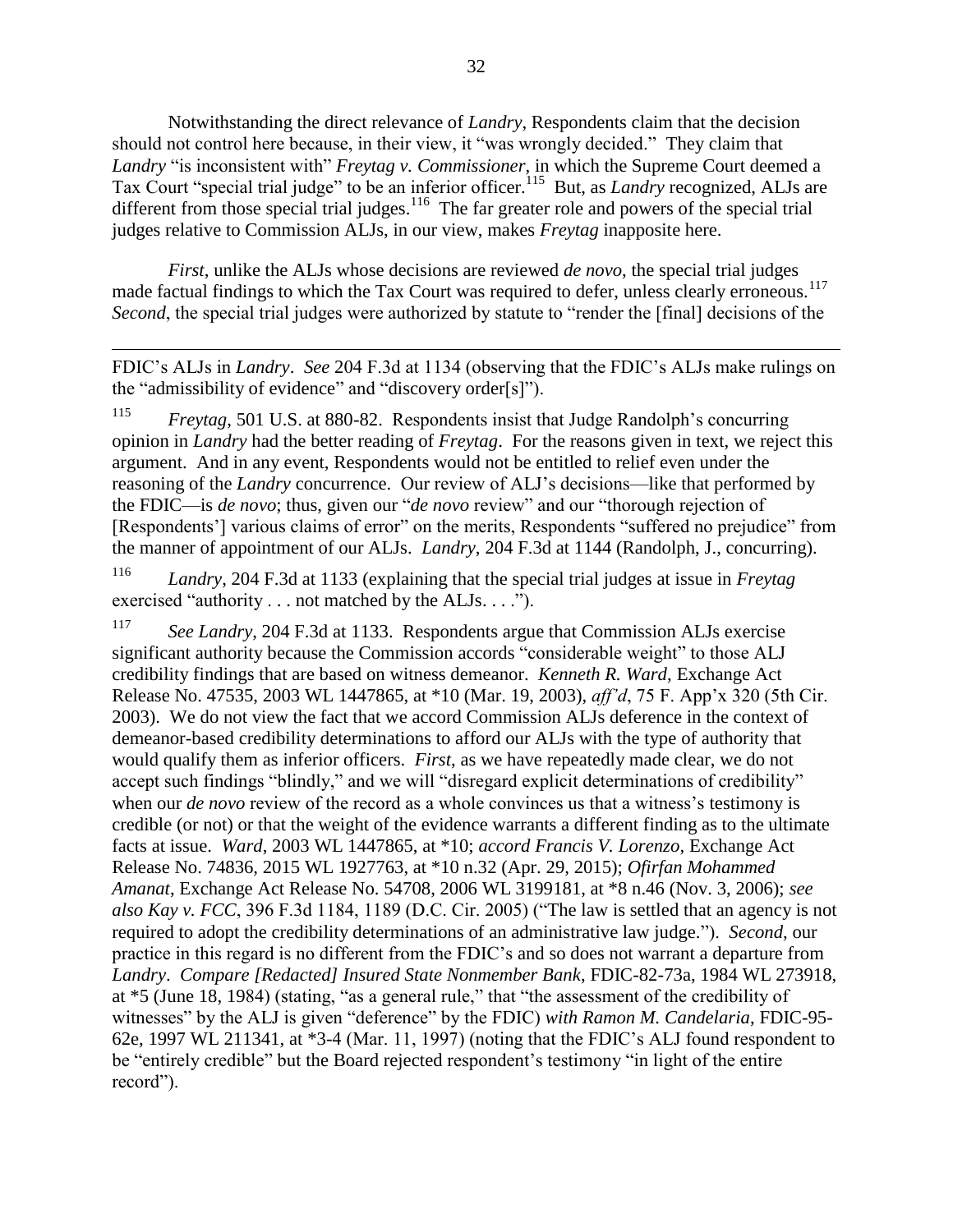Tax Court" in significant, fully-litigated proceedings involving declaratory judgments and amounts in controversy below  $$10,000$ .<sup>118</sup> As discussed above, our ALJs issue initial decisions that are not final unless the Commission takes some further action. *Third*, the Tax Court (and by extension the court's special tax judges) exercised "a portion of the judicial power of the United States," including the "authority to punish contempts by fine or imprisonment."<sup>119</sup> Commission ALJs, by contrast, do not possess such authority.<sup>120</sup>

Based on the foregoing, we conclude that the mix of duties and powers of our ALJs is similar in all material respects to the duties and role of the FDIC's ALJs in *Landry*.<sup>121</sup> Accordingly, we follow *Landry*, and we conclude that our ALJs are not "inferior officers" under the Appointments Clause.<sup>122</sup>

<sup>120</sup> *See* 17 C.F.R. § 201.180. The Commission's rules provide ALJs with authority to punish contemptuous conduct only in the following ways. If a person engages in contemptuous conduct before the ALJ during any proceeding, the ALJ may "exclude that person from such hearing or conference, or any portion thereof," or "summarily suspend that person from representing others in the proceeding in which such conduct occurred for the duration, or any portion of the proceeding." *Id*. 201.180(a). Finally, if a party fails to make a required filing or to cure a deficiency with a filing, then a Commission ALJ may enter a default, dismiss the case, decide the particular matter at issue against the person, or prohibit the introduction of evidence or exclude testimony concerning that matter." *Id*. 201.180(c). Any such decision would, of course, be subject to *de novo* Commission review. And while Commission ALJs may issue subpoenas to compel noncompliance, they are powerless to enforce their subpoenas. The Commission itself would need to seek an order from a federal district court to compel compliance. *See* 15 U.S.C. § 78u(c). In this respect, too, our ALJs are akin to the FDIC's ALJs that *Landry* found to be mere employees. *See* 12 C.F.R. §§ 308.25(h), 308.26(c), 308.34(c) (providing that an aggrieved party must apply to a federal district court for enforcement of a subpoena issued by a FDIC ALJ).

<sup>121</sup> Beyond *Landry*, we believe that our ALJs are properly deemed employees (rather than inferior officers) because this is how Congress has chosen to classify them, and that decision is entitled to considerable deference. *See Burnap v. United States*, 252 U.S. 512, 516 (1920). For example, Congress created and placed ALJ positions within the competitive service system, just like most other federal employees. *See infra* footnote 93. Like most other employees, an ALJ who believes that his employing agency has engaged in a prohibited personnel practice can seek redress either through the Office of Special Counsel or the Merit Systems Protection Board. *See*  5 U.S.C. §§ 1204, 1212, 1214, 1215, 1221. And ALJs—like other employees—are subject to reductions-in-force. *See id.* § 7521(b).

<sup>122</sup> We do not find any relevance in the fact that the federal securities laws and our regulations at times refer to ALJs as "officers" or "hearing officers." There is no indication that Congress intended "officers" or "hearing officers" to be synonymous with "Officers of the United States," U.S. Const. art. II, § 2, cl. 2, and the word "officer" in our regulations has no such meaning. We also note in this regard that the Administrative Procedure Act "consistently

<sup>118</sup> *Freytag*, 501 U.S. at 882.

<sup>119</sup> *Id.* at 891.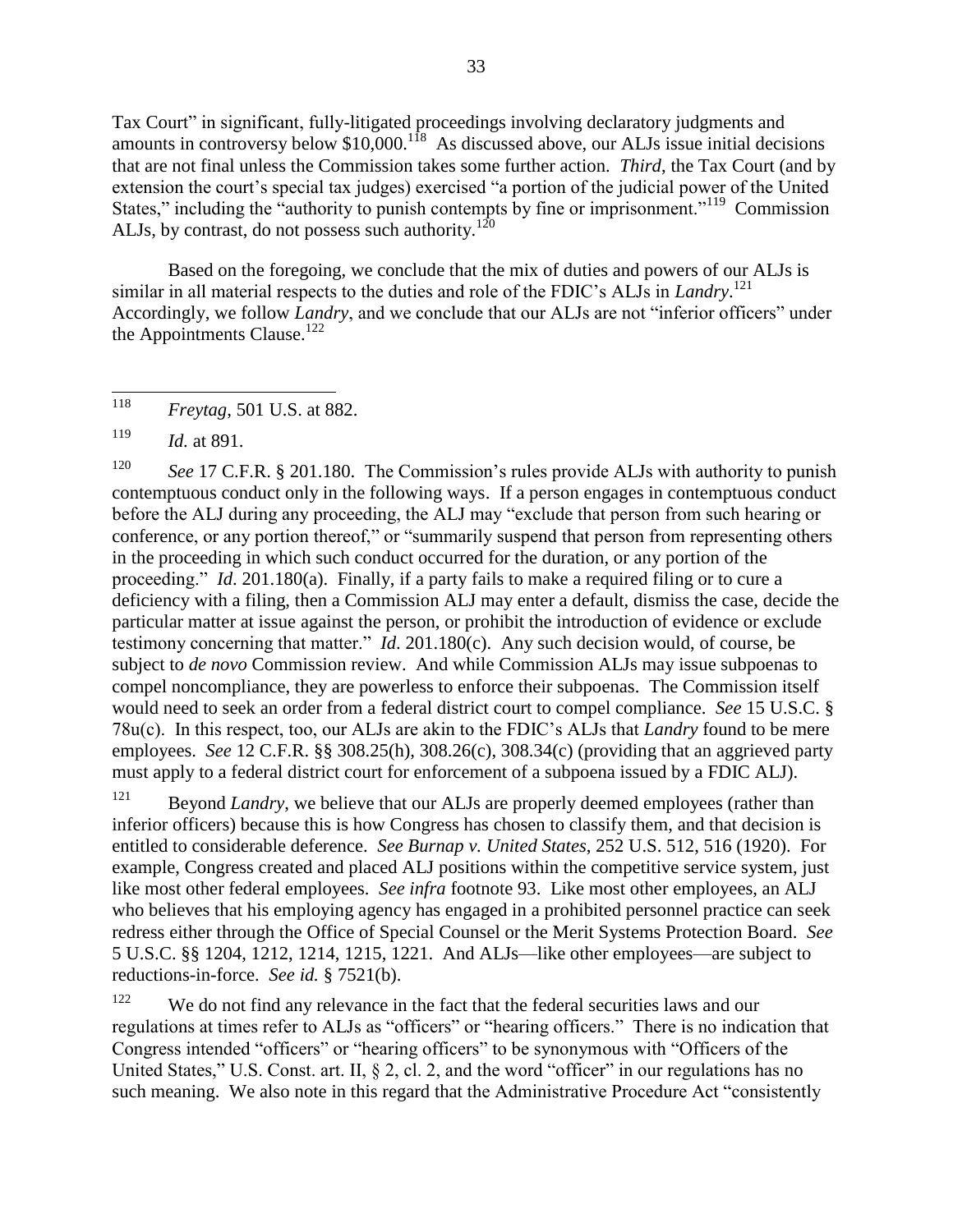#### **IV. Sanctions**

The Division requests that we affirm the sanctions imposed below, including that (i) Lucia be barred from associating with an investment adviser, broker, or dealer; (ii) Respondents' investment adviser registrations be revoked; (iii) Respondents be ordered to cease and desist from further violations of the Advisers Act; and (iv) RJLC pay civil penalties of \$250,000 and Lucia pay civil penalties of \$50,000. We do so for the following reasons.

#### **A. Bar from associating with an investment adviser, broker, or dealer**

We may suspend or bar Lucia from associating with an investment adviser, broker, or dealer under Advisers Act Section 203(f) if we find that (i) he was associated with an investment adviser during the relevant period, (ii) he willfully violated, or willfully aided and abetted the violation of, the Advisers Act or its rules, and (iii) the sanction is in the public interest.<sup>123</sup> In addition, if we find that the latter two elements have been established, we may also suspend or bar Lucia from associating with a broker or dealer under Section 15(b)(6) of the Securities Exchange Act of 1934.<sup>124</sup>

There is no question that Lucia was associated with an investment adviser, and, as discussed above, we find that he willfully aided and abetted and caused RJLC's violations of Advisers Act Sections 206(1), (2), and (4) and Rule 206(4)-1(a)(5). Thus, we must determine whether a bar is in the public interest.

In assessing whether an associational bar would be in the public interest, we consider: the egregiousness of the respondent's actions, the isolated or recurrent nature of the infraction, the degree of scienter involved, the respondent's recognition of the wrongful nature of his or her conduct, the sincerity of the respondent's assurances against future violations, and the likelihood that the respondent's occupation will present opportunities for future violations.<sup>125</sup> The remedy is intended to "protect[] the trading public from further harm," not to punish the respondent.<sup>126</sup> Our inquiry is flexible, and no one factor is dispositive.<sup>127</sup>

uses the term 'officer' or the term 'officer, employee, or agent'" to "refer to [agency] staff members." Kenneth Culp Davis, *Separation of Functions in Administrative Agencies,* 61 HARV,. L. REV. 612, 615 & n.11 (1948); *see also* 1 U.S.C. § 1 ("'officer' includes any person authorized by law to perform the duties of the office"). *Cf.* 5 U.S.C. §§ 556, 557 (referring to official who presides over evidentiary hearing as the "presiding employee").

 $123$  15 U.S.C. § 80b-3(f).

 $\overline{a}$ 

 $124$  15 U.S.C. § 78o(b)(6)(A)(i).

- <sup>126</sup> *McCarthy v. SEC*, 406 F.3d 179, 188 (2d Cir. 2005).
- <sup>127</sup> *Kornman*, 2009 WL 367635, at \*11.

<sup>125</sup> *See Steadman v. SEC*, 603 F.2d 1126, 1140 (5th Cir. 1979), *aff'd on other grounds*, 450 U.S. 91 (1981).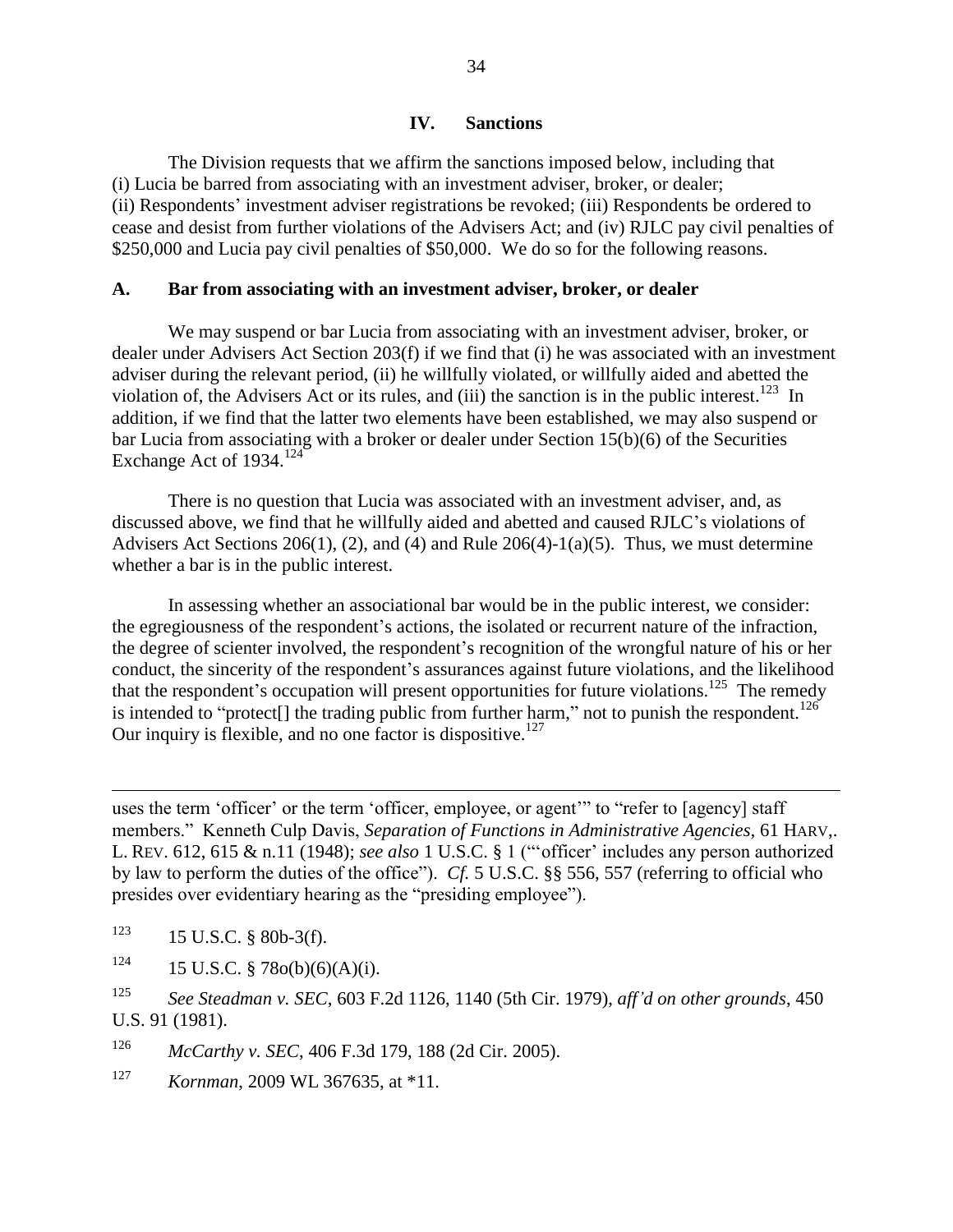Lucia's misconduct was egregious. As an investment adviser, Lucia owed fiduciary duties to his prospective clients.<sup>128</sup> Lucia violated those duties, and betrayed the trust and confidence of his prospective clients, by making the material misrepresentations and omissions discussed above. We have repeatedly stated that "conduct that violates the antifraud provisions of the securities laws is especially serious and subject to the severest of sanctions under the securities laws."<sup>129</sup>

Lucia's misconduct was recurrent: he made the material misrepresentations and omissions in the slideshow at dozens of seminars every year during the relevant period. Lucia also acted with a high degree of scienter as he knowingly or recklessly misled prospective clients for the purpose of increasing RJLC's client base and the fees generated therefrom. Thus, Lucia repeatedly and intentionally placed his and RJLC's own interests over those of his prospective clients.

Lucia has not recognized the wrongful nature of his misconduct, and his failure to do so casts doubt on his assurances against future violations. In addition, because Lucia disregarded his fiduciary duties in the past in the manner shown here there is reason to believe that he will disregard them in the future.

Lucia's various arguments do not undermine the need for a bar or argue for a lesser remedy. Lucia contends that the credibility of his assurances and his recognition of wrongdoing are demonstrated by his decision to immediately stop using the backtest slides and withdraw his books from circulation after receiving the deficiency letter from OCIE on December 17, 2010, that outlined the deficiencies forming the basis of this proceeding.<sup>130</sup> These actions do weigh in Lucia's favor but they do not outweigh the concerns raised by his intentional and recurrent fraud. $131$ 

Lucia asserts that his occupation will not present opportunities for future violations because he has left the securities industry.<sup>132</sup> Lucia states that he wound down RJLC's

128 <sup>128</sup> *Capital Gains*, 375 U.S. at 194.

<sup>129</sup> *Marshall E. Melton*, Advisers Act Release No. 2151, 2003 WL 21729839, at \*9 (July 25, 2003); *Justin F. Ficken*, Advisers Act Release No. 2803, 2008 WL 4610345, at \*3 (Oct. 17, 2008).

<sup>130</sup> Lucia argues that his actions are comparable to those at issue in *Steadman*, in which the court vacated an injunction against an investment adviser in part because the alleged violations "were corrected immediately after the SEC notified the appellants that charges were pending." 967 F.2d at 648. But unlike our findings here, the *Steadman* court found that the defendants did not act with scienter and therefore did not violate federal securities antifraud provisions.

<sup>131</sup> *Cf. Kornman*, 2009 WL 367635, at \*11 (stating that assurances against future misconduct "are not an absolute guarantee against misconduct in the future"; the Commission weighs them against the other *Steadman* factors in assessing the public interest.).

 $132$  Lucia claims that he "simply desires to continue serving as an in-demand public speaker, consultant, and media personality on retirement planning and other topics," and invites us to make clear that, if we impose a bar, such activity would not violate the bar. Lucia contends that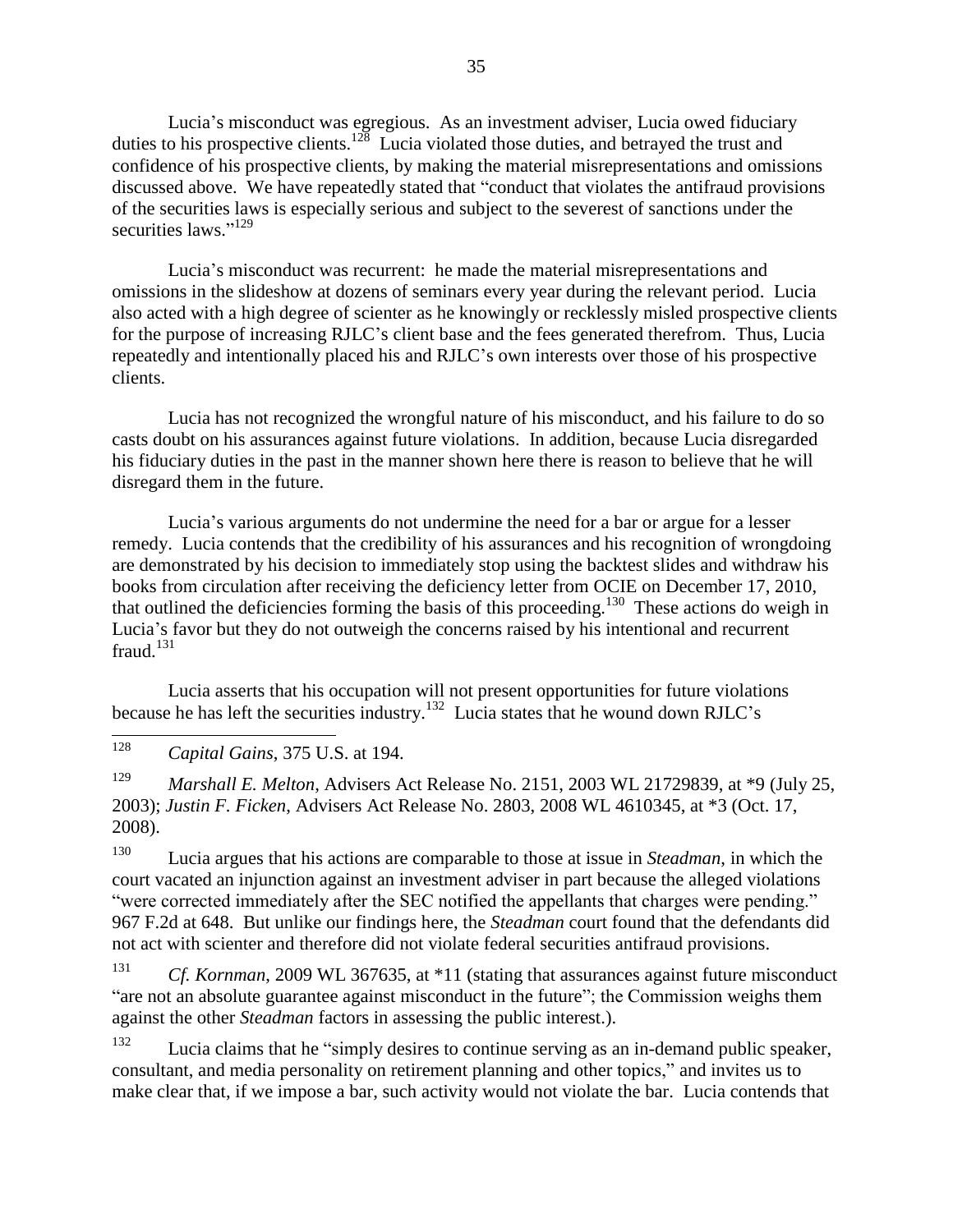operations, sold its assets, and withdrew its investment adviser registration. Lucia also states that he is no longer associated with an investment adviser or broker-dealer, no longer holds a license as a registered representative, withdrew his own personal investment adviser registration, and has no intention of ever again being an investment adviser or registered representative of a brokerdealer. He also does not challenge the permanent revocation of his and RJLC's investment adviser registrations. Lucia contends that he has therefore demonstrated that his assurances against future violations are credible and that his occupation will not present opportunities for future violations.

But taking these steps does not ensure that Lucia will not seek to become associated again with an investment adviser, broker, or dealer. And like Lucia's decision to stop using the backtest slides, these steps do not make his assurances sufficient considering that he intentionally and repeatedly misled prospective clients to whom he owed fiduciary duties.<sup>133</sup> Thus, there is a reasonable likelihood that, without a bar, Lucia will again threaten the public interest by reassociating with an investment adviser, broker, or dealer.

Lucia asserts that several mitigating factors justify a lesser remedy. He contends that a bar would deter businesses from working with him in his career as a public media personality and therefore "propel[] him towards personal bankruptcy." But "[f]inancial loss to a wrongdoer as a result of his wrongdoing does not mitigate the gravity of his conduct."<sup>134</sup>

Lucia contends that he is a "40-year industry veteran with no disciplinary record." But his lack of previous securities law violations does not outweigh the concern that, for the reasons discussed above, Lucia will pose a continuing danger to investors if a bar is not imposed. Lucia's repeated misconduct for a prolonged period demonstrates that he has a propensity for conduct that would subject the investing public to future harm.

l

such work is protected by the publisher exclusion to the definition of "investment adviser" in Advisers Act Section 202(a)(11), 15 U.S.C. § 80b-2(a)(11)(D), and is thus outside the scope of an associational bar. But because of "the inherent difficulty of enumerating every position that [Lucia] could take that would be prohibited by, or consistent with," a bar order, granting Lucia's request would undermine the remedial purpose of imposing a bar. *See James M. Schneider, CPA*, Exchange Act Release No. 69922, 2013 WL 3327751, at \*5-6 (July 2, 2013) (order denying request that the Commission clarify that its Rule 102(e) suspension order did not preclude movant from accepting non-accounting positions). In any event, we note that the publisher exclusion concerns only who is considered an investment adviser, and not whether a person is *associated with* an investment adviser. The definition for "person associated with an investment adviser" is set forth in Adviser Act Section 202(a)(17), 15 U.S.C. § 80b-2(a)(17).

<sup>133</sup> Also, according to FINRA's BrokerCheck, Lucia did not end his association with investment adviser RJL Wealth Management, LLC, the successor firm to RJLC, until the initial decision was first issued in July 2013, thus casting further doubt on his intention to not reenter the industry. We may take official notice of this information on BrokerCheck, available at www.finra.org/Investors/ToolsCalculators/BrokerCheck. *See* 17 C.F.R. § 201.323 (rule of practice relating to official notice).

<sup>134</sup> *Kornman*, 2009 WL 367635, at \*9 (internal quotation and citation omitted).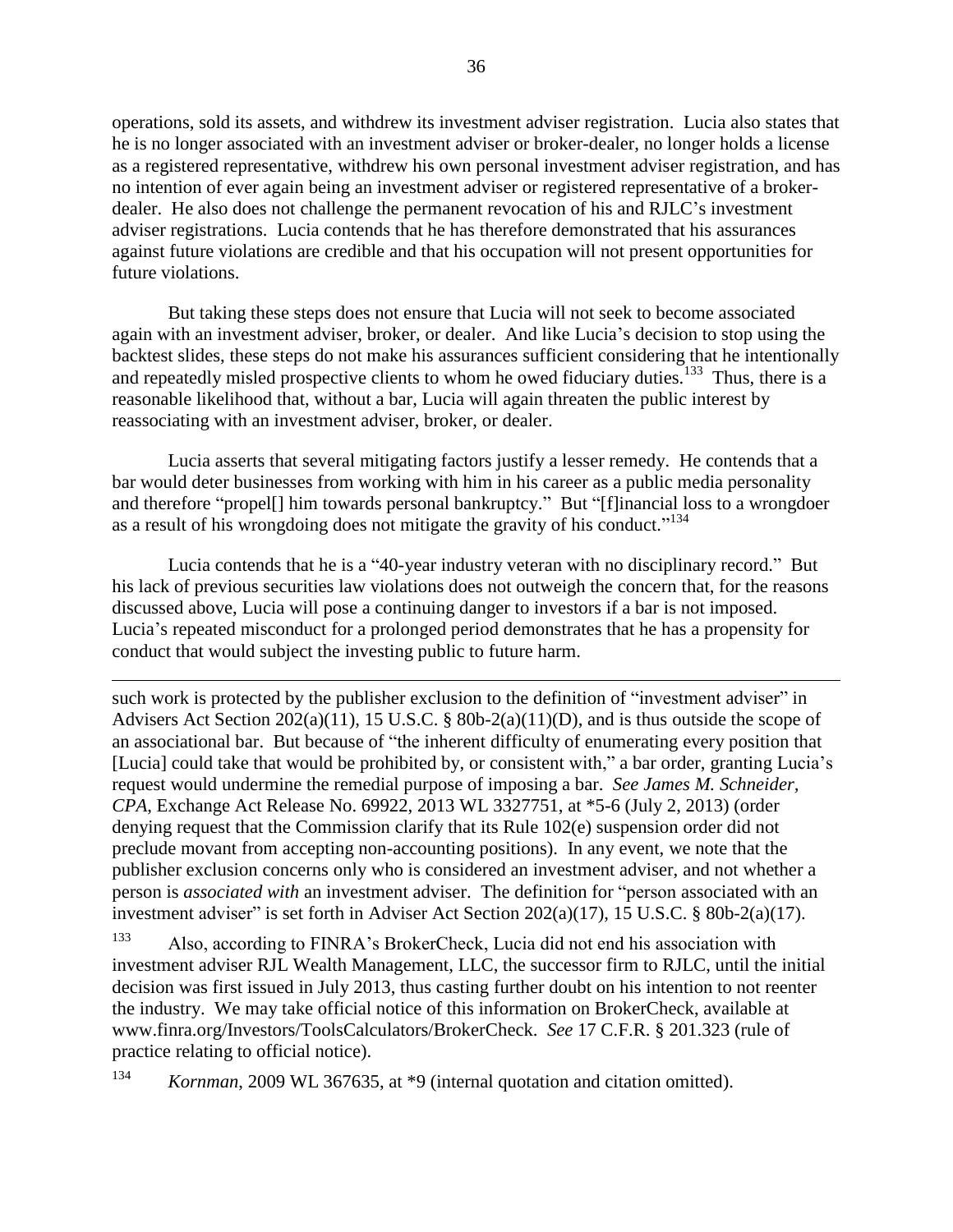Lucia contends that there are no allegations of misappropriation, investor losses, or complaints by any seminar attendees about the presentation. But the absence of injury to RJLC's clients or prospective clients is not mitigating because our public interest analysis "focus[es] . . . on the welfare of investors generally and the threat one poses to investors and the markets in the future."<sup>135</sup>

Lucia argues that the initial decisions in *Corbin Jones*<sup>136</sup> and *Joseph C. Lavin*<sup>137</sup> demonstrate that investor losses are an important consideration. But these cases are inapposite because they involved findings that the respondents' violations were egregious, in part, because they caused investor losses. $1^{38}$  While the absence of investor injury is not mitigating, its existence may be considered in determining the egregiousness of the respondent's actions.<sup>139</sup> Here, even without investor injury as an aggravating factor, Lucia's misconduct was egregious and a bar is in the public interest.

As an alternative to a bar, Lucia contends that it would be more appropriate to impose a censure and require undertakings such as "retain[ing] a monitor to ensure that any public presentations he makes do not utilize 'backtests' or hypothetical illustrations of relative strategy performance." Lucia contends that such remedies would be more in line with the lesser remedies imposed in seven settled Commission proceedings.<sup>140</sup> But we have repeatedly found that the remedies imposed in settled actions are inappropriate comparisons because pragmatic

<sup>135</sup> <sup>135</sup> *Kornman*, 2009 WL 367635, at \*9; *vFinance Invs., Inc.*, Exchange Act Release No. 62448, 2010 WL 2674858, at \*17 (July 2, 2010); *see also Christopher A. Lowry*, Advisers Act Release No. 2052, 2002 WL 1997959, at \*5 n.21 (Aug. 30, 2002) (finding that respondent's repayment to clients of funds he diverted from them did not "excuse[] his initial misrepresentations"), *aff'd*, 340 F.3d 501 (8th Cir. 2003); *James C. Dawson*, Advisers Act Release No. 3057, 2010 WL 2886183, at \*3 (July 23, 2010) (barring respondent in part because his "dishonesty in defrauding his clients breached the trust that is the underpinning of the fiduciary relationship, regardless of whether there was any net loss of money to his clients").

<sup>&</sup>lt;sup>136</sup> Initial Decision Release No. 568, 2014 WL 668853 (Feb. 21, 2014).

<sup>137</sup> Initial Decision Release No. 373, 2009 WL 613543 (March 10, 2009).

<sup>138</sup> *Jones*, 2014 WL 668853, at \*4; *Lavin*, 2009 WL 613543, at \*5.

<sup>139</sup> *See, e.g., Dawson*, 2010 WL 2886183, at \*3 ("[O]ur finding that Dawson's conduct was egregious is based on the nature of the violation itself, not solely on any calculation of financial harm to his clients.").

<sup>140</sup> Lucia cites *New England Inv. and Retirement Group, Inc.*, Advisers Act Release No. 3516, 2012 WL 6591597 (Dec. 18, 2012); *Modern Portfolio Mgmt., Inc.*, Advisers Act Release No. 3702, 2013 WL 5740461 (Oct. 23, 2013); *Equitas Capital Advisors, LLC*, Advisers Act Release No. 3704, 2013 WL 5740460 (Oct. 23, 2013); *Independent Fin. Group*, Advisers Act Release No. 1891, 2000 WL 1121531 (Aug. 8, 2000); *William J. Ferry*, Advisers Act Release No. 1747, 1998 WL 487681 (Aug. 19, 1998); *Meridian Inv. Mgmt. Corp.*, Advisers Act Release No. 1779, 1998 WL 898489 (Dec. 28, 1998); *LBS Capital Mgmt., Inc.*, Advisers Act Release No. 1644, 1997 WL 401055 (July 18, 1997).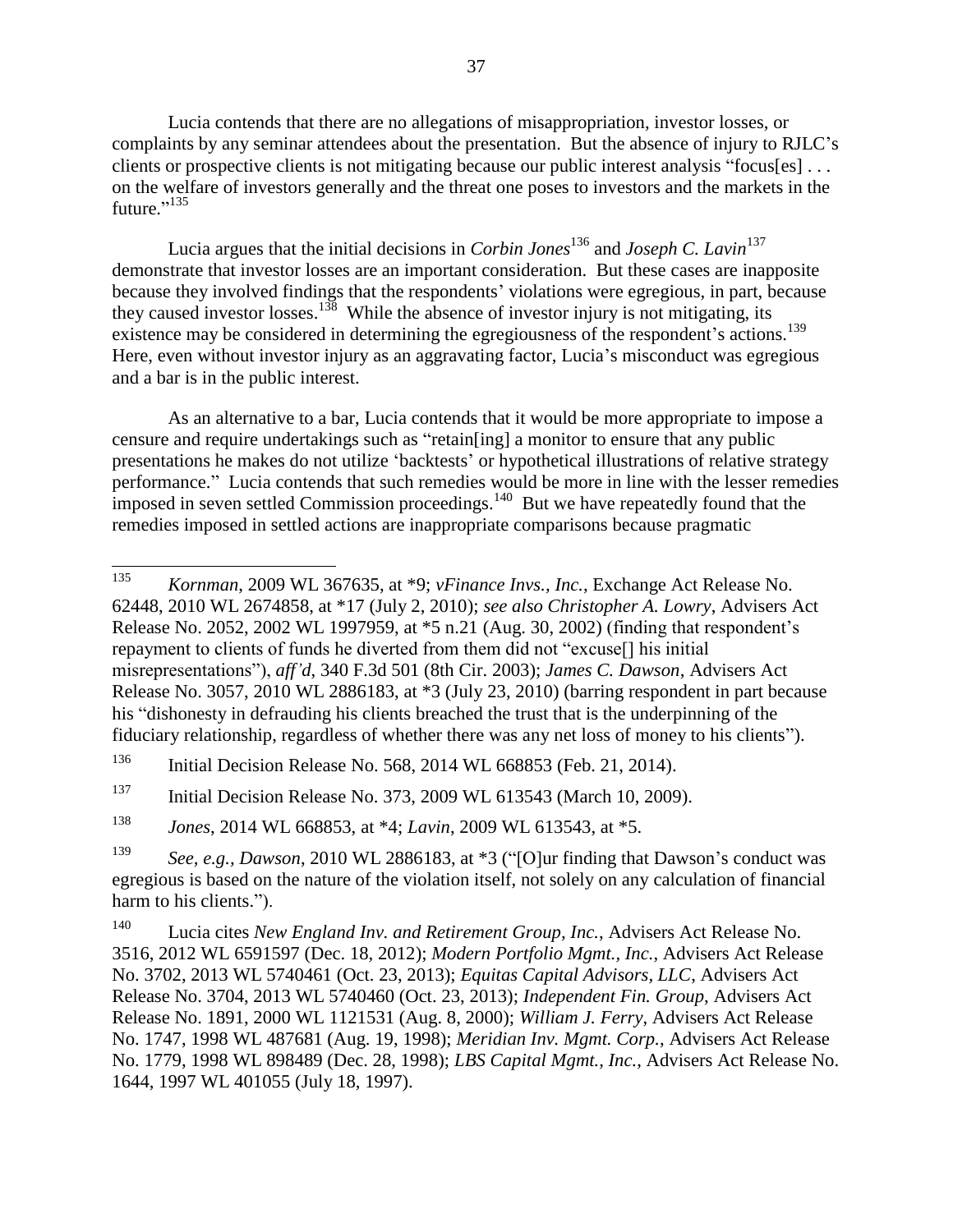considerations "such as the avoidance of time-and-manpower-consuming adversary proceedings," justify accepting lesser remedies in settlement.<sup>141</sup> In addition, the appropriate remedy depends on the facts and circumstances presented and cannot be determined precisely by comparison with actions taken in other cases.  $^{142}$  Here, the alternative remedy that Lucia proposes do not provide sufficient protection for investors given the nature of his misconduct and the opportunity that continued association with an investment adviser, broker, or dealer would present for future violations.

Accordingly, we find that it is in the public interest to bar Lucia from associating with any investment adviser, broker, or dealer. A bar will prevent Lucia from putting investors at further risk and serve as a deterrent to others from engaging in similar misconduct.

## **B. Revocation of Respondents' investment adviser registrations**

Under Advisers Act Section 203(e), we may suspend or revoke an investment adviser's registration if we find that (i) the investment adviser, or any person associated with it, willfully violated, or willfully aided and abetted the violation of, any provision of the Advisers Act and  $(ii)$  the sanction is in the public interest.<sup>143</sup> We consider the same public interest factors discussed above for determining whether to revoke an investment adviser's registration.<sup>144</sup>

Lucia states in his brief that "he makes no challenge to . . . ordering the registrations of [Respondents] as investment advisers permanently revoked." The evidence amply supports such revocation, for the reasons discussed above, as being necessary to protect the public interest.<sup>145</sup>

# **C. Cease-and-desist orders**

Advisers Act Section 203(k) authorizes us to issue cease-and-desist orders for violations of the Advisers Act.<sup>146</sup> Such orders must be in the public interest, which we determine by

<sup>141</sup> <sup>141</sup> *Michael C. Pattison, CPA*, Exchange Act Release No. 67900, 2012 WL 4320146, at \*11- 12 (Sept. 20, 2012) (quoting *Nassar and Co., Inc.*, 47 SEC 20, 26 & n.37 (1978)); *Ficken*, 2008 WL 4610345, at \*4. We also note that settlements are not precedent. *Citizens Capital Corp.*, Exchange Act Release No. 67313, 2012 WL 2499350, at \*5 n.27 (June 29, 2012). The remedies imposed on Respondents are amply justified by our findings of violations, as discussed.

<sup>142</sup> *Ficken*, 2008 WL 4610345, at \*4; *see also Butz v. Glover Livestock Comm'n Co., Inc.*, 411 U.S. 182, 187 (1973) (holding that a sanction imposed within the authority of an administrative agency is "not rendered invalid in a particular case because it is more severe than sanctions imposed in other cases"); *Geiger v. SEC*, 363 F.3d 481, 488 (D.C. Cir. 2004) (holding that, because the "Commission is not obligated to make its sanctions uniform," the court would not compare the sanctions imposed in the case to those imposed in previous cases).

 $143$  15 U.S.C. § 80b-3(e).

<sup>144</sup> *See Sherwin Brown*, Advisers Act Release No. 3217, 2011 WL 2433279, at \*6 (June 17, 2011).

<sup>145</sup> Again, Lucia's conduct and level of intent are imputed to RJLC.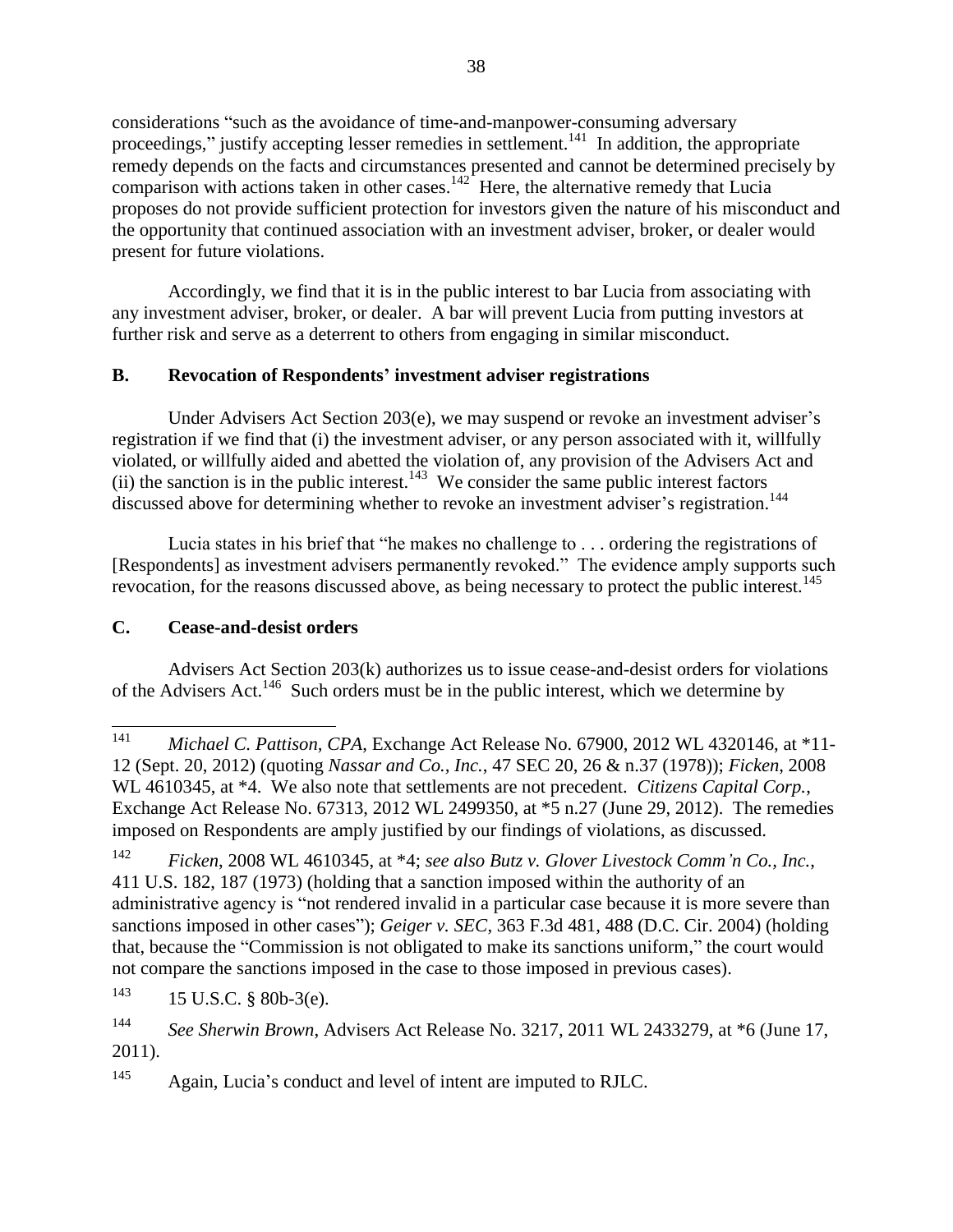looking to whether there is some risk of future violation.<sup>147</sup> The risk "need not be very great" and is ordinarily established by a single past violation absent evidence to the contrary.<sup>148</sup> We also consider whether other factors demonstrate a risk of future violations, including the factors discussed above concerning Lucia's bar as well as whether the violation is recent, the degree of harm to investors or the marketplace resulting from the violation, and the remedial function to be served by the cease-and-desist order in the context of any other sanctions being sought.<sup>149</sup> This inquiry is flexible, and no single factor is dispositive.<sup>150</sup>

Here, Respondents' violations, the egregiousness of their misconduct, and the other public interest factors discussed above establish a risk of future violations. Accordingly, we find that it is in the public interest to order Respondents to cease and desist from committing or causing any violations or future violations of Advisers Act Sections 206(1), 206(2), and 206(4) and Rule 206(4)-1.

## **D. Civil penalties**

We may impose civil penalties under Advisers Act Section 203(i) if we find that Respondents willfully violated the Advisers Act and such penalties are in the public interest.<sup>151</sup> Both factors are satisfied here. Respondents repeatedly made fraudulent misstatements and omissions in willful violation of the Advisers Act and their fiduciary duties. Their conduct was egregious and thus warrants the imposition of penalties as a deterrent to Respondents and others against committing similar violations. Such considerations are not outweighed by Respondents' clean disciplinary history or the lack of evidence concerning investor loss or unjust enrichment.

Also, because Respondents' violations involved fraud and were in reckless disregard of a regulatory requirement, we find that second-tier penalties are warranted.<sup>152</sup> Therefore, because

<sup>148</sup> *KPMG Peat Marwick LLP*, Exchange Act Release No. 43862, 2001 WL 47245, at \*24 (Jan. 19, 2001), *pet. denied*, 289 F.3d 109 (D.C. Cir. 2002).

<sup>149</sup> *Id.* at  $*26$ .

<sup>150</sup> *Id.*

<sup>151</sup> 15 U.S.C. § 80b-3(i). In determining whether penalties are in the public interest, we consider: (i) whether the act or omission involved fraud; (ii) whether the act or omission resulted in harm to others; (iii) the extent to which any person was unjustly enriched; (iv) whether the individual has committed previous violations; (v) the need to deter such person and others from committing violations; and (vi) such other matters as justice may require. *Id.*

<sup>152</sup> Section 203(i) establishes a three-tier system for calculating penalties: (i) first-tier penalties are permissible for securities law violations; (ii) second-tier penalties are permissible for securities law violations involving "fraud, deceit, manipulation, or deliberate or reckless disregard of a regulatory requirement"; and (iii) third-tier penalties are permissible for violations that satisfy the second-tier penalty requirements and "directly or indirectly resulted in substantial

<sup>146</sup> 15 U.S.C.  $\S$  80b-3(k).

<sup>147</sup> *Robert L. Burns*, Advisers Act Release No. 3260, 2011 WL 3407859, at \*8 n.34 (Aug. 5, 2011).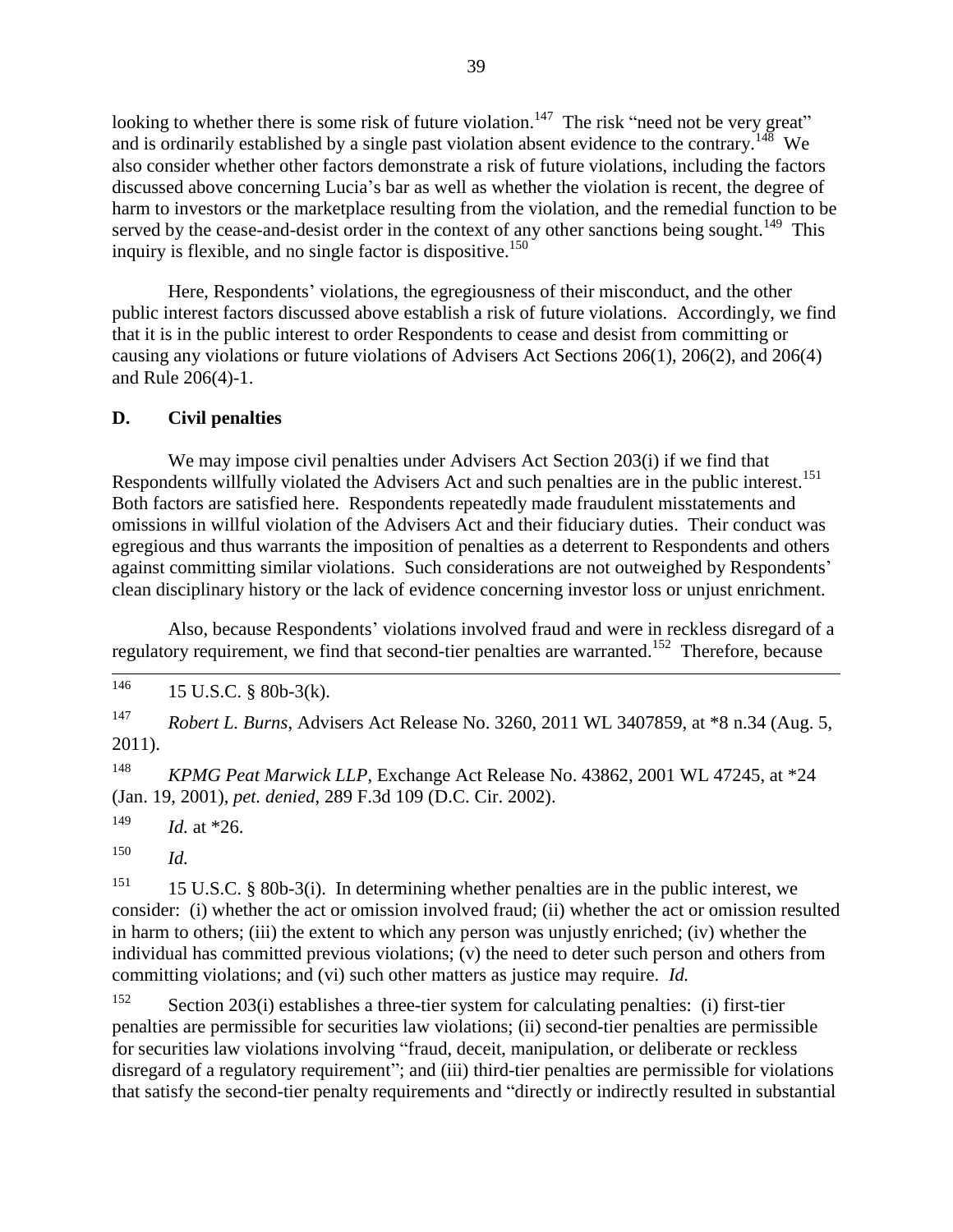the amounts imposed by the ALJ (\$250,000 upon RJLC and \$50,000 upon Lucia) are within the permissible second-tier range,<sup>153</sup> and are in the public interest, we grant the Division's request and impose those same amounts upon Respondents.<sup>154</sup>

Respondents contend that penalties are unwarranted against RJLC because it has no assets or operations, is no longer registered as an investment adviser, and is a dormant corporate shell. Respondents also contend that imposing an uncollectable penalty against RJLC will prejudice Lucia without any benefit to the public interest. These contentions are meritless. If RJLC lacked the ability to pay penalties, it was required under Commission Rule 630(a) to present evidence thereof.<sup>155</sup> It has failed to do so.<sup>156</sup> Respondents also have not explained how Lucia would be prejudiced if we order RJLC to pay penalties.

Accordingly, we find that it is in the public interest to impose second-tier penalties of \$250,000 upon RJLC and \$50,000 upon Lucia.

losses or created significant risk of substantial losses to other persons or resulted in substantial pecuniary gain to the person who committed the act or omission." *Id.*; 17 C.F.R. § 201.1004.

<sup>153</sup> The maximum second-tier penalty the Commission could impose for a single act of misconduct is \$375,000 for RJLC and \$75,000 for Lucia. 17 C.F.R. § 201.1004 & Pt. 201, Subpt. E, Tbl. IV.

<sup>154</sup> Although the amounts imposed by the ALJ are within the second-tier range, he categorized them as third-tier penalties. We find that this categorization was unwarranted because the Division did not establish: (i) that Respondents' clients or prospective clients suffered any losses or were at significant risk of suffering substantial losses or (ii) whether Respondents' gain from the fraud was substantial. For the latter consideration, while the Division introduced evidence showing that Respondents' business was profitable, it did not demonstrate the extent to which Respondents' misconduct was responsible for that profit. In any event, we find that the amounts imposed are warranted as second-tier penalties for the reasons discussed above.

 $155$  17 C.F.R. § 201.630(a).

l

<sup>156</sup> Respondents also have waived their right to assert the defense of inability to pay because they did not raise the issue before the ALJ. *David Henry Disraeli*, Advisers Act Release No. 2686, 2007 WL 4481515, at \*19 (Dec. 21, 2007), *aff'd*, 334 F. App'x 334 (D.C. Cir. 2009).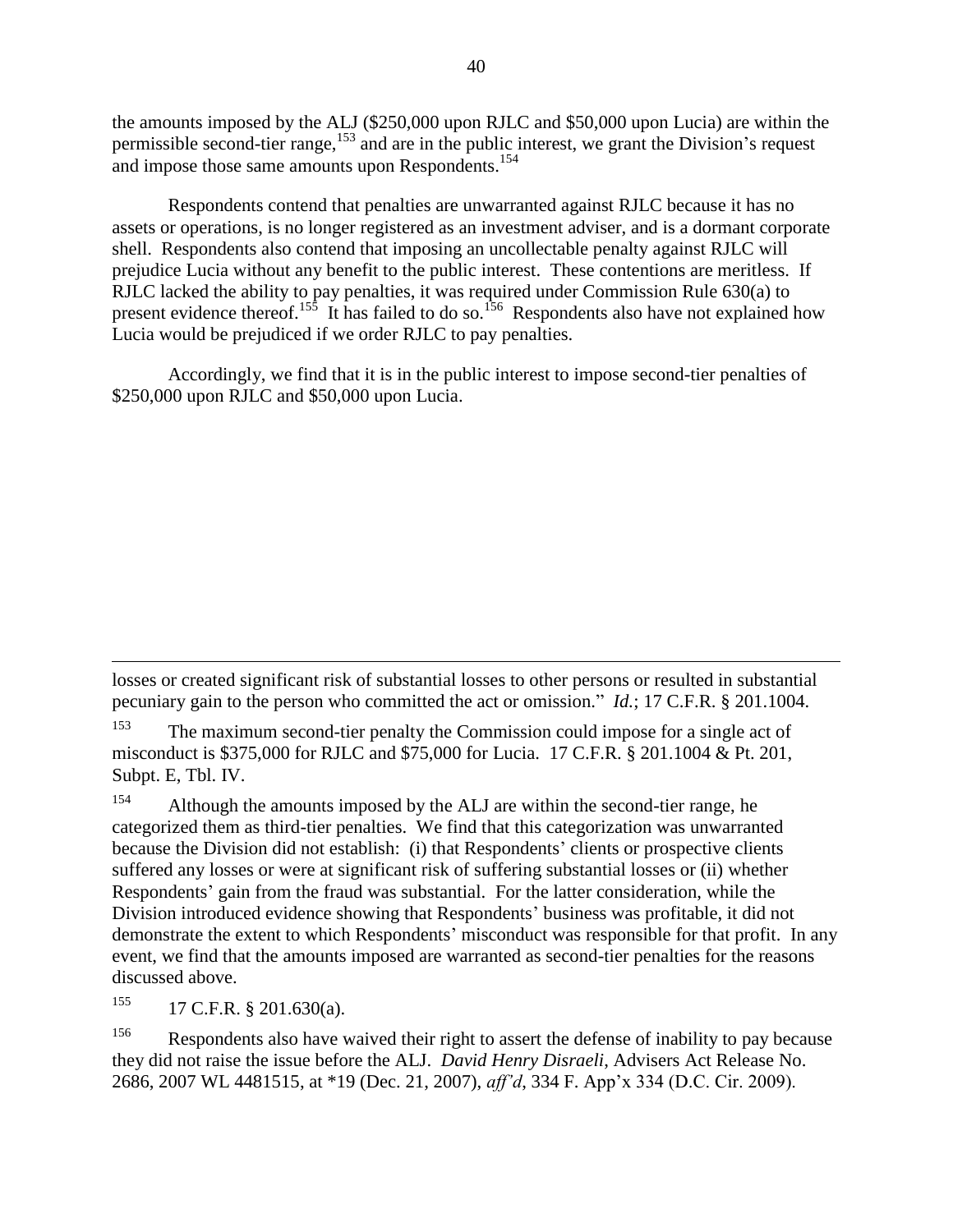An appropriate order will issue.<sup>157</sup>

By the Commission (Chair WHITE and Commissioners AGUILAR and STEIN); Commissioners GALLAGHER and PIWOWAR, dissenting. A dissenting opinion will issue separately.

> Brent J. Fields Secretary

<sup>157</sup> We have considered all of the parties' contentions. We have rejected or sustained them to the extent that they are inconsistent or in accord with the views expressed in this opinion.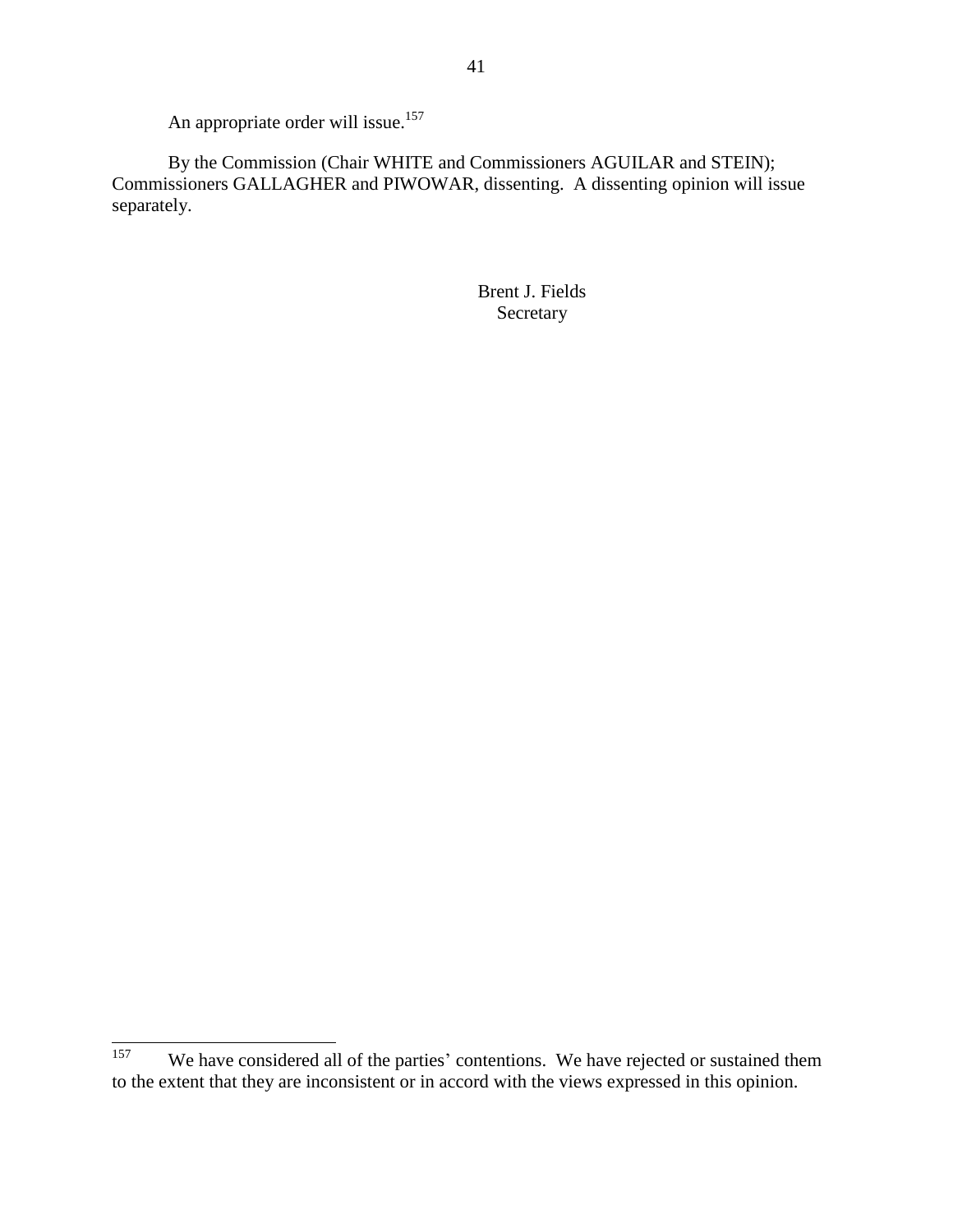### UNITED STATES OF AMERICA before the SECURITIES AND EXCHANGE COMMISSION

### SECURITIES EXCHANGE ACT OF 1934 Release No. 75837 / September 3, 2015

INVESTMENT ADVISERS ACT OF 1940 Release No. 4190 / September 3, 2015

INVESTMENT COMPANY ACT OF 1940 Release No. 31806 / September 3, 2015

Admin. Proc. File No. 3-15006

In the Matter of

RAYMOND J. LUCIA COMPANIES, INC. and RAYMOND J. LUCIA, SR.

ORDER IMPOSING REMEDIAL SANCTIONS

On the basis of the Commission's opinion issued this day, it is

ORDERED that Raymond J. Lucia, Sr. be barred from association with any investment adviser, broker, or dealer; and it is further

ORDERED that the investment adviser registrations of Raymond J. Lucia Companies, Inc. and Raymond J. Lucia, Sr. are revoked; and it is further

ORDERED that Raymond J. Lucia Companies, Inc. and Raymond J. Lucia, Sr. cease and desist from committing or causing any violations or future violations of Sections 206(1), 206(2), and 206(4) of the Investment Advisers Act of 1940 and Rule 206(4)-1; and it is further

ORDERED that Raymond J. Lucia Companies, Inc. pay a civil money penalty of \$250,000; and it is further

ORDERED that Raymond J. Lucia, Sr. pay a civil money penalty of \$50,000.

Payment of the civil money penalty shall be (i) made by United States postal money order, certified check, bank cashier's check, or bank money order; (ii) made payable to the Securities and Exchange Commission; (iii) mailed to Enterprises Services Center, Accounts Receivable Branch, HQ Bldg., Room 181, 6500 South MacArthur Blvd., Oklahoma City, OK